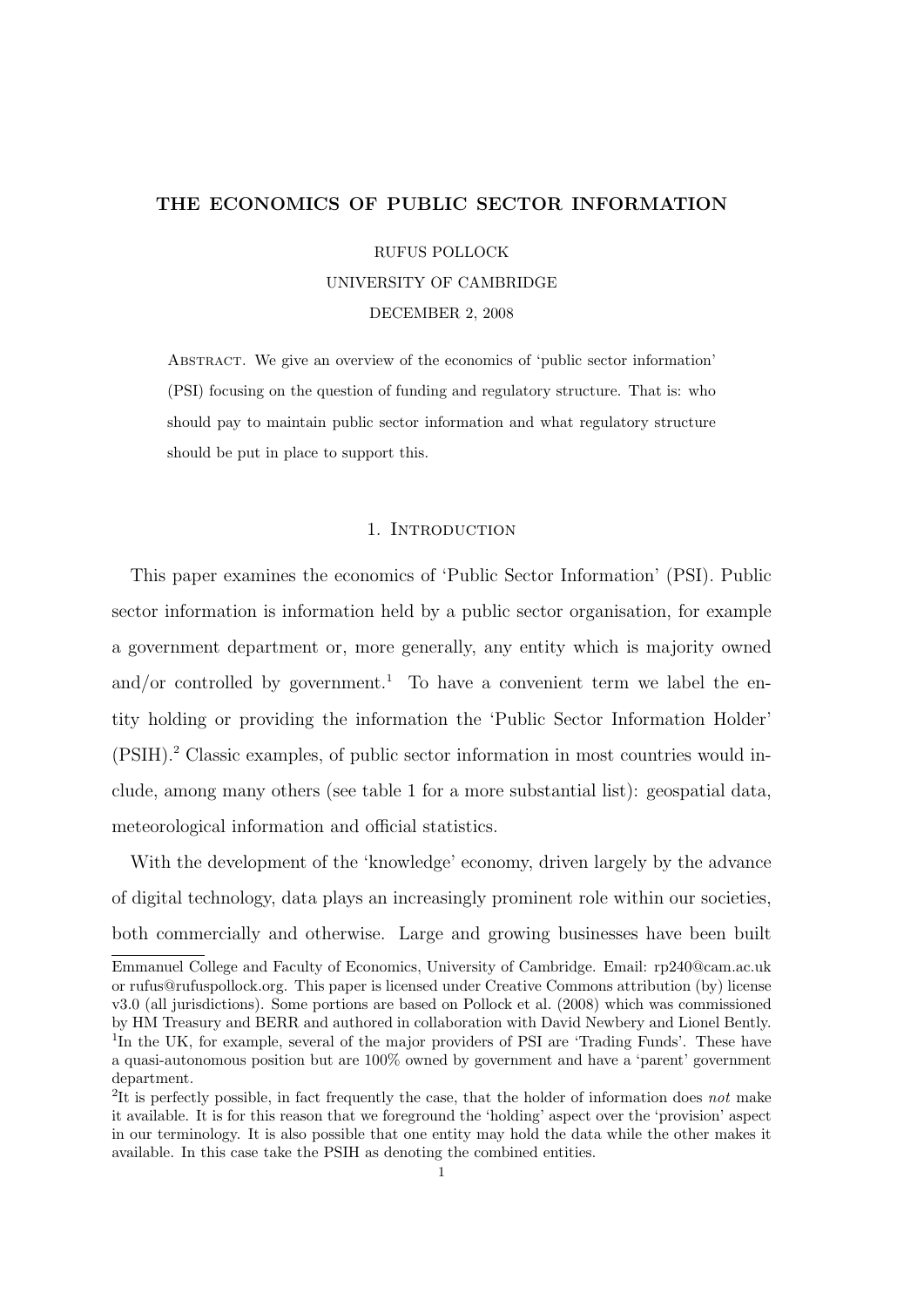on collecting, organizing, and analyzing data.<sup>3</sup> Furthermore, almost all businesses, especially those in the services sector, increasingly utilise, and require, a wide variety of data sources to conduct their activities. At the same time, citizens and others have come to depend on, and indeed expect, access to a wide-range of information – be it for planning journeys or keeping up to date with the activities of their governments.

While much data is supplied from outside the public sector, compared to other parts of the economy, the public sector plays an unusually prominent role. In many key areas, a public sector organization may be the only, or one among very few, sources of the particular information it provides (e.g. for geospatial and meteorological information). As such the policies adopted regarding maintenance, access and re-use of PSI can have a very significant impact on the economy and society more widely.<sup>4</sup>

The potential importance of (public sector) information can also be gauged from a simple but significant analogy: just as the supply of basic physical infrastructure – power, transport, telecommunications – is essential to the traditional economy, so the supply of basic information 'infrastructure' – core datasets in the major areas of  $geography$ , weather, transport etc – is essential to the 'information' economy. Not only does this comparison provide an indicator of the likely importance of public sector information but it is also illuminating in other ways.

First, core information providers and existing utilities often have similar cost structures where large fixed costs are combined with low marginal costs. Relatedly, many utilities, at least in some areas of their activities, have 'natural' monopolies just as PSIHs may do in some areas of their business. Second, utilities are usually providing 'essential' infrastructure which, if not directly essential to government, is essential to the general economy. Third, precisely because of the factors just mentioned, many utilities are regulated and have been for some time. It seems likely

<sup>3</sup>Search engines, today among the most well-known and most profitable enterprises on the planet, would fit squarely within this category.

<sup>&</sup>lt;sup>4</sup>Quite apart from the immediate competition issues raised by the existence of a government controlled (and often government-mandated) monopoly.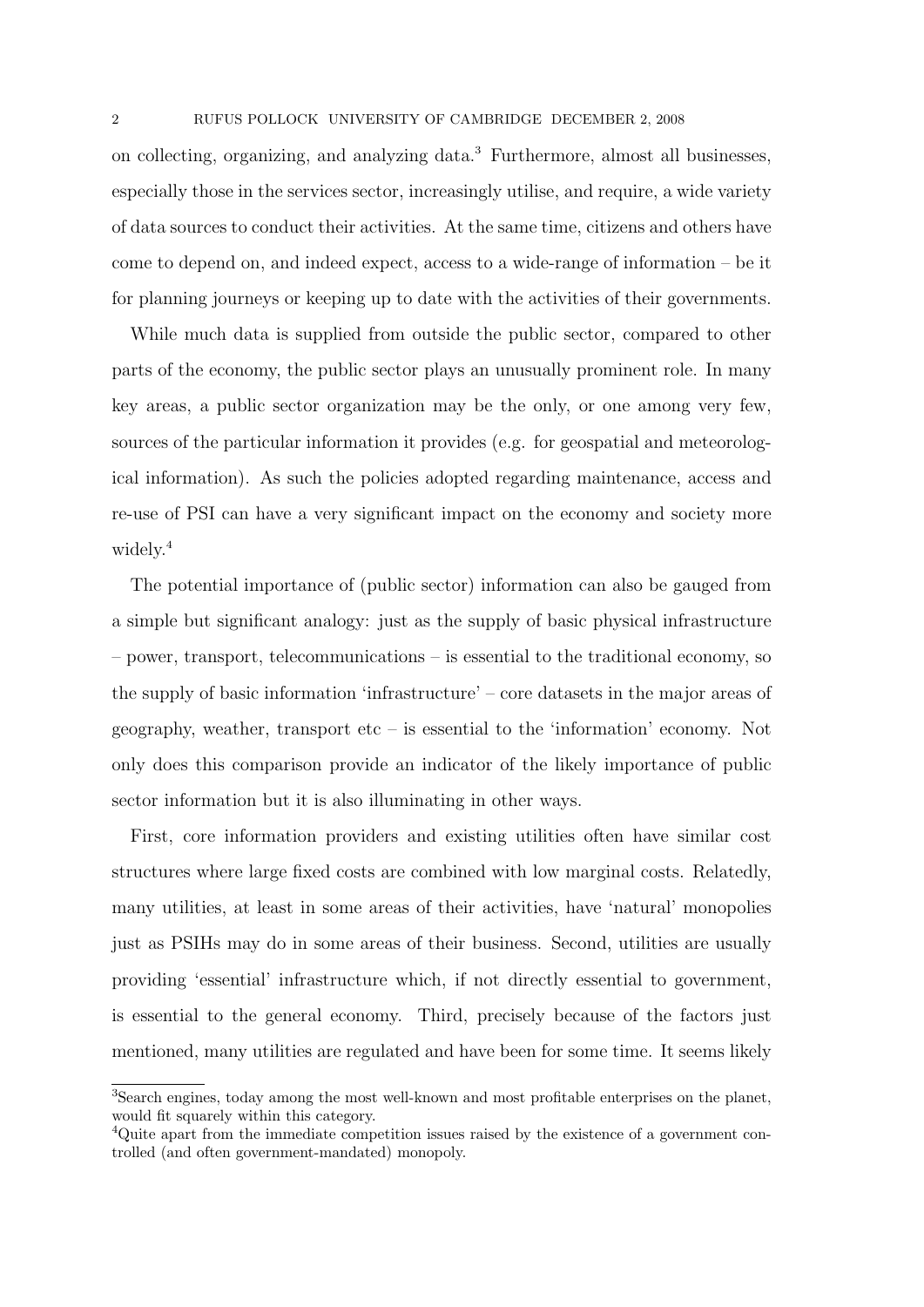that these regulatory experiences can provide useful analogies when considering the situation of PSIHs (few, if any, of which have any independent regulation at the present time).

Even from this brief introduction, it should be evident that the operation of public sector information provision raises a variety of questions – empirical and theoretical; social and economic; regulatory and otherwise. Here, we address many, though not all, of them. We begin with a basic overview of public sector information, what it is, its salient features from an economic point of view, and some important terminology. The next sections then focus on the central issues of funding and regulatory structure. That is: who should pay to maintain PSI and what regulatory structure should be put in place to support this. In particular, we ask a) which of the three possible groups – users, updaters and government – should bear the burden of paying for the production and maintenance of public sector information; and b) how can a policy-maker best manage the commitment, incentive and efficiency issues that will necessarily arise.

1.1. What Public Sector Information Do We Consider? We impose three important restrictions on the types of PSI we consider in this paper. First, we restrict ourselves to *digital* information, that is information which can be made available in digital form (note this does not mean the data was originally collected in digital form, simply that it can be made available in digital form). This assumption ensures that we are always dealing with material whose marginal cost of production/dissemination may be taken to be zero.

Second, we restrict our attention to the provision of non-personal information, that is PSI which either contains no personal information or does so at a level of aggregation and anonymization such that personal (private) information cannot be identified. This excludes datasets such as individual tax-records or health data but does not exclude items such as data on property ownership (traditionally publicly available) or even information on vehicle registration if suitably anonymized. As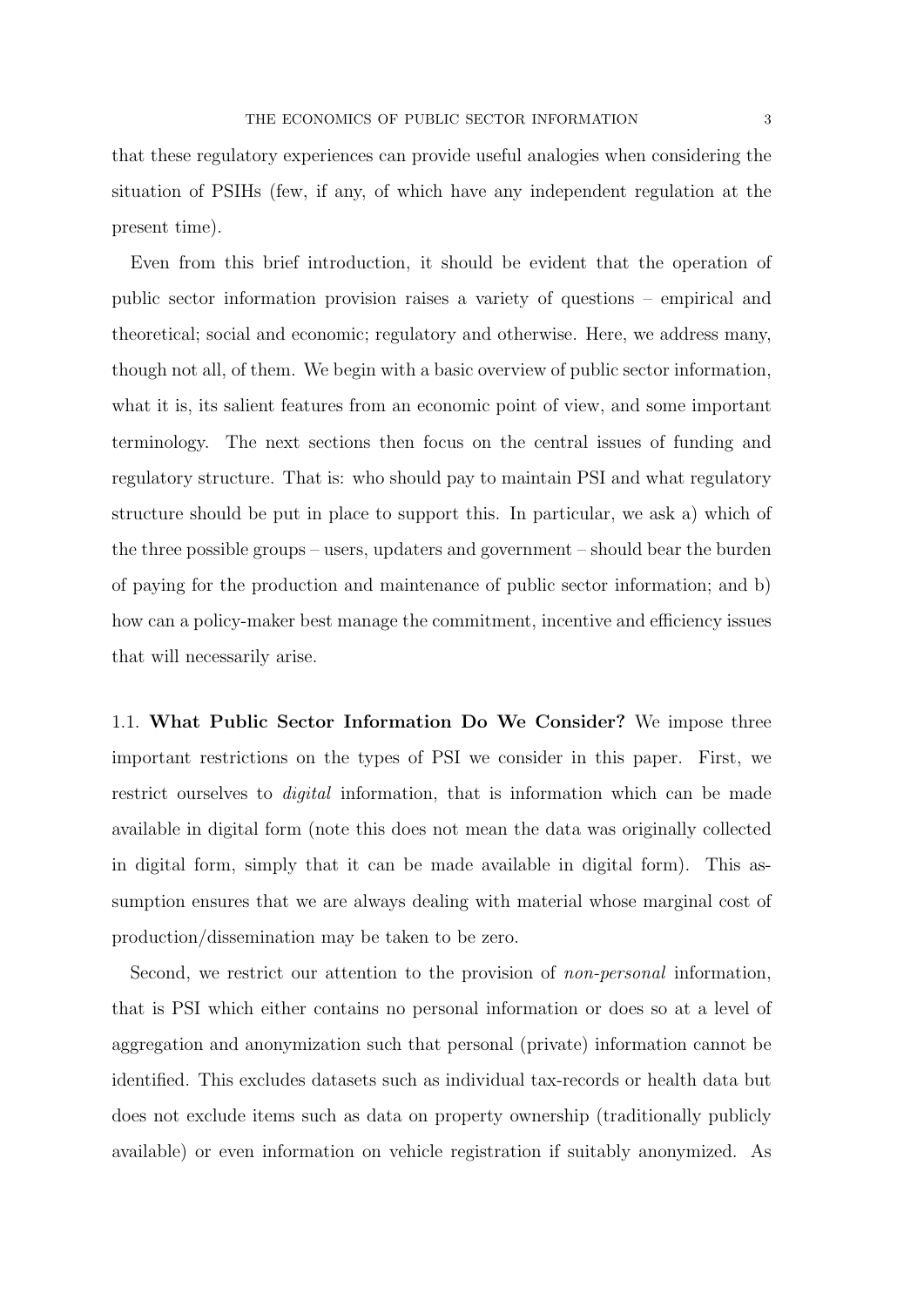such, non-personal data still includes the great bulk of (socially and commercially) important information. A non-exhaustive list of the types of material we are considering is provided in Table 1.

Third, public sector information can be taken to include any piece of 'information' produced or held within the public sector. However, here we wish to focus on relatively large and coherent information sets rather than the average memo, pamphlet or web-page.

| <b>Type</b>              | <b>PSIH</b>                 | Comments                  |
|--------------------------|-----------------------------|---------------------------|
| Company Information      | Companies House             | Company registrations,    |
|                          |                             | returns etc.              |
| Vehicle Registration     | <b>DVLA</b>                 | Statistical<br>summaries  |
|                          |                             | suitably anonymized.      |
| <b>Physical Property</b> | HM Land Registry            | Ownership, boundaries,    |
|                          |                             | charges etc.              |
| Intellectual 'Property'  | IP Office                   | Patents, Trademarks etc.  |
| Meteorological Data      | Meteorological Office       | All forms of weather and  |
|                          |                             | climate related informa-  |
|                          |                             | tion.                     |
| Geospatial Information   | Ordnance Survey             | Traditional 'mapping'     |
|                          |                             | data but also route and   |
|                          |                             | aerial information.       |
| Hydrographic Information | Hydrographic Office         | Marine charts etc.        |
| Socioeconomic Statistics | <b>Statistics Authority</b> | GDP, Unemployment,        |
|                          |                             | Population etc.           |
| Environmental Data       | Environment Agency          | Widely varying but in-    |
|                          |                             | cluding standard pollu-   |
|                          |                             | tion and ecological data. |
| Official Gazettes        | OPSI and others             | Official notices etc.     |
| Transport statistics     | Department of Transport     | Journey and planning      |
|                          |                             | statistics, public trans- |
|                          |                             | port information etc.     |

Table 1. Examples of Public Sector Information and their Providers in the UK

1.2. Key Features of PSI and PSIHs. There are a few key facts central to any analysis of the maintenance and provision of public sector information. These are, in no particular order: the nonrivalrous nature of public sector information, its associated cost structure (high fixed costs, very low marginal costs), its high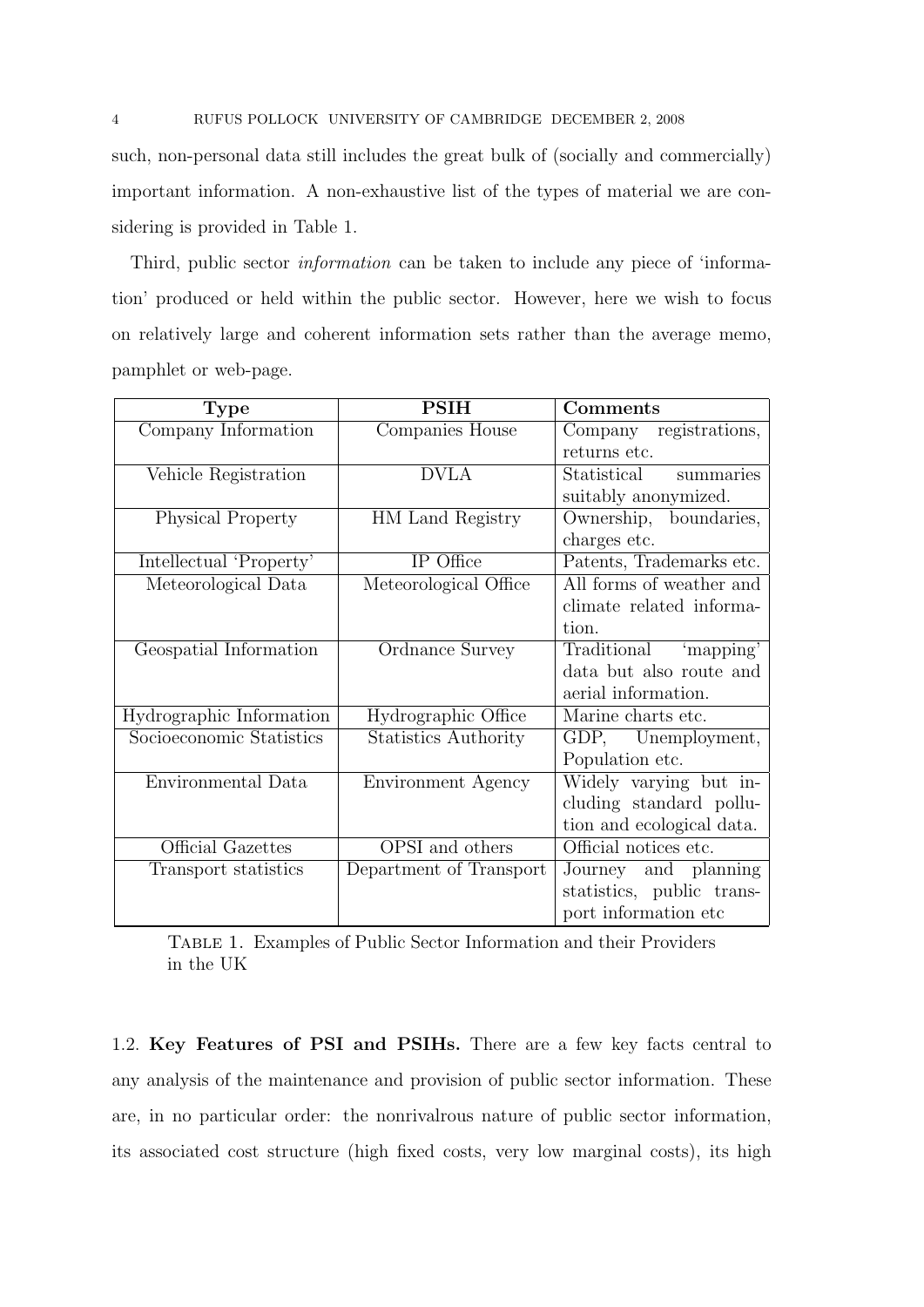potential for use and reuse, and, lastly, the two-sided nature of those who hold and maintain the information. We discuss each of these in term.

1.2.1. Nonrivalry (Zero Marginal Cost). one person's use of a piece of information does not exclude another from doing so. This equates to the fact that it is (approximately) costless to reproduce a piece of (digital) information once the first 'copy' is made. This contrasts with 'normal' physical goods: if you are using my car I cannot also use it at the same time. However, if one shares a piece a information another gains without any corresponding loss to oneself. Formally, we can also state this as the good having (approximately) zero marginal cost of production.<sup>5</sup>

1.2.2. High fixed costs. Collecting, processing and storing data often have substantial fixed costs. Fixed costs are in some ways the 'flip-side' of the nonrivalry of information goods: while they cost nothing to reproduce once you have the first copy producing that first copy may be expensive.

1.2.3. High potential for use and reuse. Public sector information, like much other information, has the important feature that there are many heterogeneous ways in which it can be used and reused. This potential, especially for reuse in other products and services, relates to the ease with which information can be copied and modified, and it is also a major factor distinguishing it from other goods. For example, once a piece of steel has been used to make a car there is no easy way for it to be reused elsewhere. However, using a piece of geodata in one particular way in one application does not prevent it being used in a very different way elsewhere. Furthermore if modifications made to the data for one particular use prove valuable elsewhere those changes can be easily, and almost costlessly, shared.

<sup>5</sup>Production includes copying the data and distributing it to a new user. At the present time, both may have some cost. However, even for large datasets the cost of temporary storage and bandwidth is likely to be very small – and certainly tiny relative to any other cost involving in managing that data.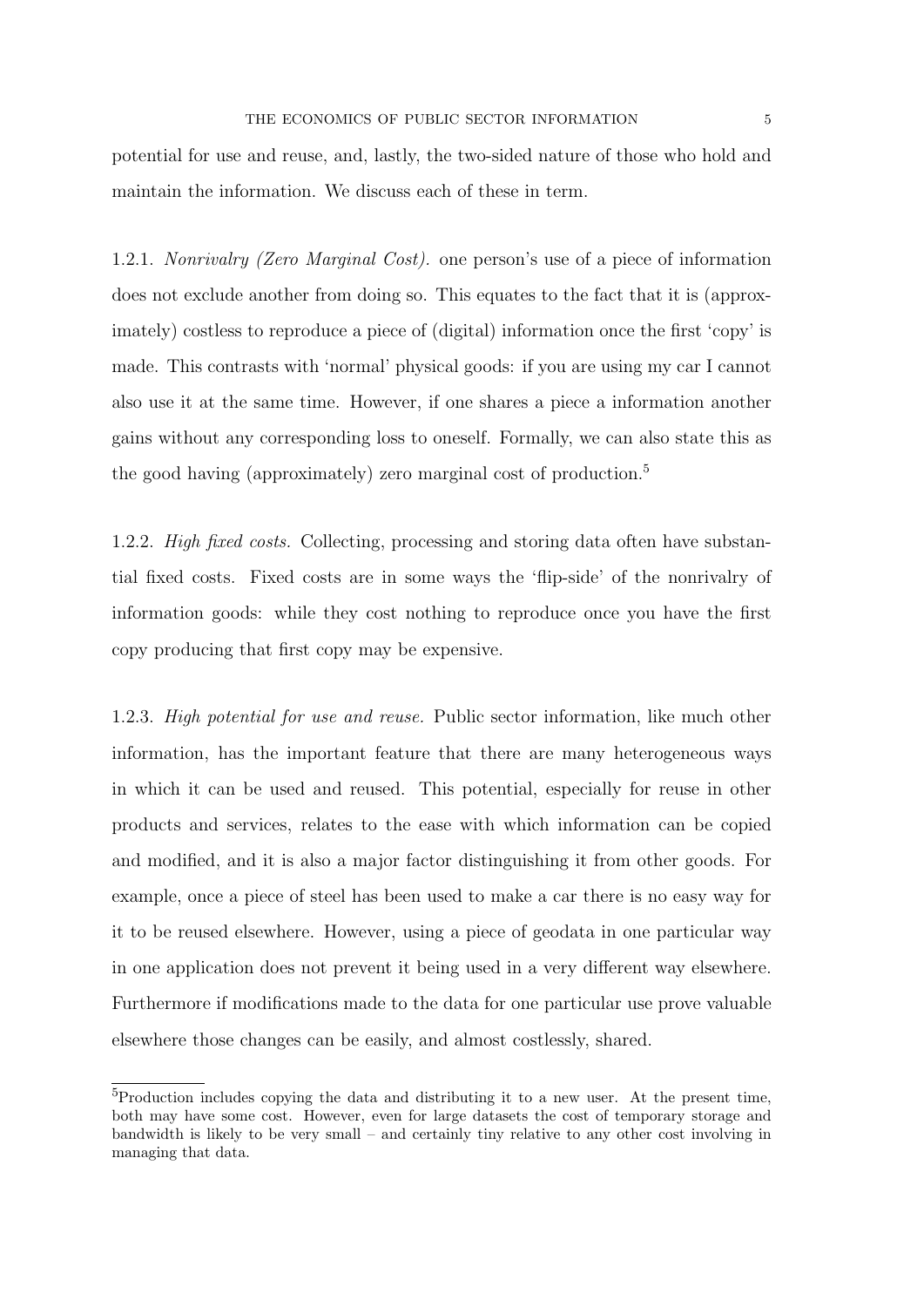1.2.4. Two-Sided Nature of PSIHs. Any information holder can be seen as having two-sides to their operation: the input (write/update) and the output (read/use) side. For example, a registrar of companies must collect the data for its register (input/write) and then may supply this information to third parties (output/read). Similarly, a manager of geospatial information makes changes to their database in response to surveys and changes in the environment (input) and then supply this data to third parties (output). This fact – that all datasets involve both read and write operations – has important implications for policy as it means that: *charges* can be made on both sides.

That is, the revenue needed to create, update and maintain datasets can be levied (in most cases) on both the read and write side of the Holder's operations. That is, both those seeking to write (for example register a company) and those seeking to read (get a copy of the dataset or some portion thereof) can be charged. Thus, a policy-maker seeking to fund the production and maintenance of a dataset (or datasets) has three possible options (not mutually exclusive):

- (1) Government funding: fund from general government revenues
- (2) Updater funding: charge those who make changes to the dataset(s)
- (3) User funding: charge those who use the dataset(s)

Which of these should/can be used will depend on the social, technological and political circumstances. In particular, option 2 is not always possible because there are no 'updaters' to charge – as with meteorological data for example. For this reason, when discussing funding options we will focus on comparing the first and third options – government funding versus user funding – as these methods are always available. However, in many cases, option 2 is also feasible. This is important because politically it may be easier to alter the balance between 'read' versus 'write' funding than to move to direct payments from government (central or local), particularly if the immediate costs would be significant. We therefore return to a discussion of this particular option at the end of 3.4.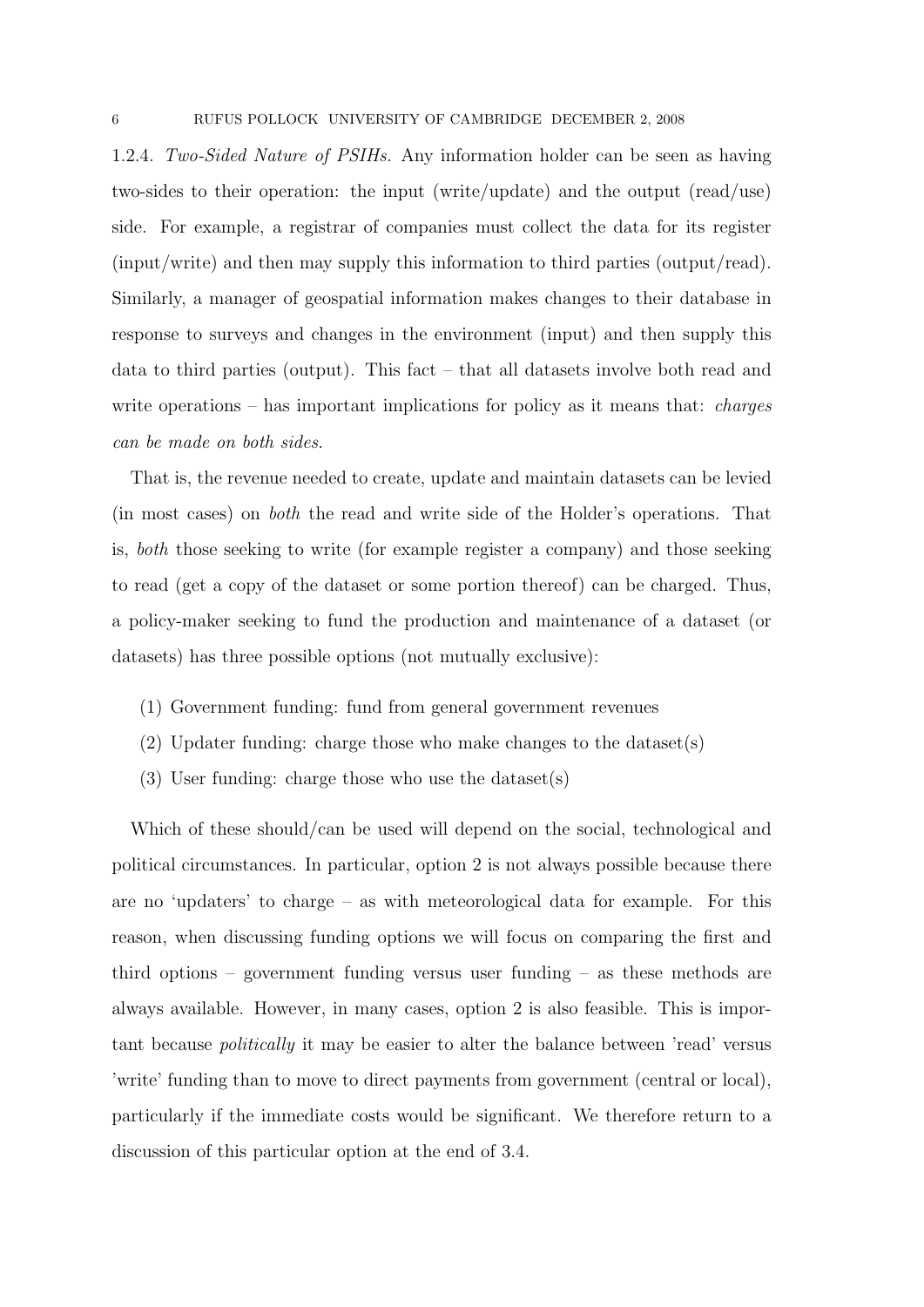1.3. Upstream and Downstream. One of the primary qualities of information is that the same item can be presented, and reused, in a variety of different forms. For example, the same piece of geodata (perhaps describing the roads and features in a particular neighbourhood) may be available both as part of a large comprehensive dataset or in a printed or digital map. Importantly, while many people, once given access to the basic data, may be able to produce the maps there may be only one source for the original, basic, data (the PSIH). As this distinction will be very important for regulating pricing it is valuable to formalize it. Thus, we say a particular dataset held by a PSIH is:<sup>6</sup>

Upstream: if it cannot be substituted directly from other sources.

Downstream: if it could be provided by another organisation should that organization have access to the relevant upstream information.

Thus, downstream information supplied by a PSIH can be seen as being, at least potentially, in competition with information from other suppliers. By contrast, for upstream information the PSIH is the sole source and faces no significant competition in its supply.<sup>7</sup> For this reason we largely focus on upstream public sector information on the assumption that a) downstream depends on upstream b) if upstream is correctly managed downstream will, thanks to competition, take care of itself.<sup>8</sup>

<sup>6</sup>This definition is closely related to the OFT's definition of 'unrefined' and 'refined' data in Office of Fair Trading (2006, p.5, para 1.5). In fact, in meaning the two sets of terms are essentially identical. However, we prefer the 'upstream/downstream' distinction for several reasons. First, this is more usual terminology within the competition literature. Second, 'unrefined/refined' has some unfortunate connotations. Specifically 'refining' has obvious suggestions of 'processing' or 'distilling'. But for PSIH data, while, in general, one would expect 'unrefined' data to be fairly 'unprocessed' this need not necessarily be so (after all, almost all data has been processed to some degree to get it into a usable form). 'Upstream/downstream' terminology does not suffer from this defect yet still preserves the underlying meaning.

<sup>&</sup>lt;sup>7</sup>Note that it is possible that the PSIH is still the sole supplier of downstream information – as long as it would be possible for another organization to supply that information it should be classified as downstream. This highlights the importance of having a 'level playing field', in particular any other organization should have access to upstream information on the same terms as the PSIH itself and there should be no cross-subsidy between upstream and downstream in the PSIH's operations. <sup>8</sup>Competition is not, of course, always a panacea. However, it is clear that upstream must be the first area to be addressed. If, even after upstream has been dealt with, there remain downstream issues these can then be addressed in their turn.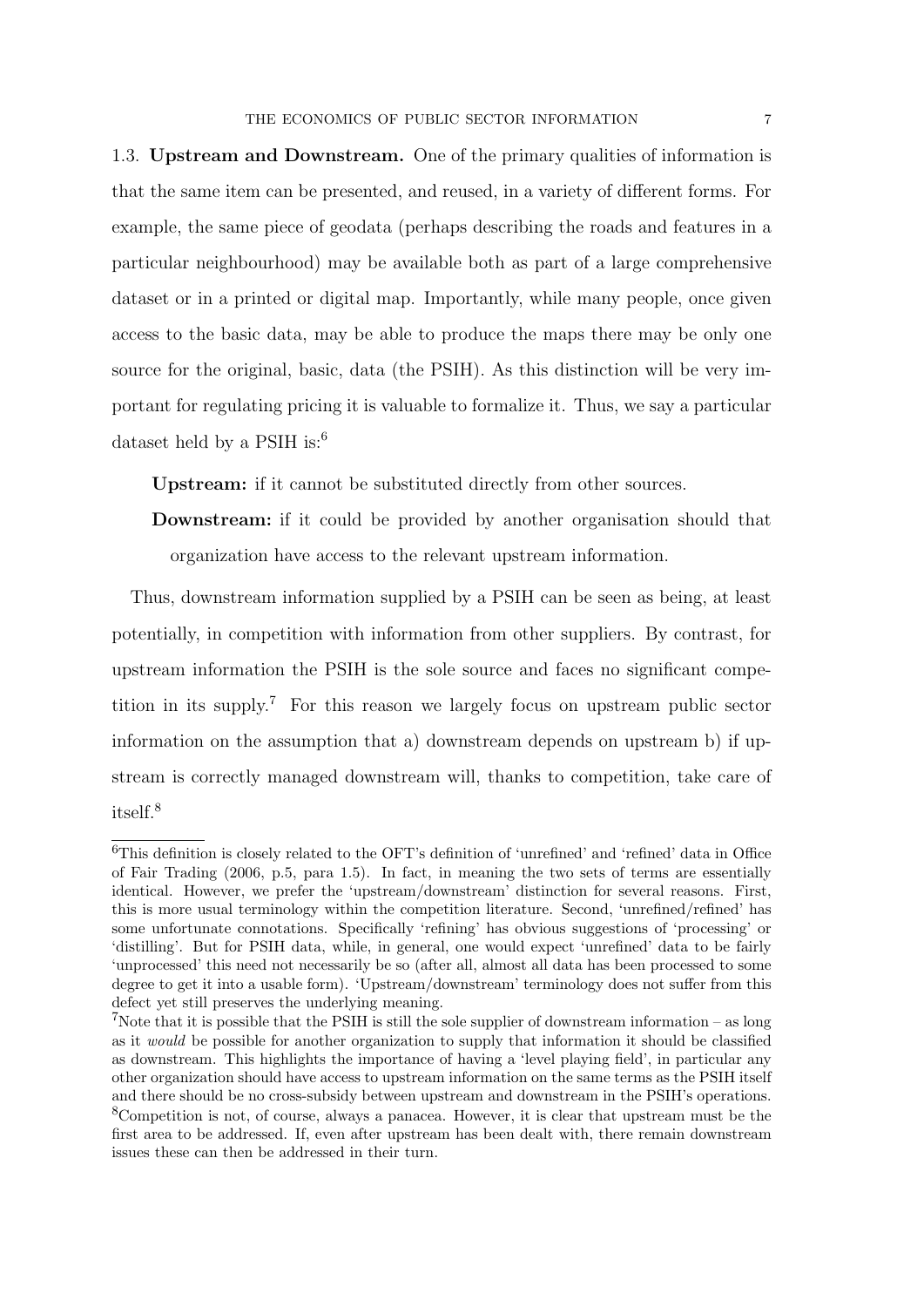1.4. Funding: Charging and Usage Policies. Section 1.2.4 discussed the three major sources of funding for a PSIH: government, updaters and users. These options naturally translate into charging policies – that is prices charged to (external) users and updaters.<sup>9</sup> There are three basic data charging policies for a policy-maker to choose from:

- Profit-maximizing: setting prices to maximize profit given the demand faced by the PSIH.<sup>10</sup> Where the product being supplied does not face competition then this will naturally result in monopoly pricing. Here, the usual assumption is that the PSIH will be (more than) fully funded from its revenues and so will require any direct<sup>11</sup> government funding – in fact, as a public sector organization, the PSIH will be returning any profits it makes to the government.
- Average-cost or Cost-recovery: setting prices equal to average long-run costs (including, for example, all fixed costs related to data production).<sup>12</sup> As with profit-maximization, under this approach it is assumed that the PSIH will not require direct government funding.
- Marginal-cost (Zero-cost): setting prices equal to the short-run marginal cost, that is the cost of supplying data to an extra user. Note that, as we are considering digital data, this cost is essentially zero and marginal cost and zero cost pricing are identical. In this case the PSIHs revenues from maintaining and supplying information will fall below its costs and the

<sup>&</sup>lt;sup>9</sup>In most cases a given charging policy can be applied independently to users and updaters.

 $10$ There is occasional reference to 'market-based pricing'. It is not entirely clear what this means since several of these pricing strategies involve attention to the structure of the demand curve (that is the price/demand trade-off displayed by the market). However our interpretation is that is intended to indicate that the PSIH behaves as any other 'normal' market participant would and sets a price to maximize profits given the underlying demand curve.

 $11$ Note, however, that as the government may well be a (large) customer of the PSIH this does not mean the government does not make payments to the PSIH – just that these payments are made like 'any' other customer (see Section 2 on Regulation for more discussion of this issue).

<sup>&</sup>lt;sup>12</sup>There are a various subtleties as to what exactly cost-recovery entails which are discussed further below. See the discussion in the corresponding section of Pollock et al. (2008).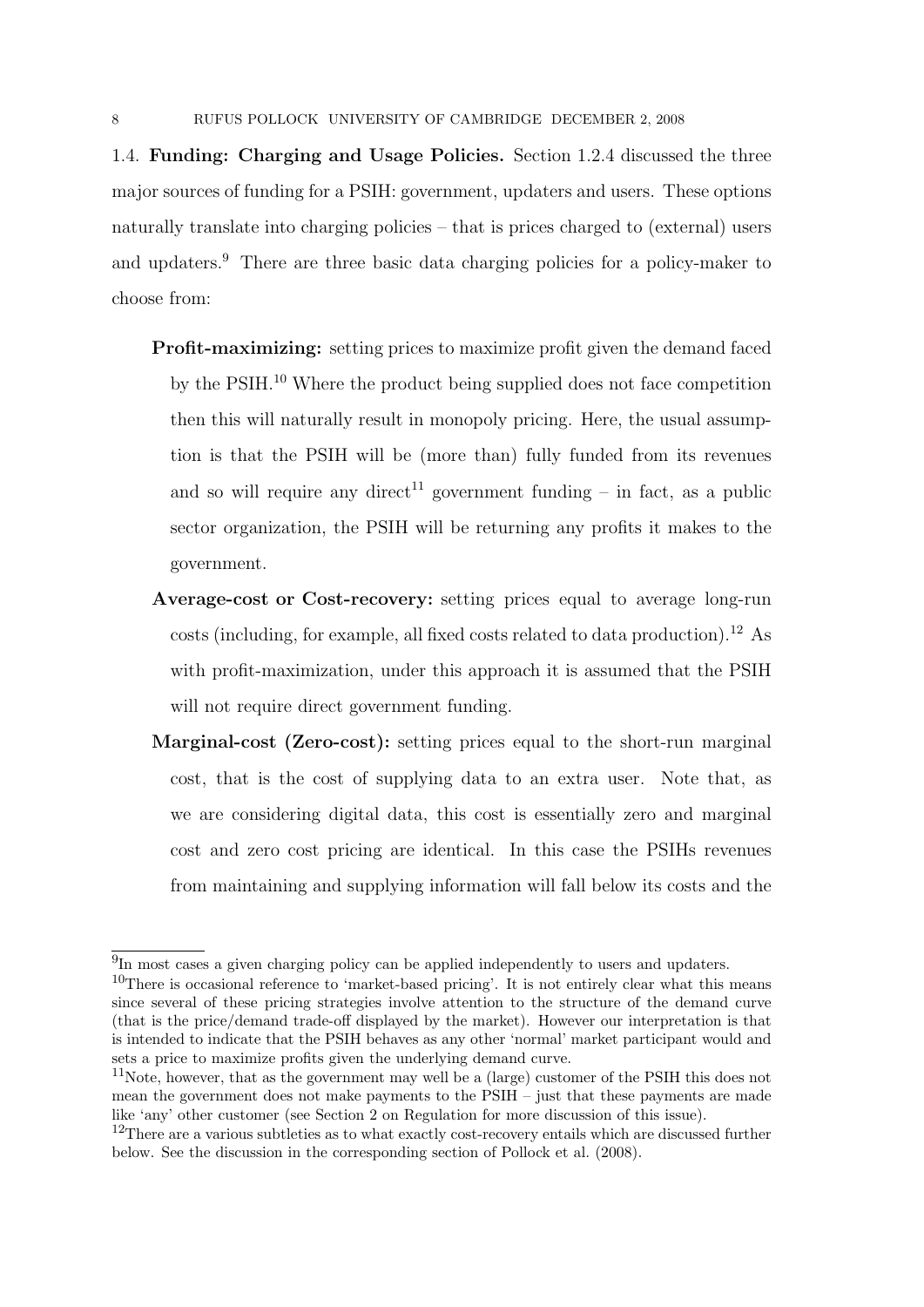PSIH will depend on direct government funding (a 'subsidy') to continue its information operations.

When considering the supply of information, price is not the only consideration: in addition one must specify what those who acquire the information can do, in particular, what restrictions there are on reuse and redistribution. In general, and for obvious reasons,<sup>13</sup> profit-maximizing and average-cost pricing to users are associated with the PSIH retaining strong control over reuse and redistribution – in particular the ability to impose any conditions on reuse and redistribution of its data permitted by the underlying intellectual property rights existing in that material.

For marginal cost pricing, by contrast, it would be natural for the PSIH to make the data 'openly' available so that anyone who acquired data would be free to reuse or redistribute in any way they saw fit.<sup>14</sup>

# 2. Regulation: Commitment, Incentives and Efficiency

2.1. Introduction. This section considers how best to address the major regulatory questions raise by public sector information, particularly those related to commitment, incentives and efficiency. As discussed in the previous section, there are close analogies between PSIHs (especially the major ones) and traditional utilities, particularly in regard of their cost structures and the role they play in their particular sectors of the economy, and these analogies, and the existing regulatory experience in other areas, will necessarily inform our discussion here.

<sup>&</sup>lt;sup>13</sup>If free redistribution and/or reuse any user would immediate be able to compete with the original supplier thereby undermining their ability to charge. It is this logic that lies behind the grant of most IP rights.

<sup>&</sup>lt;sup>14</sup>Note that this would not exclude the imposition of conditions entirely. For example, the PSIH might wish to impose 'integrity' conditions so that where its data was supplied by others it was clearly marked as only coming indirectly from the original source and therefore potentially no longer having the same reliability (such a provision already exists with the PSI 'click-use' license in the UK). PSIHs might also wish make certain 'public-interest' restrictions. For example, the Land Registry in the UK already prohibits usage of its data for unsolicited mail-shots. Going even further PSIHs could utilize share-alike type licenses of the sort popular in open-source and openknowledge communities. Here, material is made freely available for use, reuse and redistribution but with the 'share-alike' proviso that any derivative work is distributed under the same 'open' terms as the original material.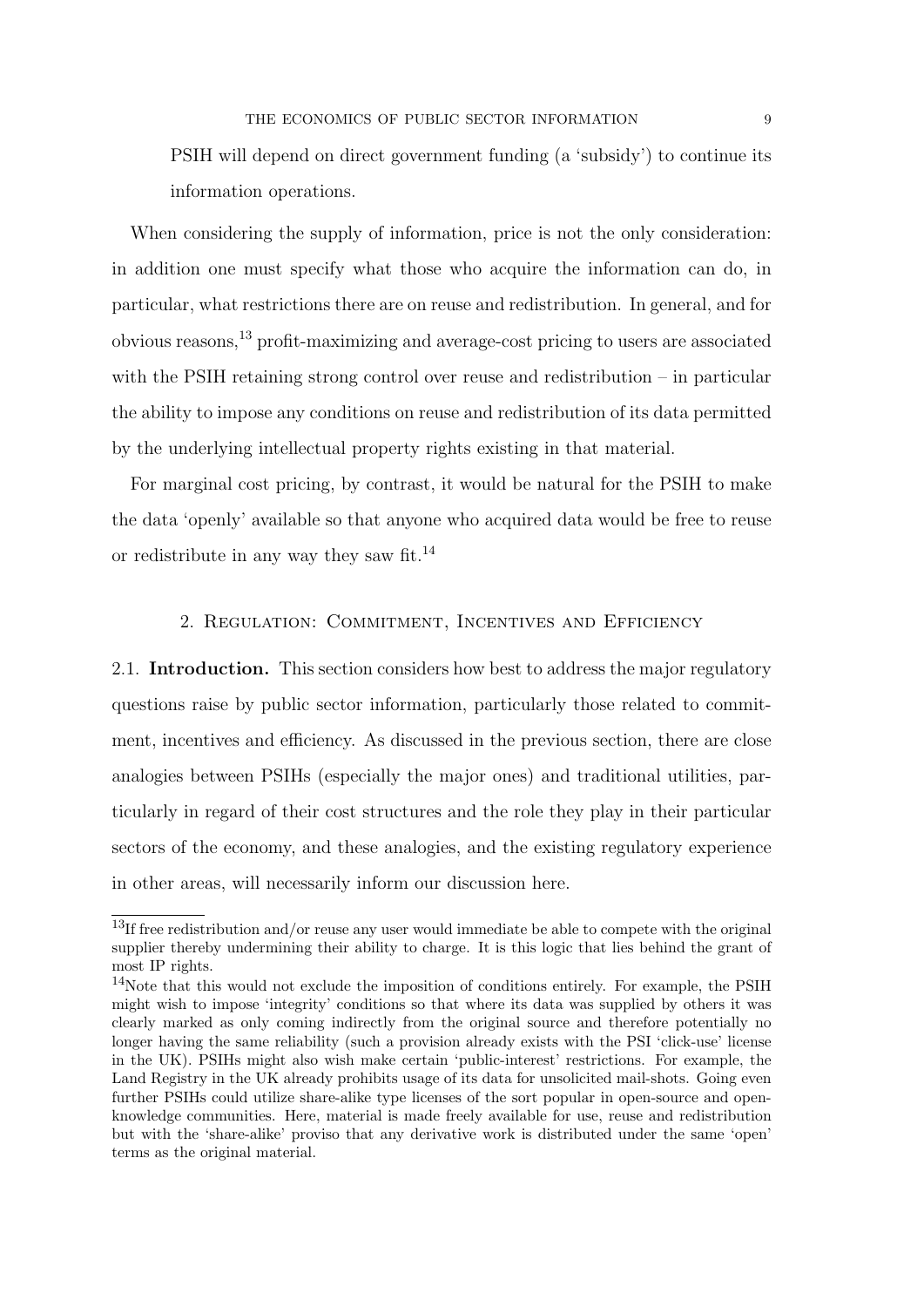At the same time, we should note some important differences. Most significant is that, compared with many other 'regulated' industries, government takes multiple roles in relation to PSIHs. In particular, government often acts as shareholder, regulator/parent, and customer. Furthermore government's customer role is far more prominent in relation to PSIHs than in relation to any other 'utility' – government is sometimes by far the largest customer for PSIH data and in some cases may account for over  $50\%$  of 'sales'.<sup>15</sup>

This close relationship is reflected in the status of PSIHs which are either fully inside 'government' or, even when quasi-autonomous, have no separate legal identity. This means, for example, that while PSIHs can draft detailed 'Memorandums of Understanding' or 'Customer Supplier Agreements' with (other parts of) government it is not clear whether these are legally enforceable contracts – after all, it is not possible for a government to sue itself. This problem is made worse by the fact that the government-to-PSIH relationship is frequently rather opaque, with it being unclear what a given PSIH can and cannot do in relation to product supply, charging etc.

To give a concrete example, one of the advantages often cited of average-cost or profit-maximizing charging policies for a PSIH is the greater freedom and certainty it gives PSIHs because they need no longer be dependent on direct government funding (discussed further below). However, in many cases (other parts of) government are the major purchaser of data from a PSIH. In this case it is entirely possible for the government to use its role as a monopsonist to reduce suddenly its payments in lean years (just as the government might choose to reduce a subsidy). Conversely, it is not clear what would necessarily prevent a PSIH using its position as a sole supplier of some data products to raise charges to government very sharply. Obviously, in

<sup>15</sup>For example, in the UK the Met Office income from government whether via sales or subsidy is over 80% of revenue. Even for Ordnance Survey where the proportion of revenue coming from government has been falling the proportion is close to 50% and for particular product ranges may be well over that. At the same time, for some other PSIHs, especially those which are registrationbased, the proportion of income from government is very low (approximately zero in the case of the Land Registry, for example).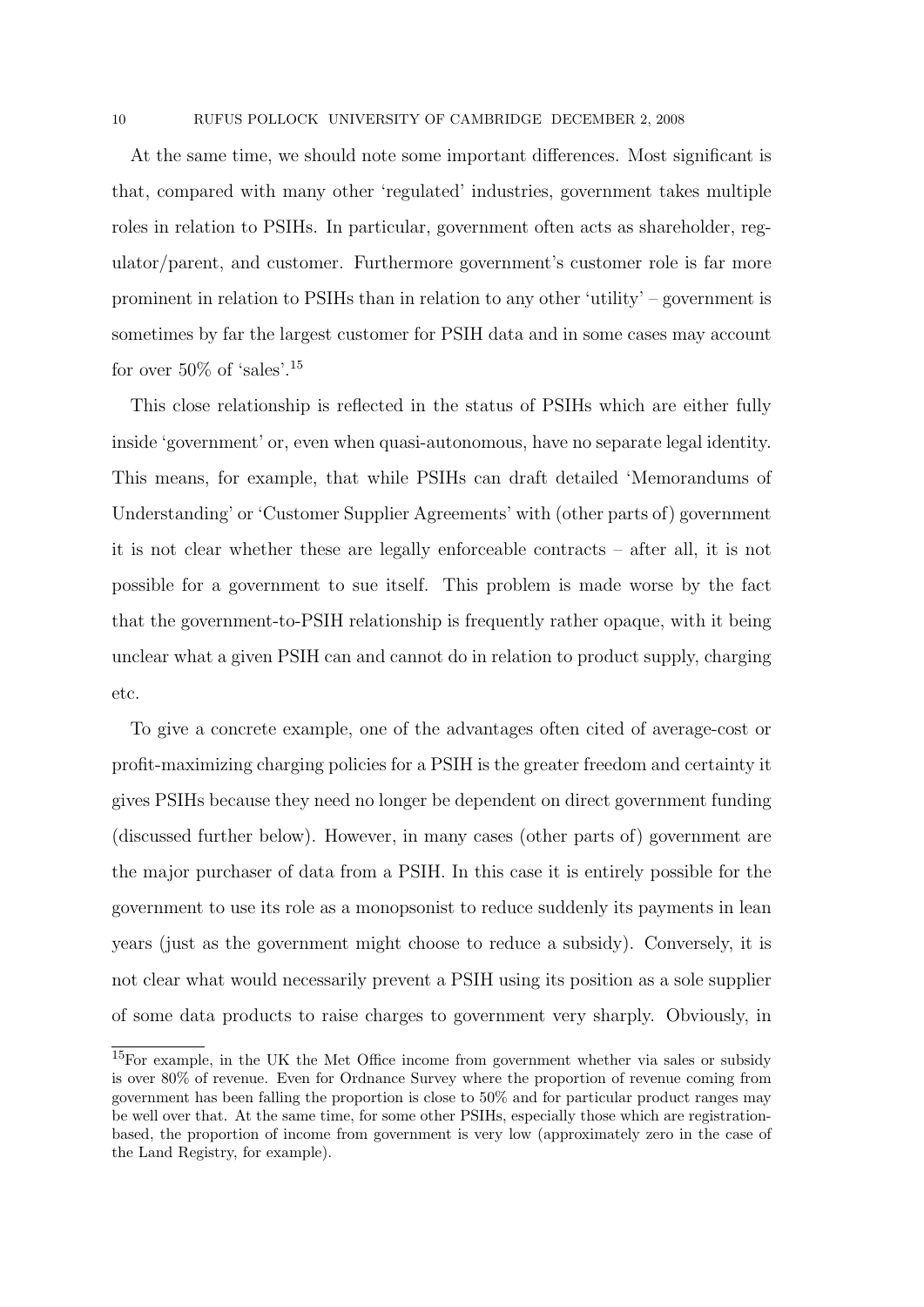practice, neither of these outcomes are particularly likely, precisely because of the close connection between PSIHs and government. This connection is clearly very important but is, as yet, largely unformalized in most countries.

Finally, a crucial point to bear in mind is that many of the PSIHs enjoy a nearmonopoly on at least some of their data, a monopoly, furthermore, made possible or strengthened by government activity. For example, in the UK, for 'registrationbased' PSIHs such as Companies House, the Land Registry or the DVLA it is a statutory requirement to deposit data with them. In the case of the Met Office, in addition to the natural monopoly afforded by the high fixed costs of data collection, the government provides substantial funding for the PWS.<sup>16</sup> Furthermore, in most cases the data marketplace in which PSIHs operate have a clear upstream/downstream structure with the PSIH 'monopoly' most prominent in the upstream market. This presents a whole raft of competition issues, particularly in relation to tying, exclusionary dealing, predatory pricing and the like. As a result it would seem clear that some form of price/access regulation would be necessary if abuses of market power were to be avoided, and adequate competition and innovation be encouraged (at least downstream). It would also make it extremely difficult to permit PSIHs to pursue a profit-maximization (monopoly-pricing) strategy in the absence of some form of regulatory oversight.

2.2. Commitment. In most analysis of funding structures, including that below, it is explicitly assumed that government would provide any necessary subsidy to maintain PSIH income at a level sufficient to maintain the relevant dataset (should a charging policy be chosen that resulted in PSIHs income dropping below costs). This implicitly assumes an ability for government to commit to payments both now and in the future. Such an ability cannot be taken for granted. Governments around the world have frequently demonstrated the difficulty of making such commitments

<sup>&</sup>lt;sup>16</sup>The Met Office have sought to address some of the problems these my cause from a competition perspective by maintaining a clear division between their 'wholesale' and 'retail' arms with the same access terms applied to all, including their own retail division, when purchasing data from the 'wholesale' arm.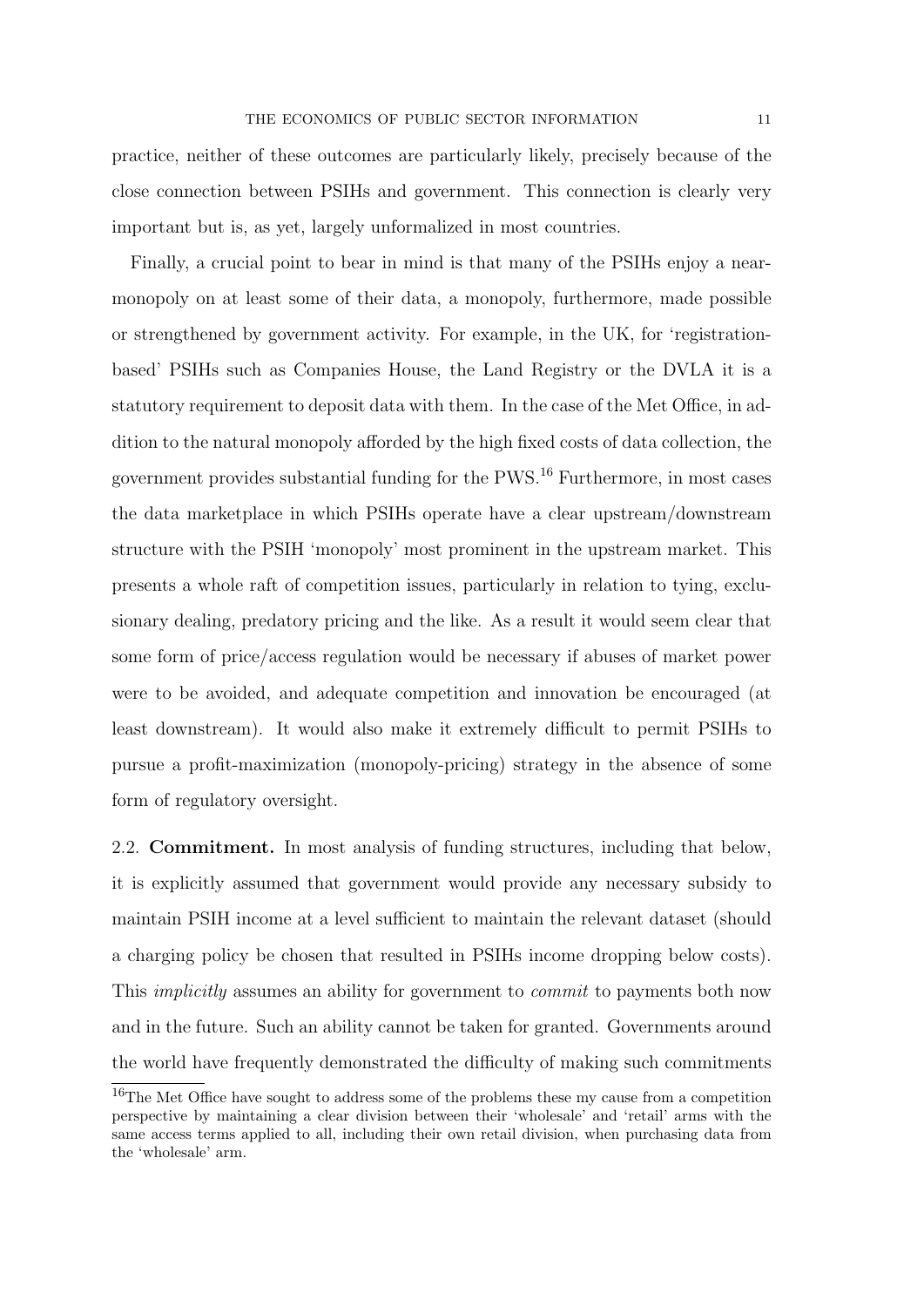and the impact of political considerations on infrastructure investment.<sup>17</sup> Sudden fluctuations, or simply reductions, in the level of subsidy would be likely to have substantial negative effects on the ability of PSIHs to maintain both the range and quality of their information. Clearly, the issue of commitment is an important one to consider.

The issue of commitment is not solely confined to the case where subsidies are being provided. Consider, for example, the hypothetical situation where a PSIH is following a policy of profit-maximization but still retains its current institutional setup where it sits within the public sector. Suppose then that the PSIH decides that one obvious way to increase profits is to increase charges to central and local government, perhaps to the extent that some subsections are no longer able to purchase the data. In this case there might be substantial pressure brought to bear by government on the PSIH to price more 'reasonably', or government might consider amending the PSIHs charging policy. In either case the government would have reversed its 'commitment' to allow the PSIH to pursue a policy of profitmaximization. Thus it should also be clear that while the 'commitment' issue may be most prominent in the case where government is providing funds it arises in relation to all of the possible pricing policies. In fact, as discussed further below, the commitment issue relates more to the institutional and regulatory structure in which PSIHs operate than to the chosen charging policy.<sup>18</sup>

2.3. Incentives and Efficiency. In addition to the basic commitment issues it is also the case that different charging policies, and the associated different relationships with central government, might result in different incentives faced by PSIHs. In particular charging policy could affect incentives for responsiveness, innovation (development of new products), cost reduction and general performance.

<sup>&</sup>lt;sup>17</sup>For example, in 1991, the UK government promised an extra 750 million pounds to the Tube to do renovation work only to have to reverse this commitment a year later due to sudden pressure on the national finances. (LRB, Vol. 27 No. 9, 5 May 2005). See also the discussion of the Land Registry's experience in the early 1990s below.

<sup>18</sup>See also the discussion of the government's multiple roles above.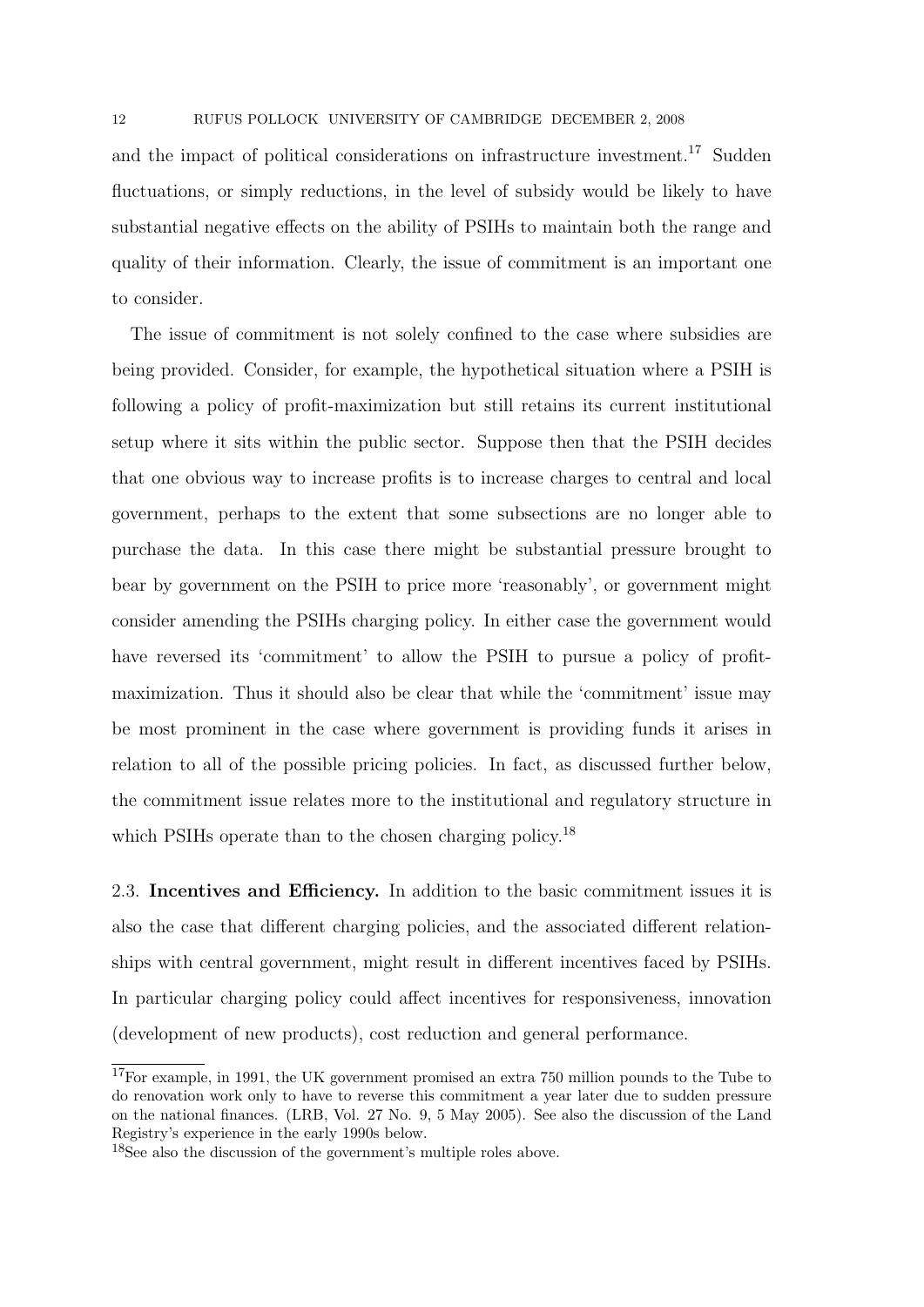For example, a PSIH which has been mandated to price data products at marginal cost may have reduced incentives to develop new products as it will not be able to reap any particular benefits from doing so.<sup>19</sup> Conversely, if marginal cost pricing was combined with some kind of per unit output subsidy this could result in incentives for over-investment in quality and capacity improvements because, by over-investing, the PSIH stimulates demand and obtains a larger subsidy.

In terms of responsiveness an organization operating a more 'commercial' pricing policy (e.g. profit-maximizing) might lead a PSIH to be more customer oriented – more responsive to complaints and more concerned about general service quality.

Similarly, wherever a PSIH is regulated (i.e. in all cases except profit-maximization) it may lack adequate incentives to reduce costs – because any reduction in costs may be partially appropriated by the regulator (either in the form of a lower subsidy or lower prices).

2.4. Information and Enforcement. All of the charging policies considered with the exception of profit-maximization require some form of regulation (by government or otherwise) to ensure compliance. Even in the case of profit-maximization the government's role as sole shareholder would necessitate some form of oversight.

One might assume that marginal cost (and zero-cost) pricing would require more information (and more effort on the regulator's part) than average cost pricing. In particular as it is unlikely that the level of investment is constant over time there will be important questions as to how subsidies (and price regulation) were allowed to change over time to reflect these needs.

However, as already alluded to above, under cost-recovery managers may have an incentive to 'over-invest' since higher costs can be covered by increasing revenues ('gold-plating'). Additionally, with the ability to set prices in at least some areas PSIHs could also behave inefficiently, for example, by investing in poor projects,

<sup>&</sup>lt;sup>19</sup>The same could be true in theory from average cost pricing though this depends somewhat on the degree to which the organization engages in cost recovery at the organizational rather than the per product level.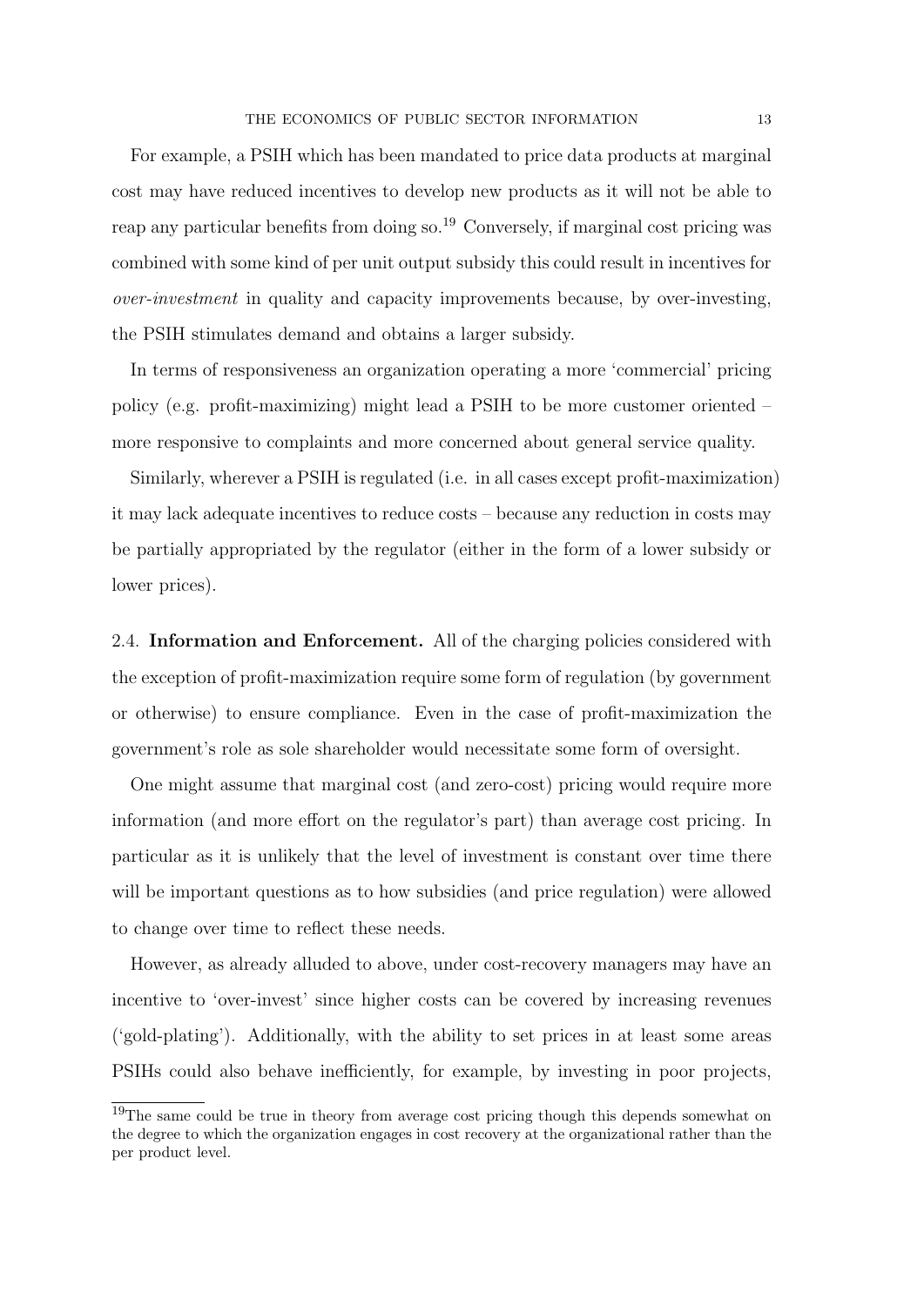while still complying with cost-recovery at the organizational level since losses could be made up by raising prices or cross-subsidies from other parts of the business. The information needed by a regulator to avoid these outcomes is similar to that required when monitoring a marginal-cost or zero-cost regime – in particular the regulator will need to monitor investments in order to ensure that they are at the efficient level.

Leaving aside these investment questions it is certainly true that different pricing regimes provide different information about the demand curve (and therefore implicitly about surplus).<sup>20</sup> Specifically, if the given pricing policy is being pursued at the per-product level, then profit-maximization and average-cost both have the advantage that they guarantee that a given product is only produced if the surplus from doing so is positive. By contrast under marginal cost pricing it is possible for a product to be produced (and subsidised) whose net surplus is negative. However it should be noted that this particular point can be taken both ways. A profitmaximization or average-cost regime ensures that a product is produced if and only if the producer surplus is positive (i.e. revenues are larger than costs). Thus there may be products whose total (consumer plus producer) surplus is positive – and therefore worth producing – but whose producer surplus is negative. These then are products which might well be produced under a marginal cost regime but would not be under an average cost or profit-maximizing regime.

2.5. Discussion. The main points of the previous sections are drawn together in Table 2. One important possibility to bear in mind when reading this, and when considering these issues in general, is the likelihood that any given charging rate might be applied selectively. For example, different charging policies could be applied to upstream and downstream data – say, marginal cost for upstream and average cost, or profit maximization, for downstream. Thus rather than situating a PSIH in a single column it is important to keep in mind that it could be 'spread' across several,

 $^{20}$ This will also be discussed below, see figure 1 in particular.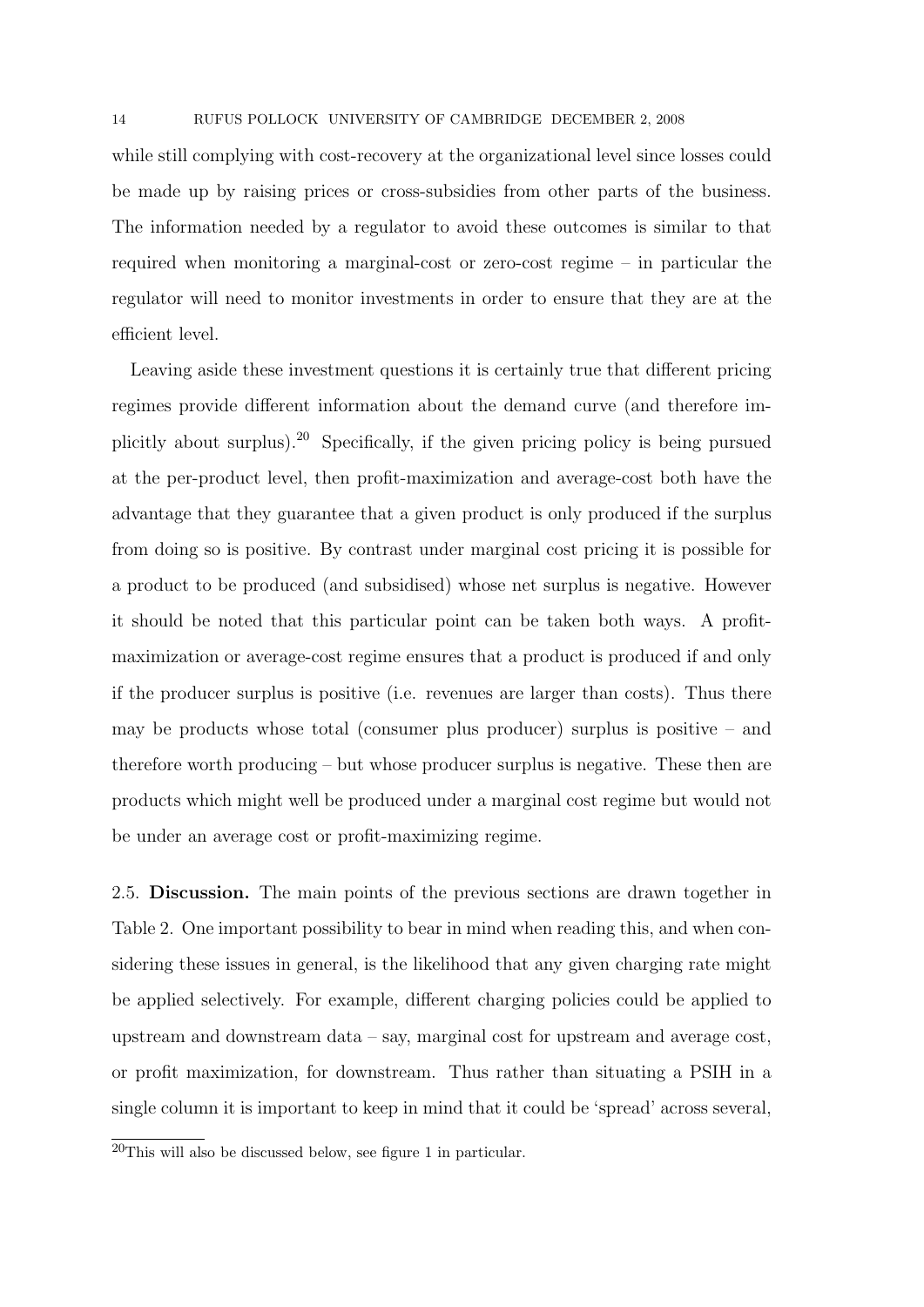with different parts of a PSIH's operations under different charging policies. The table attempts to reflect this, at least to some extent, by explicitly noting where a particular point relates only to data with particular properties.

There are two major lessons to take from all of this. First: there is no direct linkage of charging policy to governance issues – in fact governance questions are best seen as orthogonal to pricing ones. In particular, all policies require some form of regulation to function well. Second, and relatedly: charging policy is not the central issue when considering problems such as commitment and incentives which are the primary determinants of performance in terms of data quality, investment and efficiency. Rather, charging policy is best seen as secondary, and dependent upon, the primary matter of the regulatory/governance structures under which data provision (and collection) by PSIHs occurs.

2.5.1. Commitment. To illustrate, consider a concrete example provided by the Land Registry, one of the major UK Trading Funds. In the late 1980s and early 1990s just prior to becoming a Trading Fund, the Land Registry operated a costrecovery regime in which charges were set to cover costs. However, it did not control its revenues but rather returned them to central government. The Land Registry management would then go 'cap in hand' to negotiate their budget for the next financial year. According to them, in the late 1980s this resulted in a degree of underfunding, which made it impossible to deal with the level of applications they were receiving. As a result a large backlog of applications built up.

In 1993 they became a Trading Fund, in part because of the problems that had been encountered. Since then this sort of problem has not recurred and, in their opinion, the greater autonomy provided by being a Trading Fund means that investment can be planned better and they are less subject to the vagaries of 'vote-funding'.<sup>21</sup>

<sup>&</sup>lt;sup>21</sup>Though interestingly all of their fees are still set by government through fees orders (more precisely the fees are set by the Lord Chancellor and then approved by HM Treasury). Thus government still largely controls their year to year revenues (and hence, one would imagine, their investment levels and incentives). This suggests that, in this case, the major benefit of Trading Fund status was not to reduce the level of (central) government control but to reduce the risk that government would, especially in 'difficult times', take too great a share of Land Registry revenues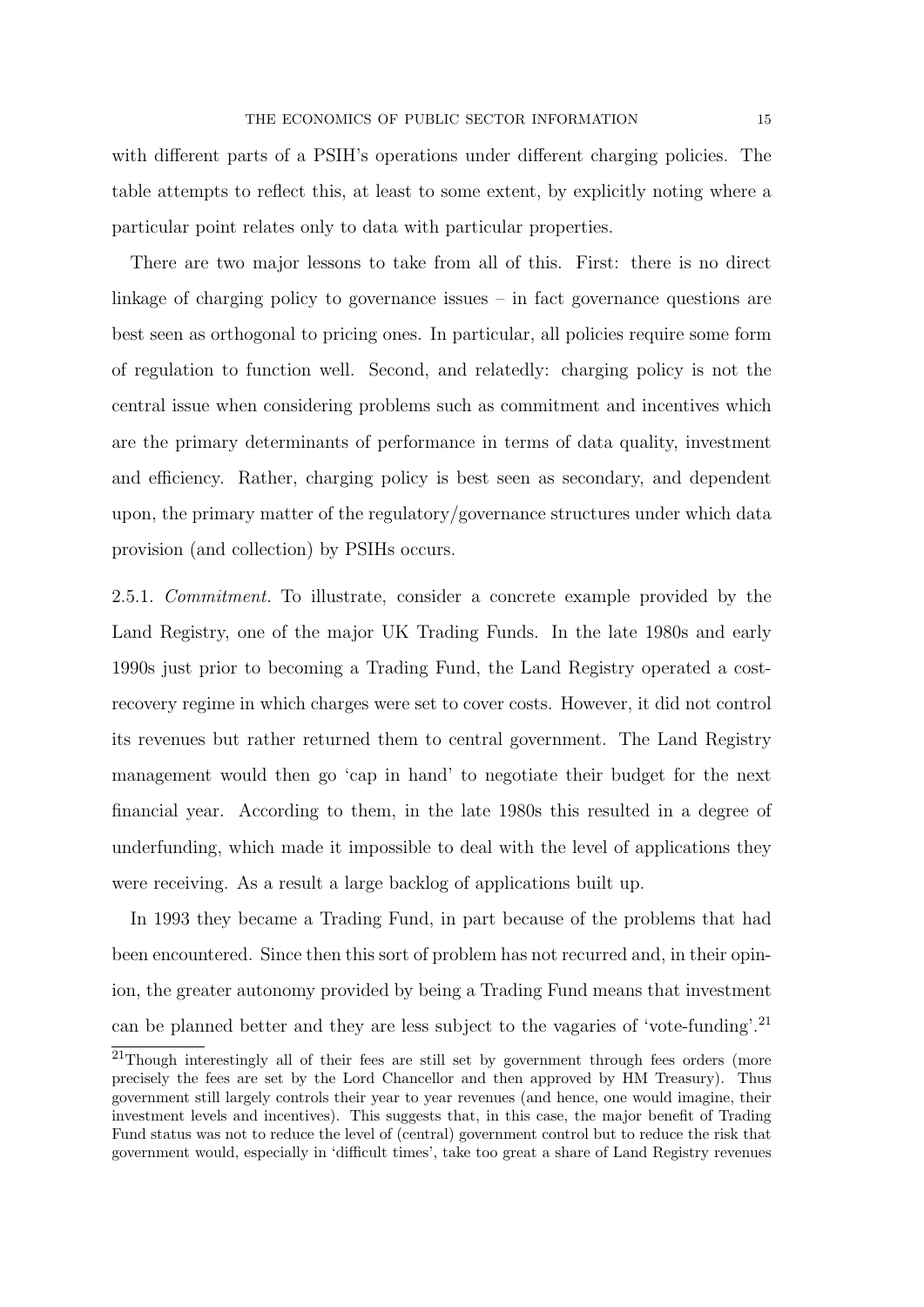16 RUFUS POLLOCK UNIVERSITY OF CAMBRIDGE DECEMBER 2, 2008

| <b>Issue</b>      | Profit Max.                        | Avg. Cost                                    | Marginal/Zero                    |
|-------------------|------------------------------------|----------------------------------------------|----------------------------------|
|                   |                                    |                                              | Cost                             |
| Commitment        | Good. <sup>a</sup>                 | Largely dependent on                         | Largely dependent on             |
|                   |                                    | regulatory $\frac{\ }{2}$ gover-             | regulatory $\frac{\ }{2}$ gover- |
|                   |                                    | nance structure.                             | nance structure. $b$             |
| <b>Incentives</b> | Optimal for<br><b>PSIH</b>         | $\overline{\text{of}}$<br>Risk<br>$over\{-}$ | Risk of either over              |
|                   | though likely<br>non-              | investment<br>and                            | or under performance             |
|                   | optimal<br>other<br>for            | inefficiency (costs too                      | depending on subsidy             |
|                   | market<br>participants             | high). Monitoring re-                        | function.<br>Monitor-            |
|                   | (see next item).                   | quired of investment,                        | ing required of in-              |
|                   |                                    | quality and costs.                           | vestment, quality and            |
|                   |                                    |                                              | costs.                           |
| Distortion of     | major<br>Upstream:                 | Significant<br>issue                         | $\overline{\text{Minor.}}^d$     |
| Competition       | issue given dominant               | if PSIH<br>provides                          |                                  |
|                   | position of<br>PSIH <sub>s</sub> . | internal<br>to<br>$\rm access$               |                                  |
|                   | Downstream:<br>minor               | upstream<br>material                         |                                  |
|                   | long as<br>$\csc$<br><b>as</b>     | on different terms to                        |                                  |
|                   | subsidy is limited.                | external firms (esp.                         |                                  |
|                   |                                    | allocation<br>if<br>cost                     |                                  |
|                   |                                    | between upstream                             |                                  |
|                   |                                    | and downstream<br>$\frac{1}{1}$              |                                  |
|                   |                                    | $opaque$ ).                                  |                                  |
| Information       | Not relevant as no reg-            | Single point on de-                          | Single point<br>on de-           |
|                   | ulation.                           | mand curve<br>where                          | mand curve<br>where              |
|                   |                                    | revenue covers costs. <sup>e</sup>           | price equals marginal            |
|                   |                                    | aggregate level<br>At                        | cost.                            |
|                   |                                    | know PSIH<br>covers                          |                                  |
|                   |                                    | total costs.                                 |                                  |

<sup> $a$ </sup>Though could depend on relationship of government and  $PSIH -$  particularly risk that profits are ex-post 'appropriated'

 ${}^b$ Could be a greater issue than under 'average-cost' because here the government may be providing subsidies.

<sup>c</sup>Oversight would still be required here to prevent the use of discriminatory tariffs. For example, a PSIH could set a tariff consisting of a one-off, but very large, fee for all its data. This might then exclude external users who only need a small part of that data. Similarly without transparent cost allocation under average cost pricing a PSIH might have an incentive to overcharge for upstream access to exclude downstream entrants – a problem familiar from the telecommunications literature, see e.g. Farrell (2003).

 $\alpha$ <sup>d</sup>Though the provision of subsidy may retard entrants who wish to compete directly with the PSIH in the provision of data. However, as long as the marginal cost data provision were largely confined to those datasets of which the PSIH was sole provider this would not become an issue.

<sup>e</sup>Though where a PSIH performs cost-recovery only at the aggregate level the exact relation of revenue to costs for a given product may be unclear.

TABLE 2. Charging Policies and Regulatory/Governance Issues.

for other purposes leaving the Land Registry with insufficient funds to carry on its operations. In this sense Trading Fund status could be seen as a form of 'ring-fencing' in relation to the Land Registry budget.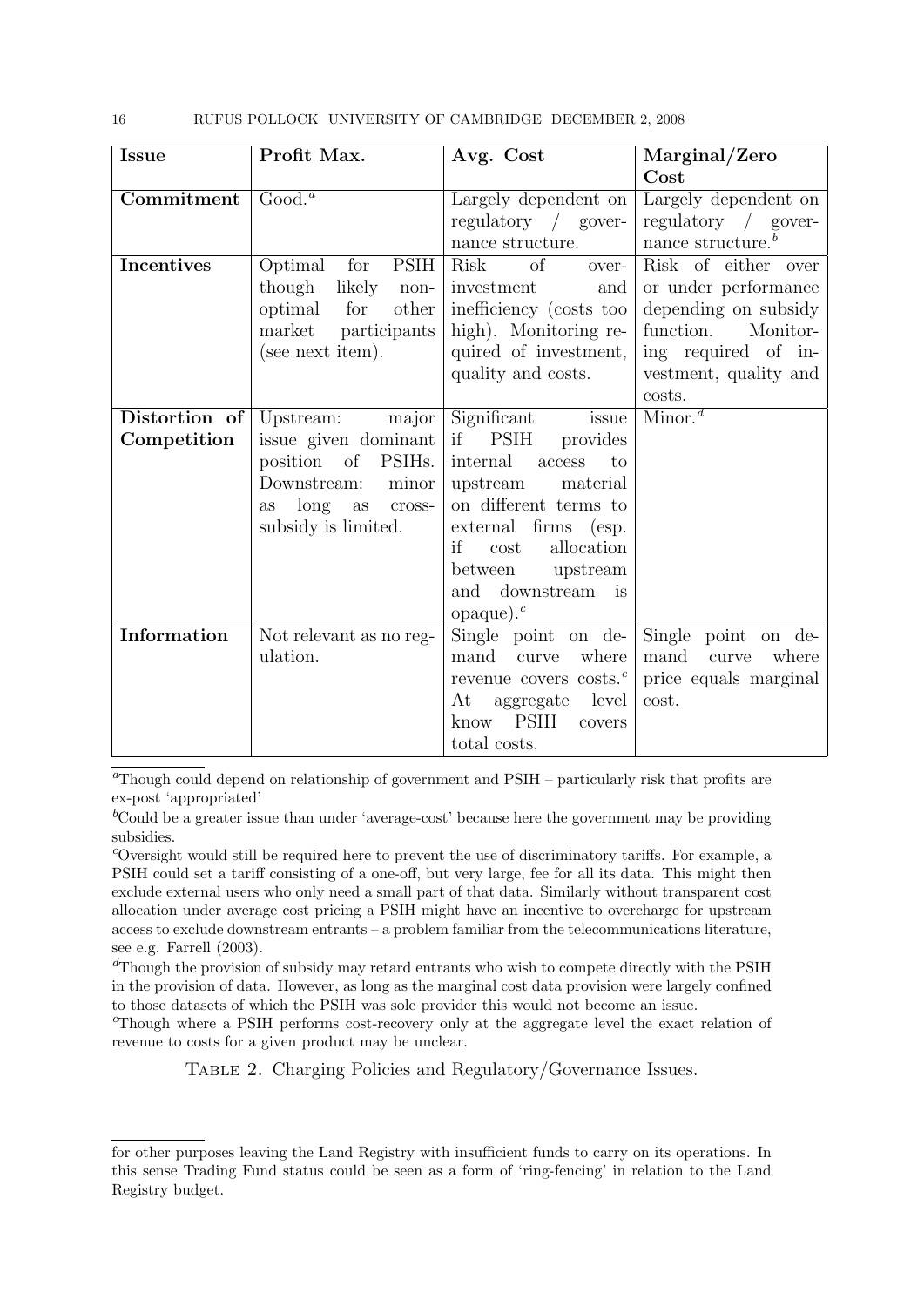Note that throughout the basic charging policy was unchanged with cost-recovery both before and after Trading Fund status was obtained. Hence, here it would seem clear that if the improvements in service quality were due to anything, they were due to changes in the regulatory environment, in particular the greater certainty and autonomy provided by the Trading Fund structure.

To take this point further, whenever PSIH funding is directly controlled by government, there will be potential commitment issues under all pricing regimes (see discussion above). Moving to a different regulatory structure could improve this. For example, if PSIHs were more legally independent it would permit the creation of arm's length legally-binding contracts regarding both subsidies and purchases. Combined with independent and transparent regulation this sort of structure would go a long way to eliminating concerns about the ability of government to deliver on subsidy and purchase promises and eliminate fears about the effects of such risks on the quality and availability of PSIH data.

In particular, it should be emphasized that a change in charging policy, for example to use marginal cost pricing for some part of a PSIH's products, does not require removing a PSIH's independence or a reversion to 'vote-funding'. In fact, as just suggested, such a change would optimally be combined with improvements in the independence and transparency of the governance structures to provide PSIHs (and government) with more certainty, clarity and independence than they currently have.<sup>22</sup>

2.5.2. Incentives and Efficiency. Coming to the question of incentives and performance, the differences between charging regimes are, if anything, even less significant than when considering commitment. As already discussed, without adequate regulatory/governance structures in place, all charging regimes can result in poor

<sup>22</sup>An obvious example in this respect is provided by the case of the Train Operating Companies (TOCs) formed in the UK post-privatization of British Rail. Here the government has been able to agree subsidies as well as payments for long-term investment. While PSIHs obviously differ from the TOCs in several respects, notably by not being privately owned companies, it would not be very difficult to design mechanisms for PSIHs which that could provide a similar degree of certainty.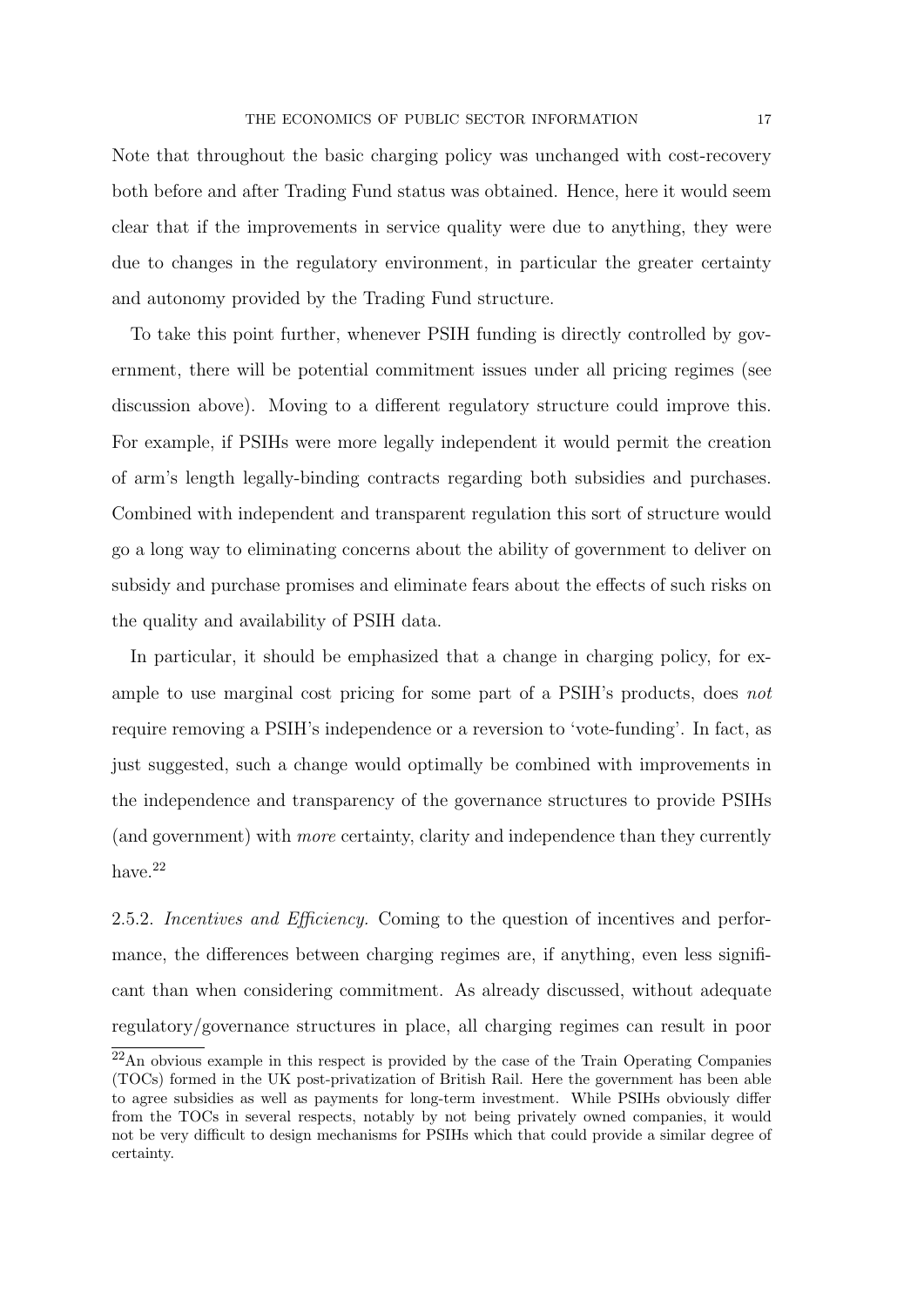incentives, inefficiency and overall poor performance.<sup>23</sup> Conversely with a good regulatory/governance structure in place any of the charging policies could be implemented without jeopardising the incentives, efficiency, and performance of a PSIH.

Consider the current situation in many jurisdictions for some of the larger PSIHs, which roughly approximates to capital-based regulation – a PSIH is expected to cover costs and make some specified return on capital. As is well known, this approach has significant incentive and efficiency problems. First, and most obviously, the organization no longer has incentives to minimize costs but rather seeks to match costs to revenue. Furthermore, given the market power PSIHs have, at least in some markets, overspending can always be addressed by raising prices and increasing revenue.

Second, and relatedly, the organization now seeks to equate average costs and average revenue rather than marginal costs and marginal revenue. As a result there can be 'gold-plating' and over-investment in quality.<sup>24</sup> Third, and more subtly, this pricing policy provides incentives to over-invest in order to extend (inefficiently) the capital base since this then allows an increase in revenues.

These are all fairly serious issues. Thus, the government, in its role as owner and regulator of a PSIH, needs to exert a substantial degree of effort to try and reduce or eliminate these risks. In particular, to correct these potential biases in a PSIH's behaviour it would likely need both to put in place some form of incentive scheme, and associated monitoring mechanisms. This has been the approach in other areas. For example, Network Rail (which replaced the privately-owned RailTrack in the

<sup>&</sup>lt;sup>23</sup>If the PSIH is still government owned profit-maximization here is no different since the monitoring role usually played by shareholders and the market is now the responsibility of government.

 $24$ This is distinct from the previous point in that, for any given project, the costs may be at their, optimal, minimal level for the quality chosen, but that quality will be at inefficiently high level. To put this in terms of a simple example, suppose a purchase of a computer system is being considered. There are two manufacturers M and N and both offer a high and medium quality system. The two manufacturer's systems are equally good but N's one costs more. In addition, M's high quality system just breaks even (revenues equal costs) while the medium quality system results in a profit (revenues exceed costs). Here then, inefficiency in the first sense would be to choose the N system over the M system resulting in simple over-payment. Inefficiency in the second sense would be choose the high quality system – profits are zero in this case but would have been higher with the medium quality system.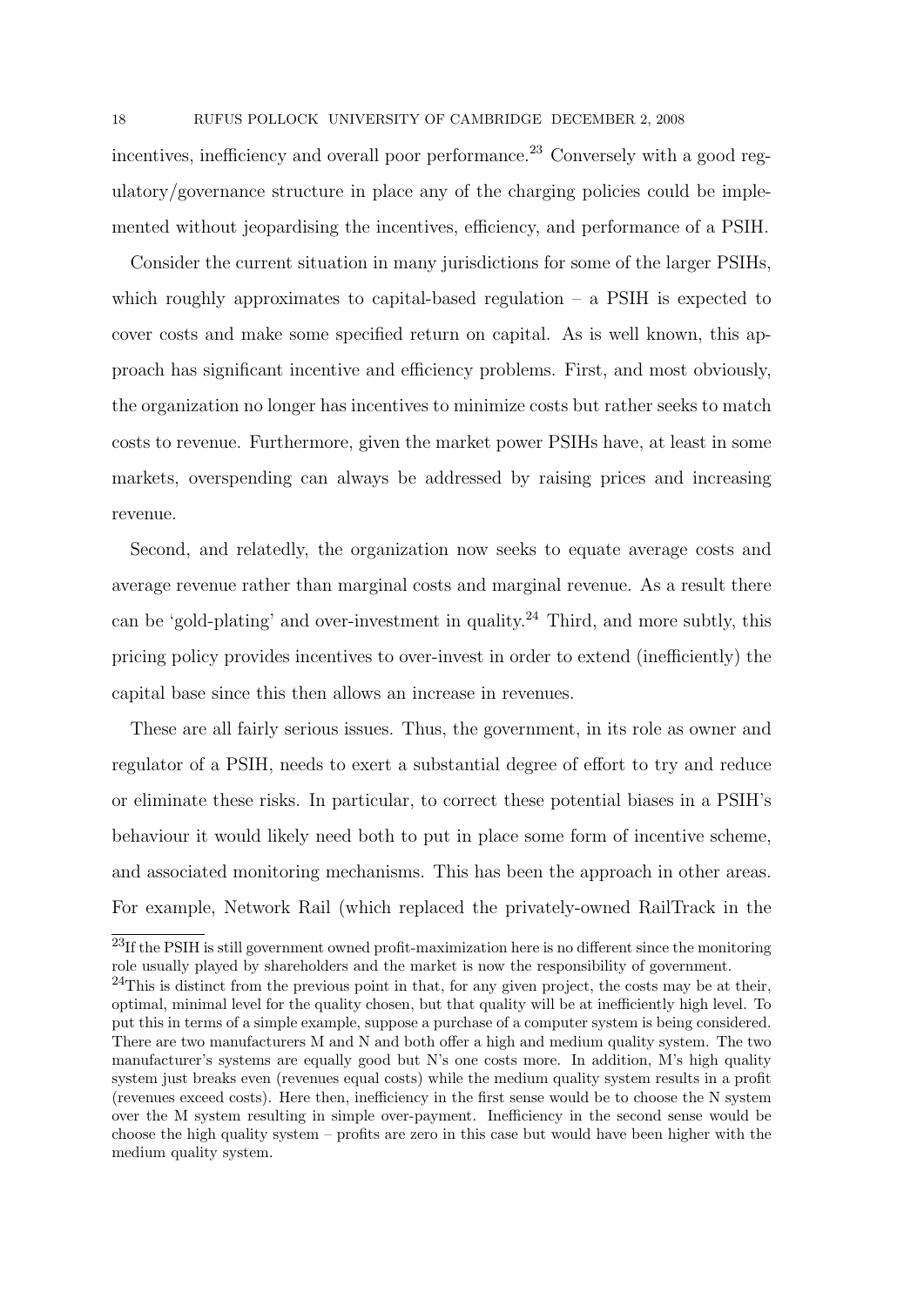UK), though run as a not-for-profit company limited by guarantee has put in place a fairly complex incentives package for managers and is also monitored by the Office of Rail Regulation.

A similar approach could also be taken if a marginal cost pricing regime were adopted. Just as with average-cost pricing, the regulator (be that government or an independent entity) would need to think carefully about providing incentives for (efficient) reduction in costs (while keeping investment at the optimal level). To put this in more concrete terms, for those products priced at marginal cost the regulator would need to be setting a subsidy level. This subsidy would likely be tied to (previous and expected) output and expenditure in some manner. One option would be to set the subsidy to equal fixed costs in the last period. However, for obvious reasons, this is likely to result in poor incentives to lower costs. Similarly setting a straight per output subsidy might lead to over-investment. Nevertheless, something combining these two different options is likely a reasonable middle way. By choosing a middle way, and by exerting reasonable oversight,

For example, a regulator could estimate fixed costs based on previous periods' (multiplied perhaps by a deflator to allow for efficiency improvements and technological advance). This could then be combined with an estimate of the value of usage to set the subsidy per unit of utilization. Incorporating output measures, the PSIH has incentives to increase usage of their data while also making it easier to allow for the introduction of new data products – which is an important factor to consider when managing marginal cost pricing.<sup>25</sup>

<sup>&</sup>lt;sup>25</sup>There are other ways to address this. For example one could follow a system used by the TOCs who present a 'shopping-list' to government of possible capital improvement projects which government then chooses form. Alternatively one could provide some way for users to feed back requirements to PSIH regarding new datasets to collect. This is also a major advantage to having a PSIH retain a 'Retail' arm in additional to any marginal cost 'Wholesale' arm as 'Retail' can pass on feedback regarding their requirements to 'Wholesale' (in fact, the UK Met Office stated that something like this already occurs with their 'Retail' division passing back feedback to 'Wholesale' as to what new kinds of data would be useful in the provision of their own products and services).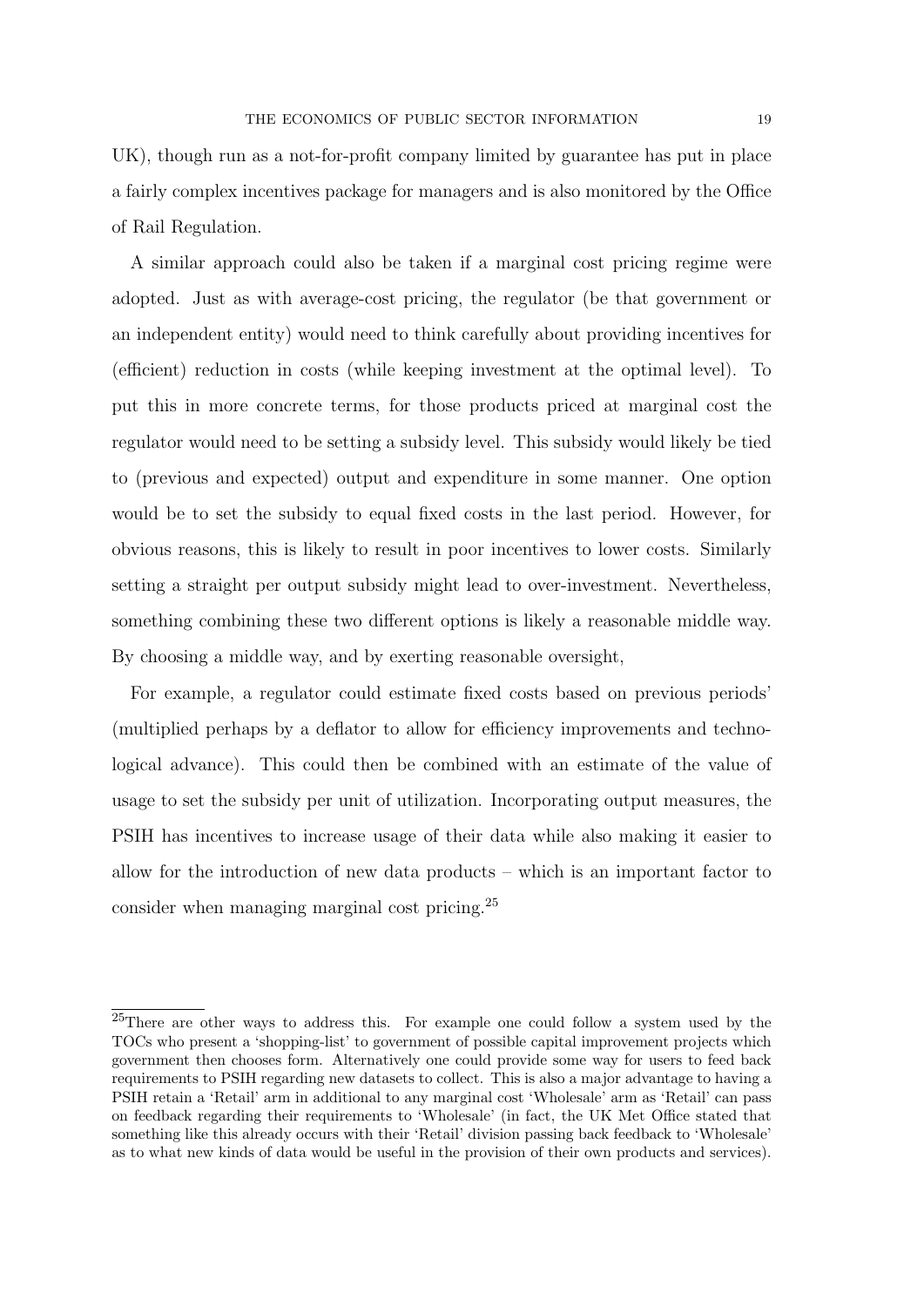This example, though obviously very lacking in detail, should be sufficient to demonstrate that the problems are not insurmountable, and are, in many ways, little different from the issues confronting government when a cost-recovery approach is used.<sup>26</sup> What is clear in both cases is that the incentive questions must be addressed. If they are not, there would most likely be serious detrimental impacts on efficiency and general performance. However as long as reasonable thought and effort are put into dealing with these issues, in particular by designing a robust governance/regulatory regime, these negative consequences can be avoided.

2.6. Conclusion. Much of the concern about the impact of a change in charging policy (particularly to marginal cost or zero cost) is based on a misidentification of charging policy with regulatory structure. Having a PSIH dependent on year-to-year 'vote-funding' for its activities might well have substantial negative impacts – but it would do so whatever charging policy was being followed. Conversely, any of the charging policies discussed could be used successfully if a independent, transparent and coherent governance structure were in place. In this regard charging policy can largely be seen as orthogonal to the question of PSIH performance – whether evaluated in terms of quality, responsiveness or efficiency. Moreover, the importance of having an adequate governance structure – whatever charging policy is chosen – cannot be overemphasized.

In many countries some of that structure is already in place. However, as already discussed, there are likely to be several important ways in which it could be extended in pursuit of delivering on the key goals of transparency, certainty and efficiency. If an adequate structure is in place, and economists and regulators experience over the last few decades provides plentiful experience in this regard, then there is every

<sup>&</sup>lt;sup>26</sup>Though, interestingly, the need for government to provide funds is likely to ensure these kind of calculations are more 'in the open'. This may be a significant advantage of marginal cost pricing as an increase in transparency benefits all concerned, and, furthermore, requires that a regulator have access to the relevant cost and output data from a PSIH on a regular basis. As such, it is one way of credibly committing government to a more transparent and active regulatory regime.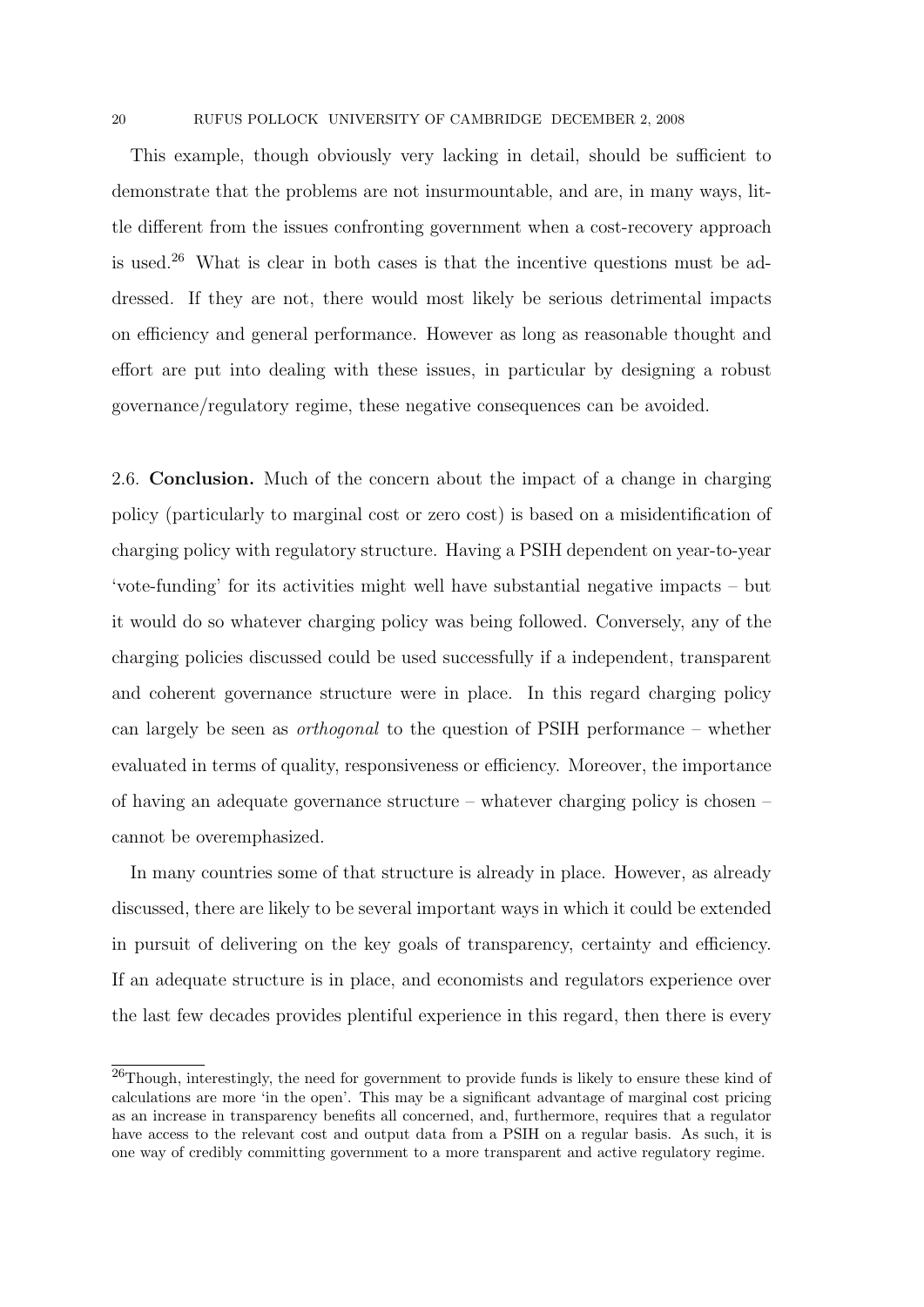reason to be confident that almost any pricing policy can be implemented without significant adverse effects on the efficiency and performance of the PSIHs affected.

# 3. Which Funding Model?

3.1. Introduction. When deciding which funding model is 'best' we need to know what 'best' means. The main 'outcome' variables one would consider are:

Consumer surplus: the value (utility) end consumers derive over and above any payments they make.

Producer surplus: surplus to producers (profits).

Government: revenue and expenditure.

Total welfare: sum of these taking account of the relevant distributional weights.

For economists, and most policy-makers, it will be the last of these, total social welfare, which would be the most significant since it is an overall measure which incorporates all of the other changes into a single value (usually presented in monetary terms for convenience of comprehension). To decide which funding model is optimal simply requires us to perform a standard 'social cost-benefit analysis'. Conceptually, all this involves is summing up the benefits and costs from each particular option and seeing which one does best. Of course there are some theoretical subtleties, particularly in relation to making adjustments based on who gains the benefits and who bears the costs. However, the major challenge will be an empirical one: obtaining estimates of the main parameters upon which the calculations depend.

One last point before we embark on the formal analysis: in what follows we shall concentrate solely on comparing two of our three charging options: average cost to marginal cost.<sup>27</sup> This is not a great restriction for two reasons. First, we are concentrating on upstream material. It would therefore be difficult to allow a PSIH to pursue a profit-maximization regime without raising a host of serious competition issues.<sup>28</sup> Second, if marginal cost is superior to average cost charging then it is also

<sup>27</sup>Those who want a full analysis of all of the charging options can find one in Pollock et al. (2008). <sup>28</sup>See the previous section on regulation.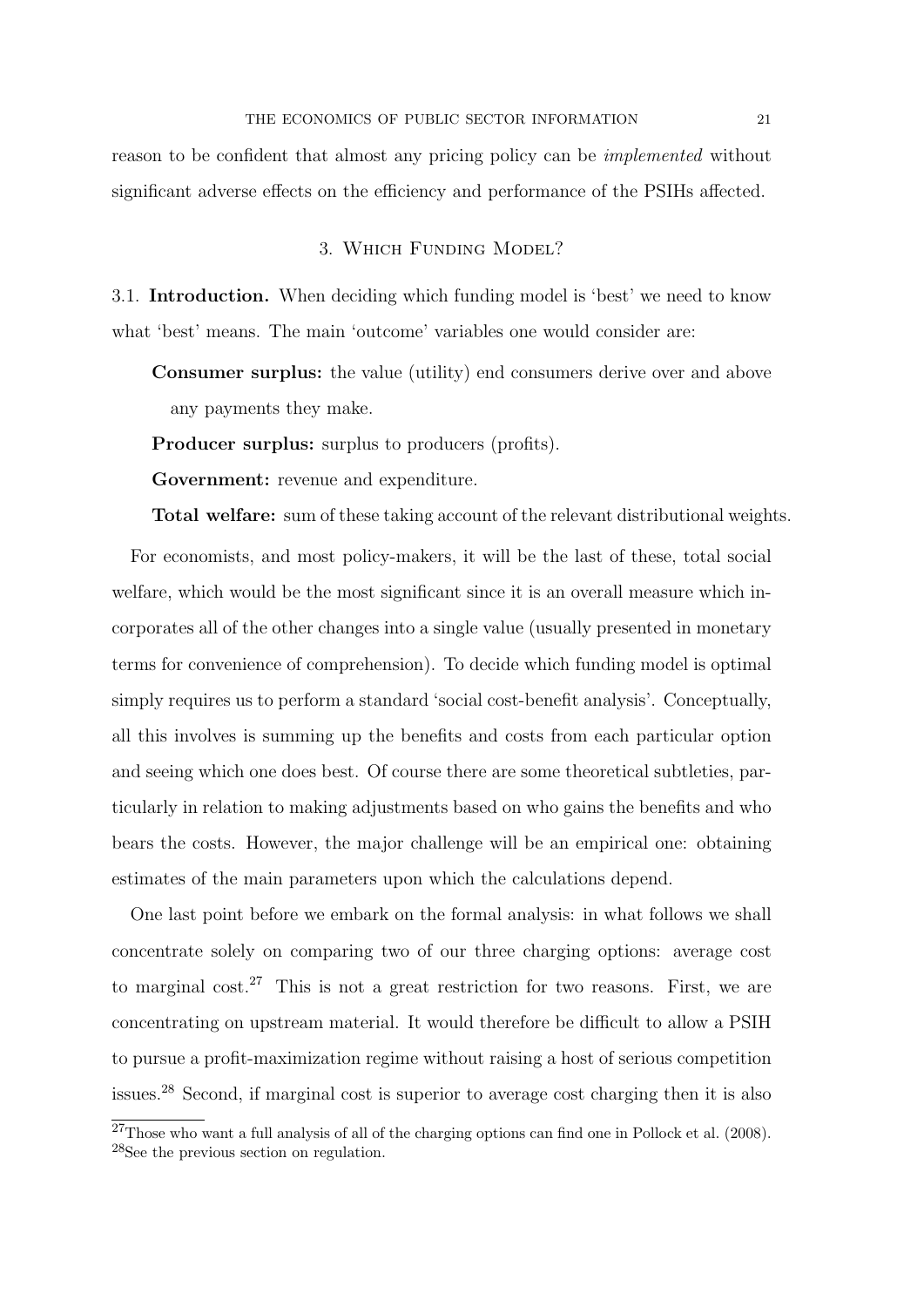(a fortiori) superior to profit-maximization. Hence, the comparison of marginal cost to average cost already yields most of the relevant information we need.<sup>29</sup>

3.2. Theory. The theoretical underpinnings of the calculations conducted in this report can best be understood by the digram presented in Figure 1. Here, we show the demand curve for a single information 'product' which a PSIH could supply.<sup>30</sup> This (linear) demand function is shown together with the marginal and average cost curves. As illustrated the cost curves correspond to a good having constant marginal costs approximately equal to zero and a non-zero fixed cost of production. We would emphasize that the particular functional forms and parameters have been chosen simply for illustrative purposes and do not necessarily indicate those that will be used in doing calculations – though, of course, the natural division of costs into fixed and marginal will be retained.

Table 3 explicitly relates each outcome variable to a particular area under the demand curve in Figure 1. Producer surplus equals profits: that is revenue minus costs (fixed as well as variable). Thus producer surplus is zero under average cost pricing (this is the definition of average cost pricing), and is negative under marginal cost pricing. Consumer surplus, using the partial equilibrium approach adopted here, will equal the area under the demand curve which is above the price being set. Since the PSIH is government controlled, producer surplus equals government revenue/expenditure. Thus under average cost the government receives and expends nothing but under marginal cost must supply a subsidy to cover the fixed costs of producing and maintaining the information.

The next step is to combine consumer and producer surplus together with government expenditure and revenue to obtain an overall measure of social welfare. Here,

 $29$ Of course, if average cost is superior to marginal cost we are left with the possibility that profitmaximization is even better. However: a) there are good theoretical reasons why this is unlikely (deadweight losses grow as the square of the price increase) b) as mentioned, this is problematic from a competition perspectitve. Furthermore, as we shall see, it is likely that in most cases marginal cost is superior to average cost and so this issue is moot.

<sup>&</sup>lt;sup>30</sup>Implicitly this kind of partial equilibrium analysis assumes that the prices of other goods (and other information supplied by the PSIH) are being kept fixed while we analyse this particular item.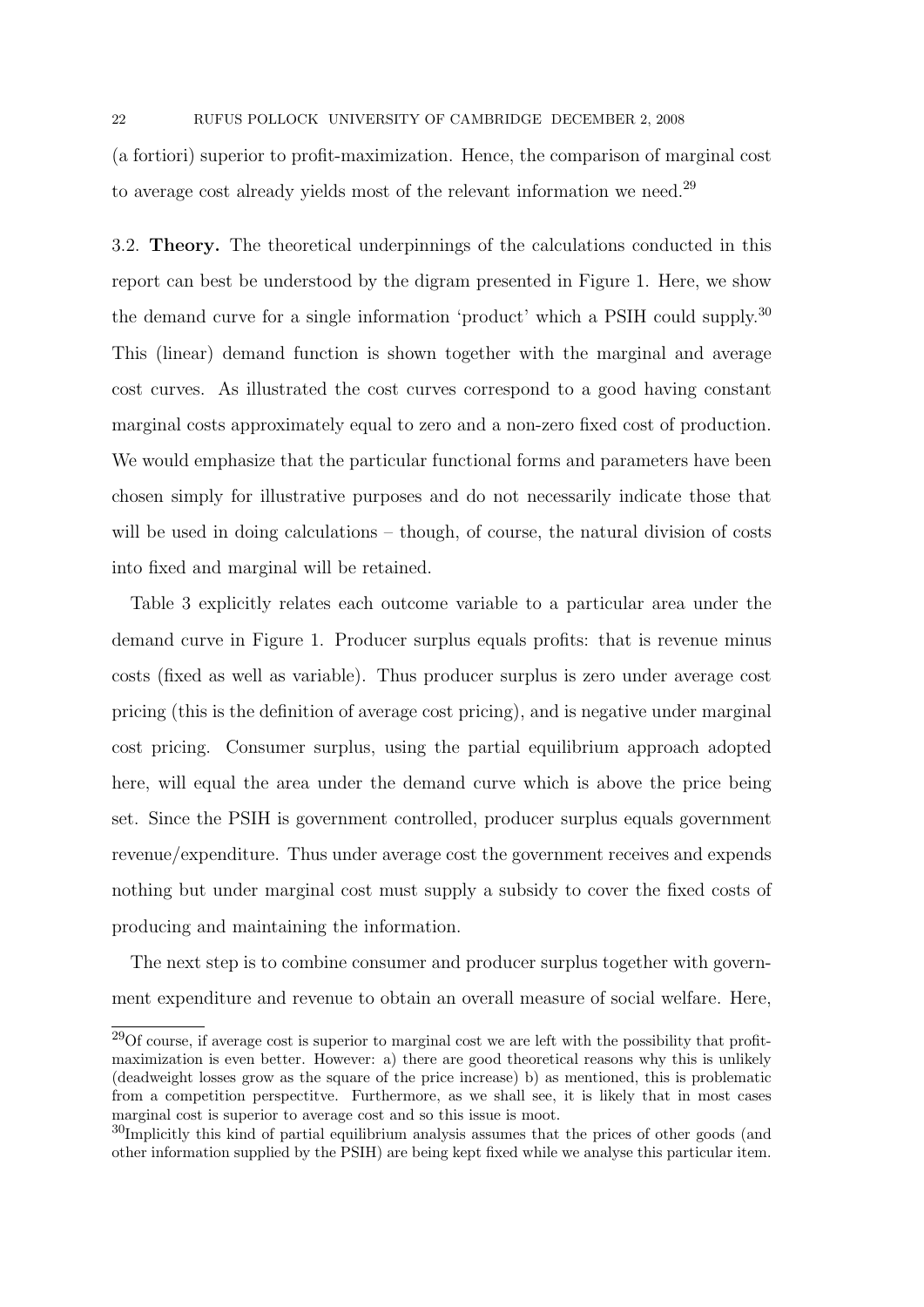

Figure 1. Illustrative demand and cost functions. Shown is a linear demand curve for a product with fixed costs and constant marginal costs (approximately equal to 0). Marginal cost (dot-dashed at very bottom of figure) and average cost curves (dashed) are shown.

|                  |           | Average Cost   Marginal Cost |
|------------------|-----------|------------------------------|
| Consumer Surplus | $P_1P_2C$ | $OP_2Q_2$                    |
| Producer Surplus |           | $-OP1CO1$                    |
| Deadweight Loss  | $CQ_1Q_2$ |                              |

Table 3. Outcomes Under Different Charging Regimes With Reference to Figure 1. Government Revenue has been omitted as it is equal to producer surplus.

it will often be simpler to compare the differences between the two options rather than looking at overall welfare. The situation, at least conceptually, is extremely simple with a move from an average to a marginal cost charging policy involving two changes: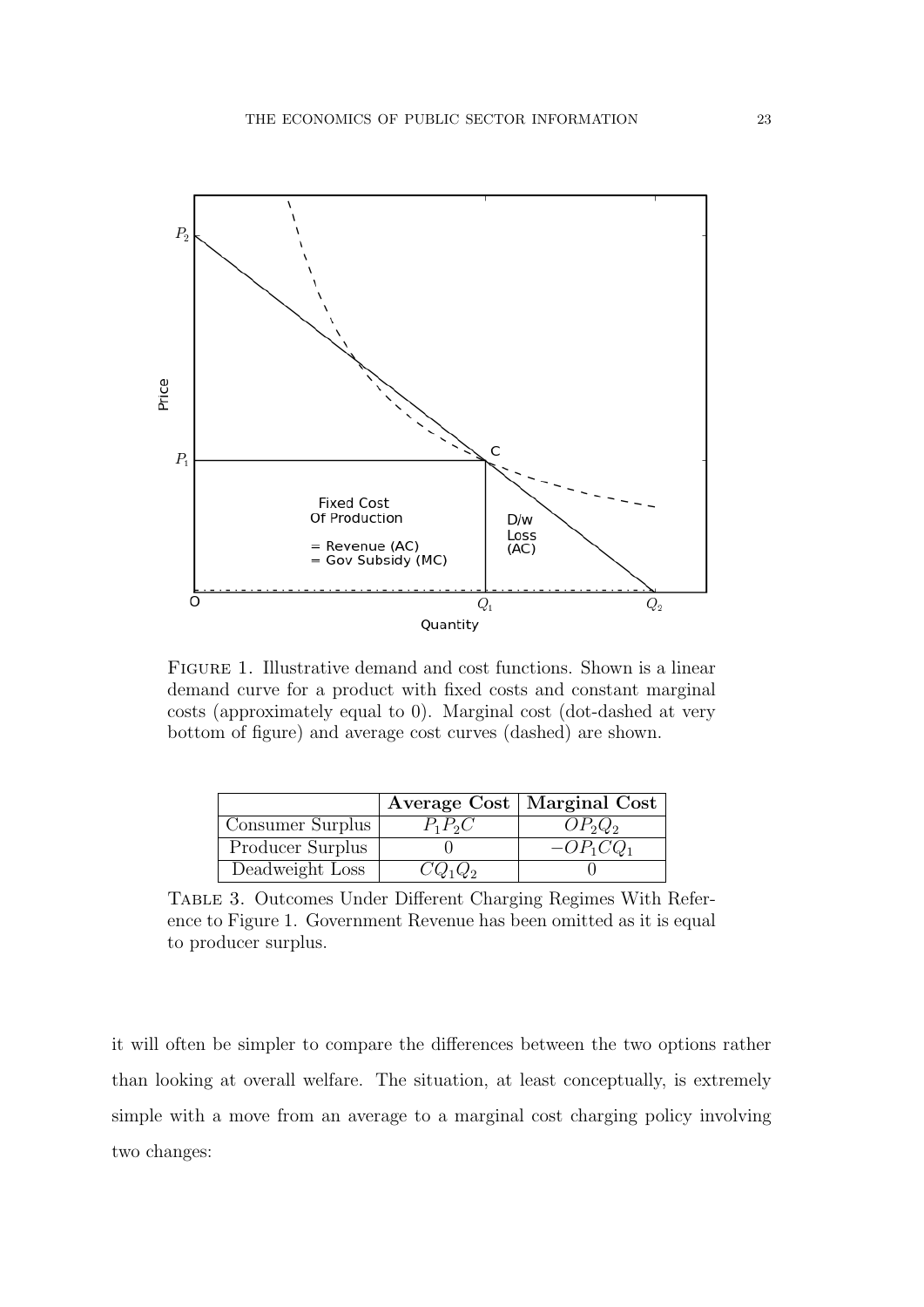Cost: The government must supply the funds to pay the fixed cost producing and maintaining the information.

Benefit: Users gain surplus equal to this fixed cost plus the deadweight loss.

Now, if funds/surplus in the hands of the government and in the hands of users were equivalent it would be immediately obvious that a marginal cost regime was better – the fixed cost would net out and one would be left with the gain of the deadweight loss. However, things are not so simple: we need to take account of the benefits those government funds would otherwise have generated (if they were not being used for the subsidy). The basic approach for performing this kind of cost/benefit analysis is well known. It involves taking uncommitted government funds as the numeraire and then adjusting the surplus from the project under consideration using the appropriate social weights to reflect the different values of public and private costs and benefits. This surplus is then compared to a standard benchmark project upon which funds could otherwise have been spent (1 unit equally distributed). In essence this is asking: are the benefits derived from spending government funds in order to have a marginal cost charging policy for this PSI greater than those obtained by spending those government funds on the benchmark project. If the answer is yes the project is worthwhile; if the answer is no the project is not.<sup>31</sup>

3.2.1. The Multiplier. The approach laid out uses the standard partial equilibrium approach of equating areas under the demand curve with social surplus. But one needs to ask here whether, in this case, demand accurately reflects surplus. Note that this is not about the standard question as to whether using the uncompensated (Marshallian) demand curve is a good approximation to the compensated demand curve (see Willig (1976); Hausman (1981)). Rather it is the question whether, for the information goods considered here, the demand curve systematically misrepresents willingness-to-pay and hence welfare. There are two major reasons why the answer to

<sup>31</sup>An alternative approach involves taking money in consumer's pockets as the numeraire. In that case one needs to determine the marginal cost of public funds (that is, how much does raising one pound of government funds cost general society at the margin).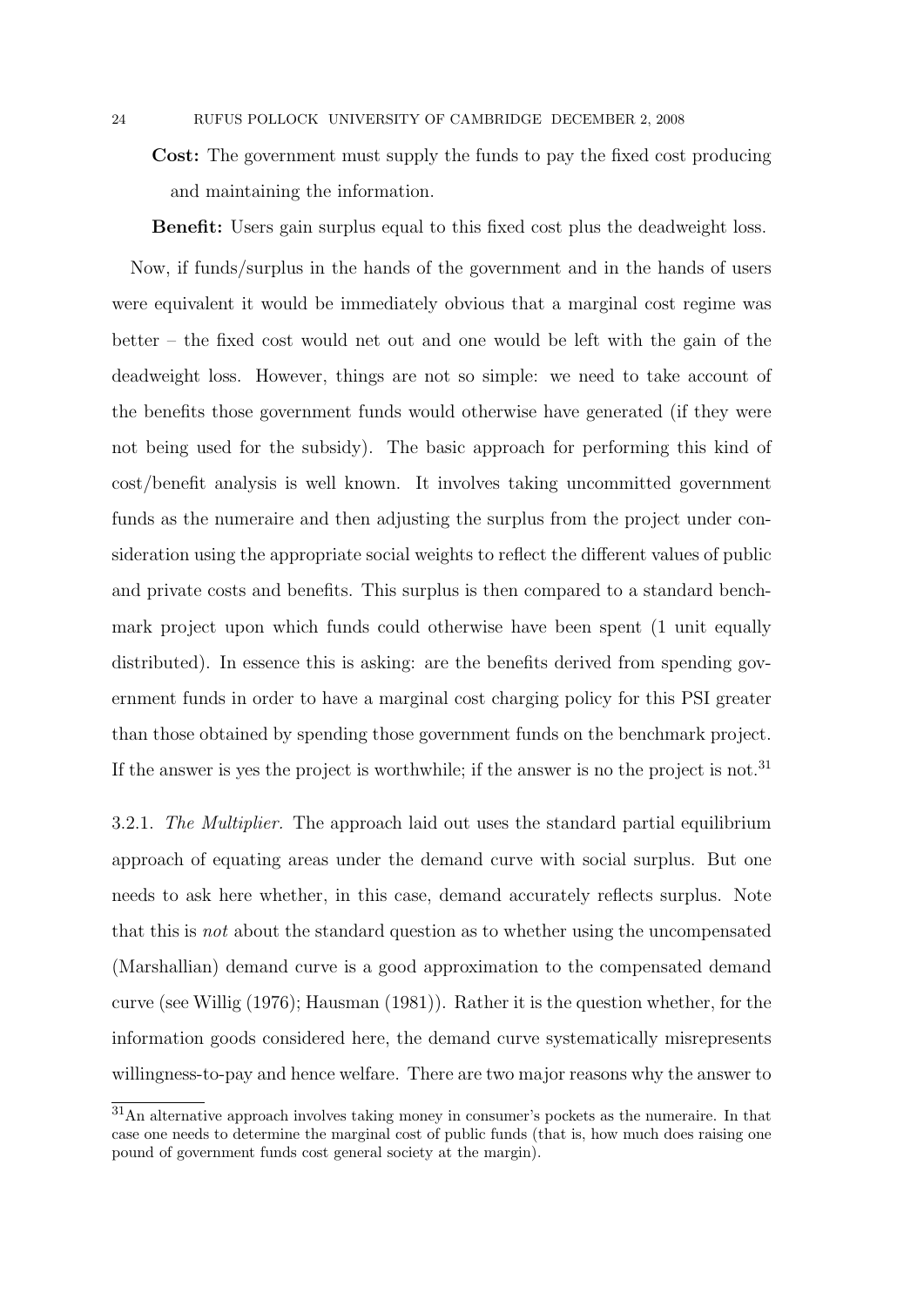this question is likely to be an affirmative one in the case of public sector information (further discussion of both of these possibilities may be found in the appendix):

- (1) Public sector information is frequently sold, not direct to consumers, but to intermediate firms who in turn provide products (informational or otherwise) to consumers. As such, the demand curve observed by the PSIH may significantly understate the true value being generated either because downstream firms do not capture the full surplus from their activites or because the downstream market is itself imperfectly competitive.
- (2) The standard demand curve is static, frozen at a particular point in time, with no allowance for how it might change, and, in particular, how reductions in present prices may, by stimulating the development of products and services both downstream and in other markets,  $32$  have a major positive impact on future surplus.

Both of these two factors provide reasons to think that using the basic demand curve may lead to underestimates of the gains from lower prices – equivalently, underestimates of the deadweight losses of higher prices. This would imply that, when doing cost/benefit style calculations of social welfare, one would need to scale up the welfare related to increases in usage of PSI by some form of 'multiplier'. We therefore introduce such a 'multiplier' parameter into our calculations below.

3.2.2. The Form of the Demand Curve, Regime Change and Transaction Costs. The very limited availability of empirical data, necessitates some assumption about the shape of the demand curve. The approach adopted here will be to assume that, at least in the region of interest, the demand curve may be approximated by a linear function and thus that the elasticity of demand captures sufficient information for us to calculate changes in consumer and producer surplus. For small changes in

 $32$ For example, cheaper geodata may lead to more rapid improvement in the quality of the software and hardware components of Geographical Information Systems (GIS). Similarly, Weiss (2004) argues that marginal cost access to weather data in the US was a large factor in the development of the multi-billion dollar weather derivatives industry.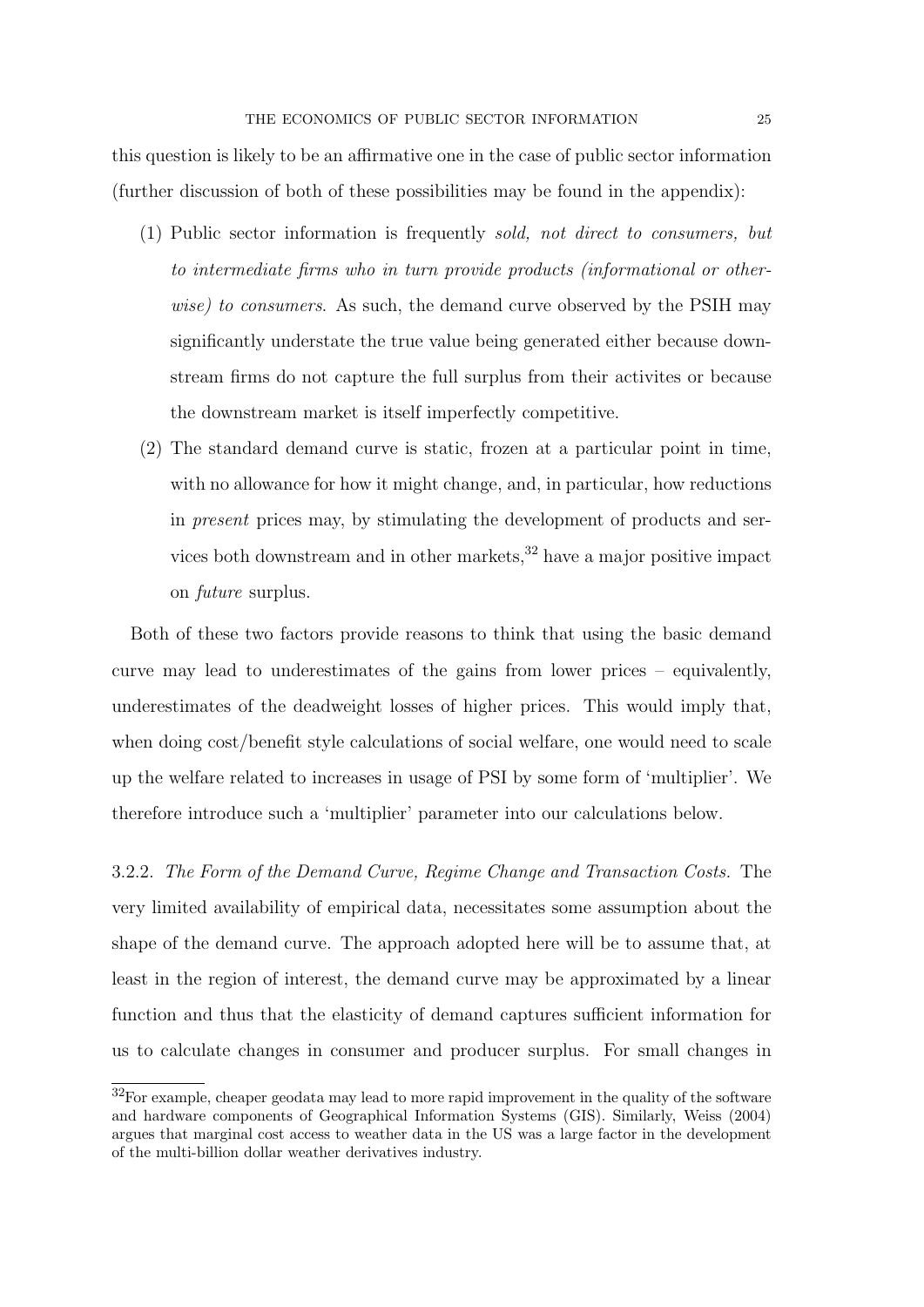prices such an approximation is quite reasonable. Of course here the price changes under consideration are likely to be quite substantial. In this case using a more convex inverse demand function (e.g.  $p = 1/q$ ) or a more a concave one (e.g.  $p =$  $k - q<sup>2</sup>$ ) might lead to changes in the surplus estimates. Nevertheless, given the data constraints an assumption of linearity seems a reasonable first-order approximation.

We shall also assume that altering charging policy does not change the costs of a PSIH. In reality, it is likely that a change from average to marginal cost pricing would result in a reduction in the costs incurred by the PSIH in creating and maintaining the information – for example, with marginal costs at zero (so the information is provided free) there may be significantly less administrative overhead in relation to billing, contract monitoring, enforcement etc. However, while such cost changes may not be negligible, we will ignore them here for three reasons. First, such cost changes are very difficult to calculate given the data available. Second, such cost changes are probably 'second-order', that is small relative to the main effects. Third, and perhaps most decisively, such an omission is 'conservative', in the sense that it biases the results towards the average-cost regime (which is currently the default in many countries). While inserting 'bias' is never first-best, inserting a 'conservative' one could be seen here as a reasonable 'second-best' – and where a marginal cost (or zero) price cost regime is found to be preferable, this 'bias' would be irrelevant in the sense that it would make the preferability 'stronger'.

Finally, transaction costs will also be ignored, whether these relate to transitioning to a new charging regime or to running a given regime. Our reasons for doing so are similar to those just discussed for general costs. First, there is no data on which to base estimates of their magnitude. Second, in the case of the costs of transition these are likely to be small, at least compared to the magnitude of the other sums involved. Third, for general transaction costs a move from an average cost to marginal cost regime would likely result in a reduction due to less need for monitoring and enforcement. Thus, ignoring them can either be seen as having little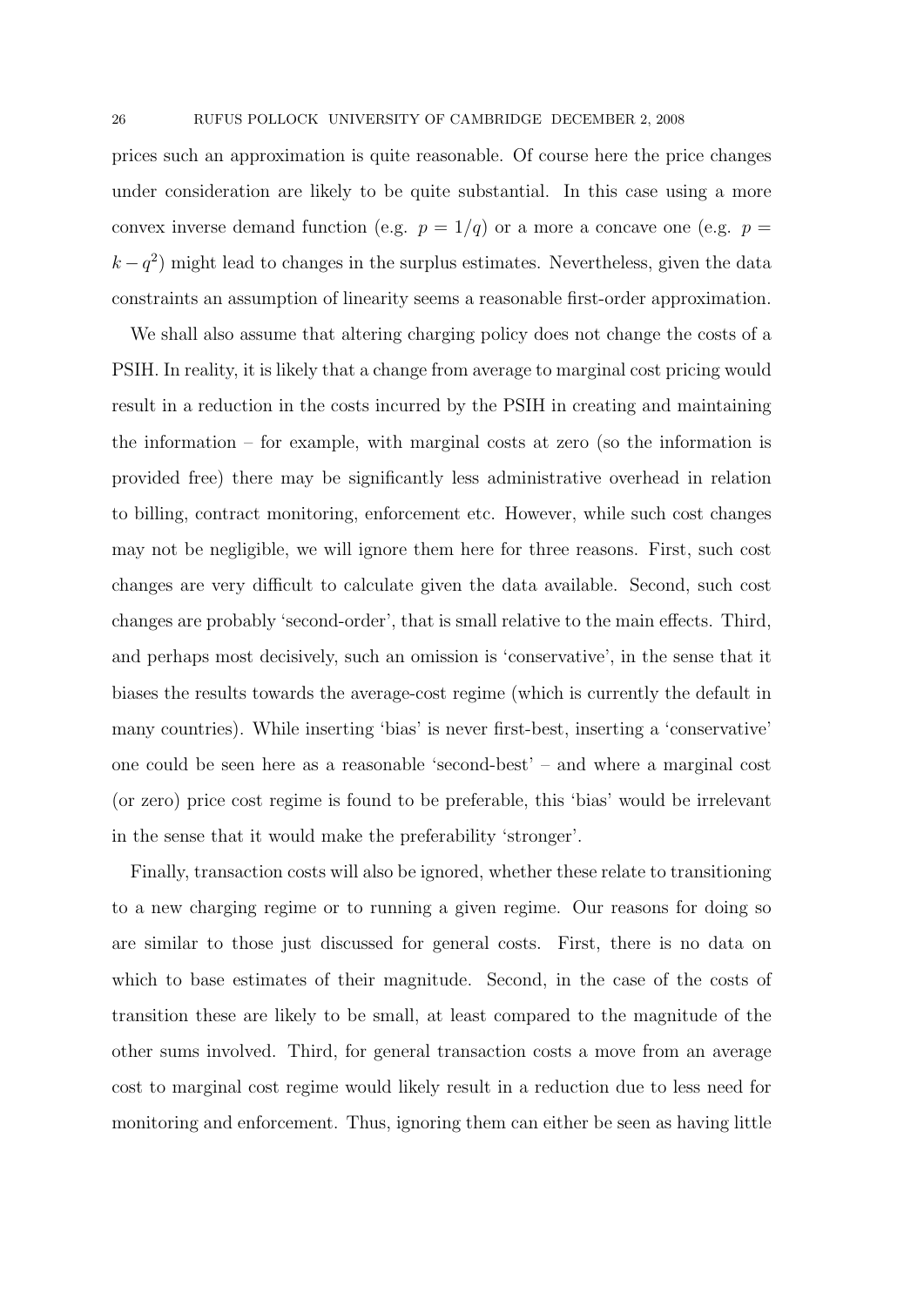| <b>Name</b>    | Variable                                                               |
|----------------|------------------------------------------------------------------------|
| $\theta$       | Distributional weight for the project under consideration. Note        |
|                | that the 'marginal cost of public funds' equals $\frac{1-\theta}{a}$ . |
| $\,F$          | Revenue under average cost pricing (equal to fixed costs of the PSIH   |
|                | in producing and maintaining the information).                         |
| DWL            | Size of deadweight loss under average cost pricing.                    |
| $\overline{g}$ | The proportion of revenue derived from government sources under        |
|                | average cost pricing.                                                  |
|                | Demand curve 'multiplier'. Note that $\lambda \geq 1$ .                |
| $\epsilon$     | (Absolute) elasticity of demand at price under an average cost         |
|                | regime.                                                                |
| p, q           | Price and output under average cost pricing (point $C$ in figure 1).   |
| $\Delta q$     | The (absolute) change in quantity (usage) as a result of moving        |
|                | from average cost to marginal cost pricing.                            |

Table 4. Key Variables.

effect or as instilling a 'conservative' bias in favour of the existing regime. Again, inserting such 'bias' is not first-best, but given its 'conservative' nature it could be seen as a reasonable 'second-best'.

3.2.3. Algebra. This subsection converts the preceding discussion into an equation which characterises the welfare difference between the average and marginal cost regimes in terms of the key underlying variables (listed in Table 4). The numeraire for all of these calculations will be government funds (and not funds in the hands of consumers). The choice of numeraire has no effect on the signs of any value and therefore on choice of policy, but simply acts to scale outcome values. Taking government funds as the numeraire seems the natural approach here given their centrality in the calculations – it is government funds that will be used in paying any subsidy.

As already discussed at the end of Section 3.1 the change from the average cost to marginal cost regime has two simple effects: $33$ 

<sup>33</sup>We should note here that, in addition to the items already mentioned, we will also ignore issues such as a) some of 'consumer' surplus is really accruing to firms and therefore may flow back to the government as tax (and may have a different distributional weight) b) a time differential in the impact of benefits and costs. These are likely to have a relatively small effect and the reader seeking a full treatment can see Pollock et al. (2008).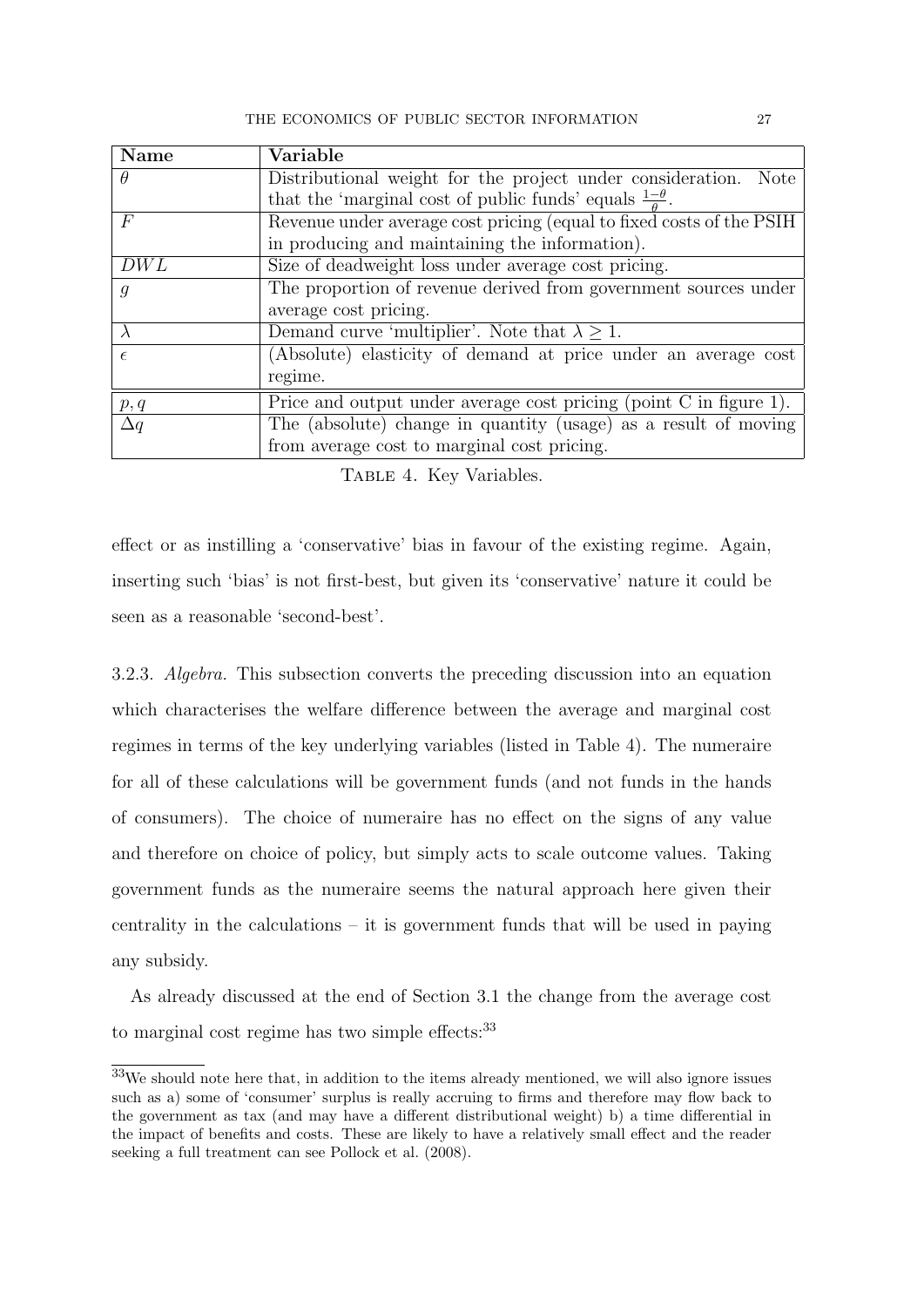**Cost:** The government must supply the fixed cost  $F$ 

**Benefit:** Users gain surplus of the fixed cost plus 'deadweight loss':  $F + DWL$ 

The next step is to ensure that both of these terms are represented in terms of the numeraire which is government funds. Obviously government expenditure need not be modified but any gains to those outside government need to be scaled by the distributional weight  $\theta$ . Thus the first step is to breakdown the costs and benefits into those accruing to the government, and those accruing outside government, whether to consumers (consumer surplus) or to producers (producer surplus). The breakdown is show in Table 3.2.3. The important point is that the values in the unweighted subsection are not necessarily commensurable since they are not expressed with respect to the same numeraire. Those in the second 'Weighted' subsection have been corrected with the necessary distributional weights to ensure they are all expressed in terms of the numeraire used (government funds).

| Item                                                             | <b>Expression</b>                         |  |
|------------------------------------------------------------------|-------------------------------------------|--|
| Unweighted (no common numeraire)                                 |                                           |  |
| Cost:                                                            | $-F$                                      |  |
| Benefit                                                          | $F + DWL$                                 |  |
| $o/w$ Govt                                                       | qF                                        |  |
| $o/w$ Non-Govt Surplus                                           | $\overline{(1-g)}F + DWL$                 |  |
| Weighted (numeraire $=$ govt funds)                              |                                           |  |
| $\Delta$ Government: $\Delta G$                                  | $-(1-g)F$                                 |  |
| $\Delta$ Consumer Surplus: $\Delta CS \mid \theta((1-g)F + DWL)$ |                                           |  |
| $\Delta$ Total Welfare: $\Delta W$                               | $-(1-\theta)(1-\overline{g})F+\theta DWL$ |  |

Table 5. Theoretical Breakdown of Surplus

Our last step is to relate the PSIH fixed cost:  $F$ , and the deadweight loss:  $DWL$ . The fixed cost equals price times quantity under average cost pricing:  $F = pq$ . The deadweight loss is more complex and its exact size will depend on the shape of the demand curve. Using the linear form for the demand curve the expression for the deadweight loss takes a particularly simple form as follows:

$$
DWL = \lambda \cdot \text{Triangle } CQ_1Q_2 = \lambda \frac{1}{2}p\Delta q = \lambda pq \frac{\Delta q}{2q} = \lambda F \frac{\Delta q}{2q}
$$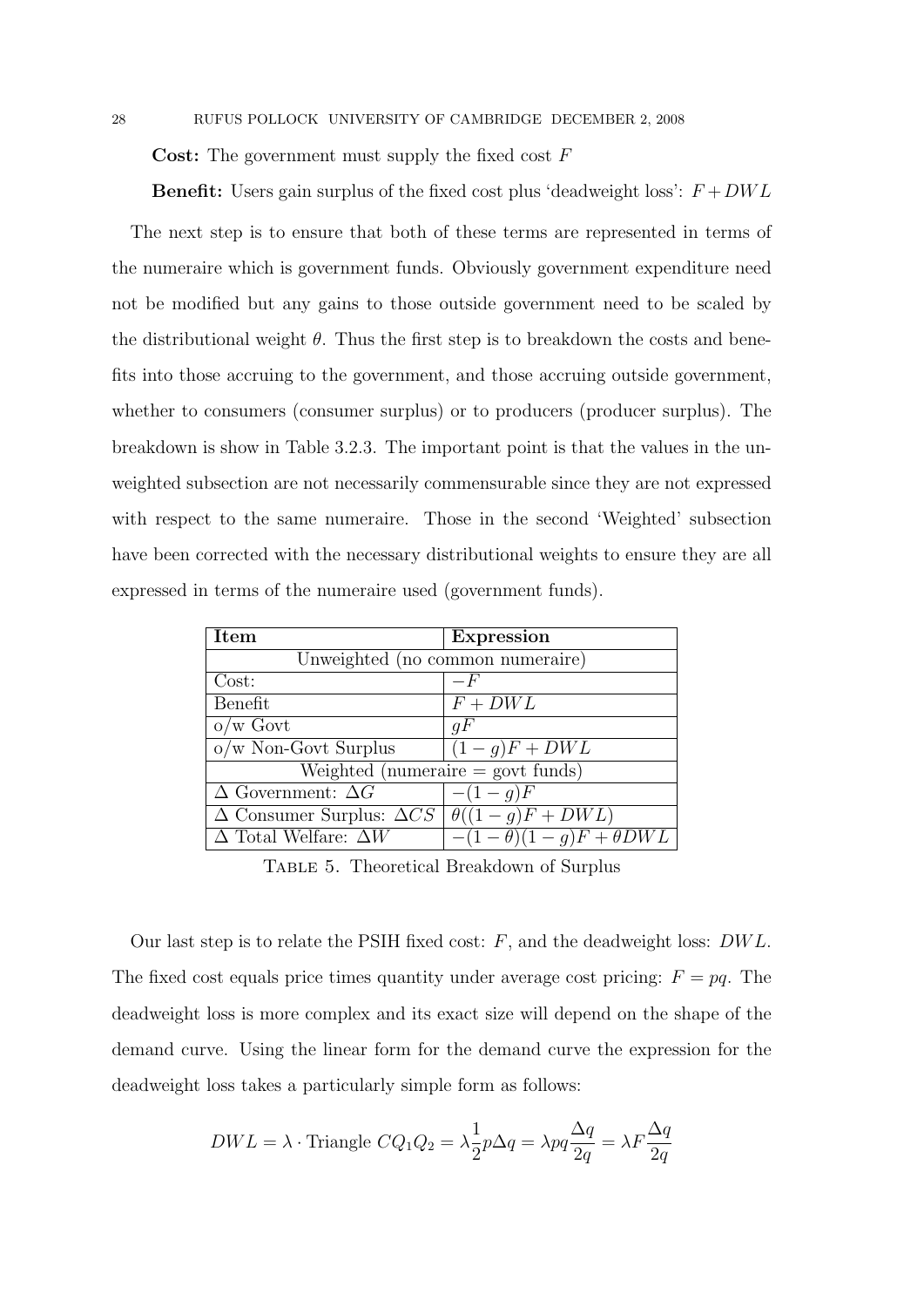It will be useful to rewrite this in terms of the elasticity using the fact that  $\Delta q/q = \epsilon \Delta p/p$ :<sup>34</sup>

$$
DWL = F\lambda \epsilon \frac{\Delta p}{2p}
$$

Noting that  $\Delta p = p$  (as marginal cost = 0) we have  $DWL = F\frac{\lambda}{2}$  $\frac{\lambda \epsilon}{2}$  and thus that:

$$
\Delta W = F\left(-(1-\theta)(1-g) + \theta\frac{\lambda\epsilon}{2}\right)
$$

In terms of decision-making all that matters is whether the change in social welfare is positive or negative  $(\Delta W \ll 0)$ . Since the term outside of the brackets is always positive it follows that  $\Delta W$  is greater than zero, and hence that marginal cost pricing delivers higher social welfare than average cost pricing, if and only if:

$$
\frac{\lambda \epsilon}{2} \ge \frac{1 - \theta}{\theta} (1 - g) \tag{1}
$$

In words this could be expressed as:

'Per-Unit' Deadweight Loss ≥ Per-Unit 'Cost' of the Subsidy

Thus, this is simply the original costs and benefits compared but 'per unit' of the fixed cost needed  $(F)$  and normalized by the appropriate distributional weights.

3.3. Empirics. This section combines estimates of the key parameters derived from the the existing literature and evidence from PSIHs with the formula derived at the end of the last section so as to provide guidance as to whether a change from an average cost to a marginal cost pricing regime would be welfare improving.

3.3.1. Distributional Weights and the Social Value of Public Funds. As previously discussed the numeraire for surplus calculations will be uncommitted government funds. It is then necessary to compute  $\theta$ , the distributional weight for the specific project under consideration. Roughly the logic here is that uncommitted public funds could either be used for lowering the price of PSI or for some other government

<sup>&</sup>lt;sup>34</sup>Note that this would normally be only an approximate equality but for the case of linear demand it is exact.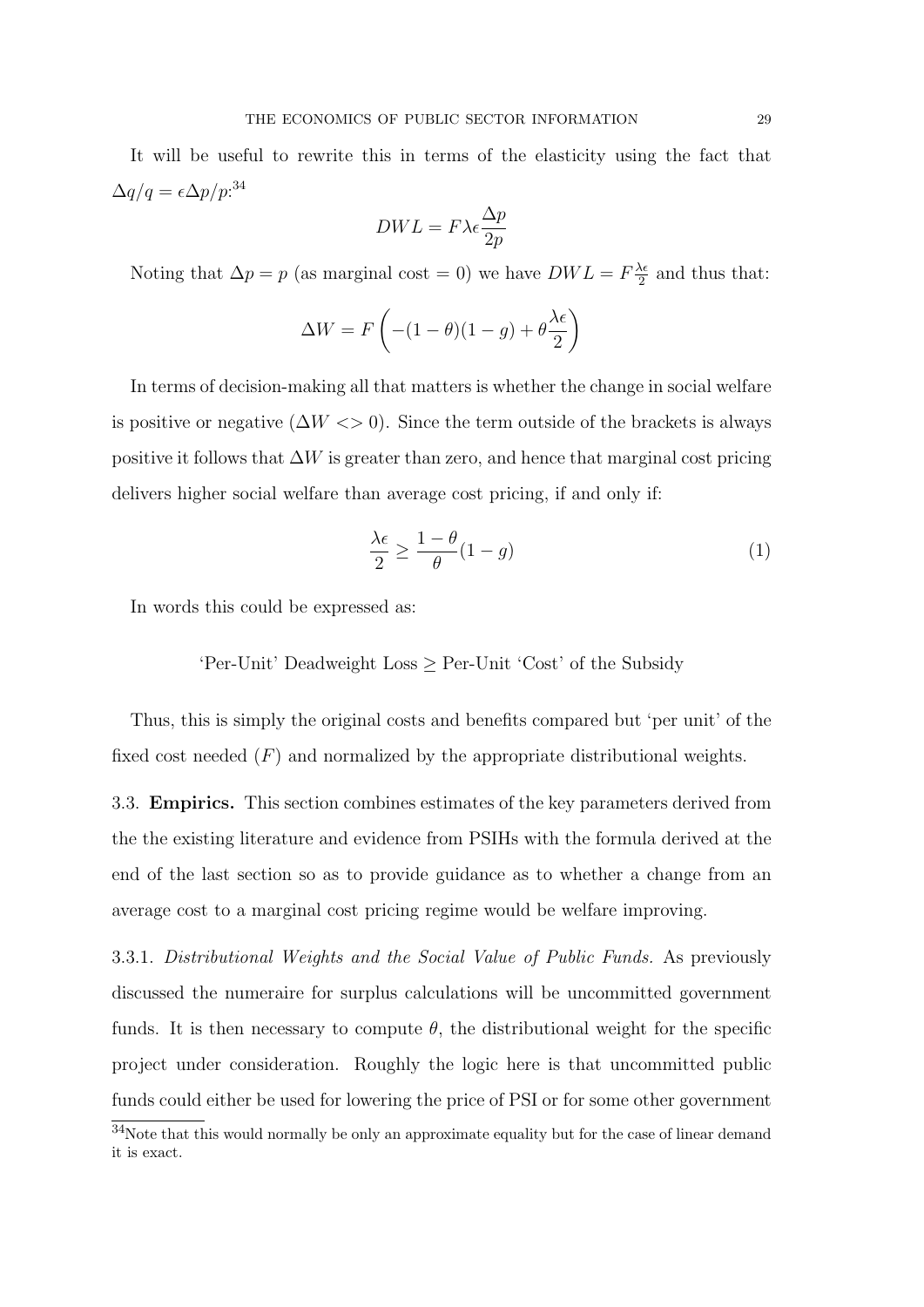purposes. These uncommitted funds, by definition, have a weight of one.<sup>35</sup> This is almost certainly not true for the (consumer and producer) surplus generated by the project under consideration, and the appropriate distributional weight will depend on how the project's benefits are realized across the population which in turn depends on the existing distribution of income, the degree of inequality aversion, the marginal utility of consumption and the income elasticity of demand for PSI data.

Here, it will be assumed that the benefits from lowering the price of PSI are received in proportion to income. Specifically, the income elasticity of consumption of PSI is assumed to be one. This is a fair assumption given that general consumption is (approximately) proportional to income. Using this together with estimates of the distribution of income over the population and the elasticity of the marginal utility of income we obtain a range for  $\theta$  of 0.718 − 0.857 with a point estimate of 0.802.<sup>36</sup>

3.3.2. Elasticity of Demand for PSI. In this section we survey the direct and indirect evidence on the elasticity of demand public sector information and use it to form a sense of likely range of elasticities applicable in the majority of cases. The (absolute) price elasticity of demand can be interpreted as the percentage increase in demand resulting from a 1% reduction in price (or, conversely the percentage decrease in demand resulting from a  $1\%$  increase in price).<sup>37</sup> A change in pricing policy by a PSIH (or other entity) allows one to elicit the elasticity of demand by comparing prices and demands before and after the change. However, in some situations the price changes can be quite substantial. In such cases the elasticity will depend upon whether one uses the old price and output pair (before the change), or the new price and output pair (after the change). We discuss this point further in Appendix B and

 $35$ That is, there is at least one project in the government portfolio where £1 of expenditure generates benefits equivalent to £1 equally distributed across the population.

<sup>&</sup>lt;sup>36</sup>We have omitted a detailed derivation of this figure as the calculation is a standard one and not specific to the subject matter of this paper. Those who want full details, including references for all data sources, are directed to the Appendix to Pollock et al. (2008).

 $37$ Note that formally an elasticity is negative (since the price reduction is negative). However, for convenience, and to match with the definition used in the theory subsection above, the elasticity of demand has been defined so as to (normally) be positive rather than negative.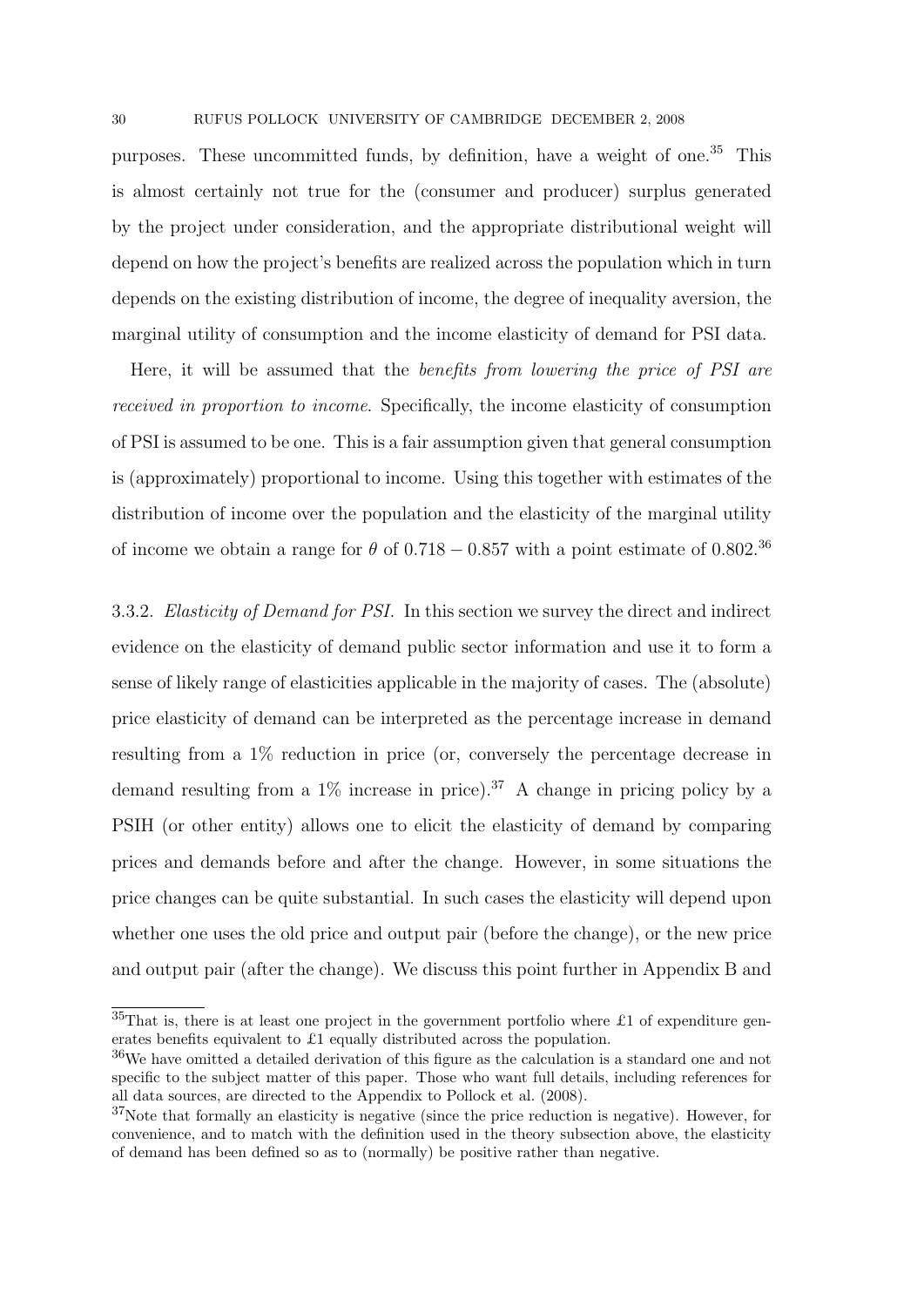show that using one or other of the price-output pairs generate a set of lower/upper bounds for the elasticity.

We begin with Weiss (2004) which itself surveys a variety of existing evidence both anecdotal and systematic. He argues that the price elasticity for information is likely to be high in most cases and 'only when use of the information is mandatory or somehow indispensable might the demand be less elastic.'

OFT (2006) also surveys existing data on the elasticities of demand for information in other countries. For example, it suggests an elasticity of 0.3 for New Zealand national mapping data based on evidence quoted by Longhorn and Blakemore (2004): 'Rhind reviewed data charging outcomes after New Zealand had imposed a rigorous cost recovery programme on national mapping, noting a reduction in sales between 1989 and 1994 of 60%, although income was 25% greater in real terms.' However this calculation appears to be using the lower bound – using the same calculation as in Appendix B one finds that 0.3 is the lower bound and that the upper bound is around 2.2.

Davies and Slivinski (2005) suggest that the elasticity for demand of weather forecasts is 0.3 based on evidence by Lazo and Chestnut (2002). However this paper only measures direct household demand for improving day-to-day weather forecasts through stated preference surveys. This should therefore be treated as a lower bound since it excludes demand for weather data coming from intermediaries and the private sector.

The study of Bedrijvenplatform (2000) claims 'lowering the price of public sector geographic data by 60 per cent would lead to a 40 percent annual turnover growth'. Interpreting turnover as revenue one finds an upper bound elasticity of 4.17 and a lower bound elasticity of 0.48 using the same calculations as in Appendix B.

Under the Making Information Freely Available initiative, Statistics New Zealand is in the process of making a wide range of products and data available for free.<sup>38</sup> For

<sup>38</sup>The policy press release is available at http://www.beehive.govt.nz/Documents/Files/ Statistical\%20Info\%20FAQ.pdf for details.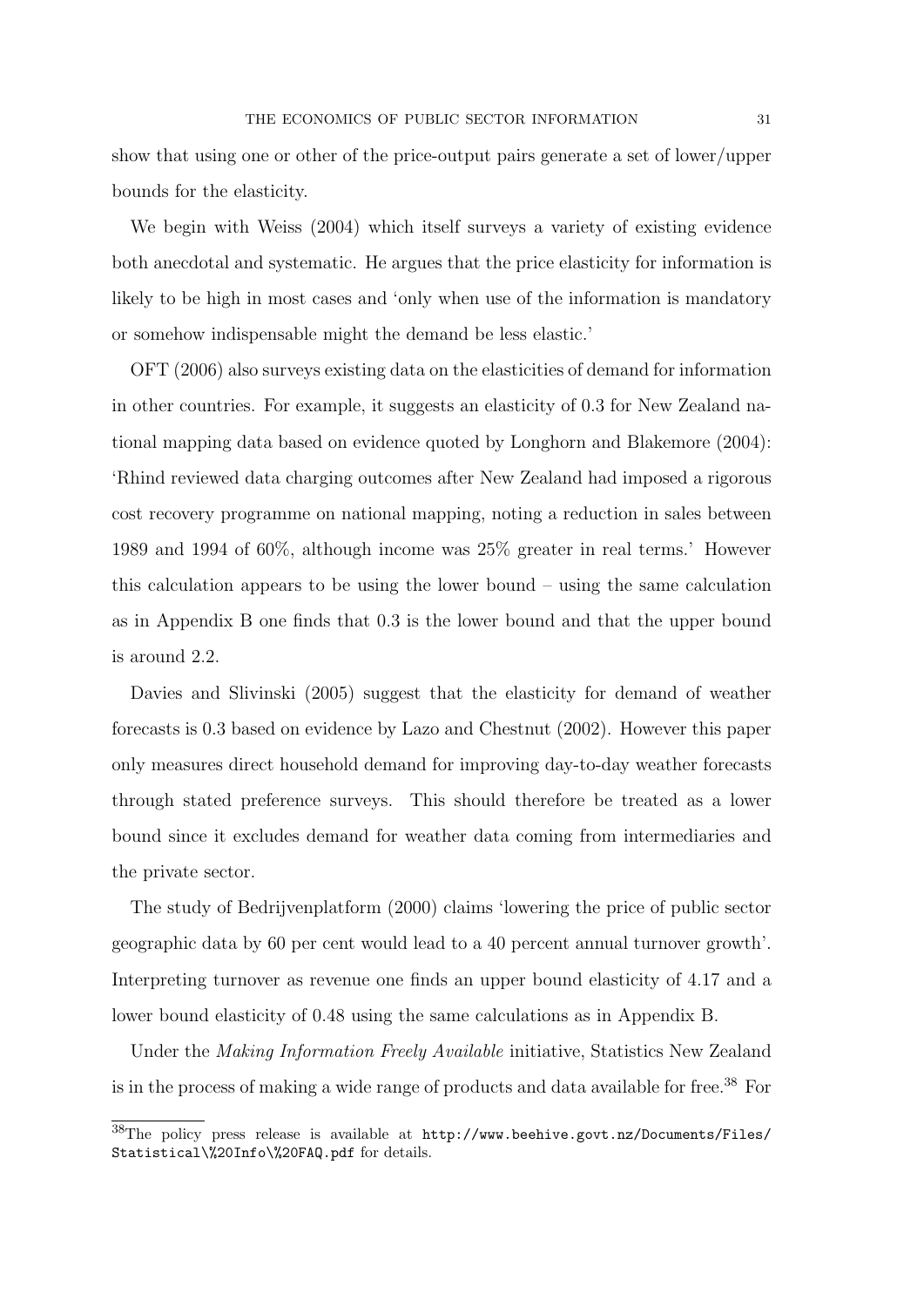example, Digital Boundaries Files on CD and StreetLink files were distributed for free from July 6th 2007.<sup>39</sup> Digital Boundaries Files previously cost around NZ\$3,300 for the standard five-yearly census pattern, or NZ\$25,212 for the annual detailed file. StreetLink Files previously cost NZ\$6000 for first supply and then NZ\$2000 for annual updates. As of August 28th 2007 around 250 copies of Digital Boundaries CDs and 75 StreetLink files have been provided.<sup>40</sup> This is a two-fold and ten-fold increase in Digital Boundaries Files and Street Link Files respectively in the 6 weeks after charges were withdrawn compared with what Statistics New Zealand sold in the past three and a half years.

Using these immediate changes in demand would imply very high elasticities. However the initial surge of requests could be a consequence of a backlog of demand for the data at zero-cost and so the annual uptake is likely to stabilise at a much lower level. Bearing this in mind it seems appropriate to use this recent demand to approximate the average annual uptake. Doing so and using equation (4) one finds an upper bound elasticity of around 6 and 34 for Digital Boundaries and StreetLink Files respectively. Small Area Population Estimates which previously cost around NZ\$250 were made free to download on August 28th 2007. By September 14th 2007 there had been 184 accesses by unique visitors compared to around 75 customised jobs per year previously. Again using this recent uptake to approximate the new annual output and using equation (4) one finds an upper bound elasticity of around 1.5. These estimates are still likely to be too high since the high surge in demand may include a large number of users who are unlikely to find the data of use, but request it at no cost to see if it may be suitable.

The Australian Bureau of Statistics made information free on their website towards the end of 2005. Table 6 shows the total products download statistics from

<sup>&</sup>lt;sup>39</sup>See press statement available at http://www.beehive.govt.nz/ViewDocument.aspx? DocumentID=2998

 $^{40}$ See statement available at http://www.beehive.govt.nz/ViewDocument.aspx?DocumentID= 30426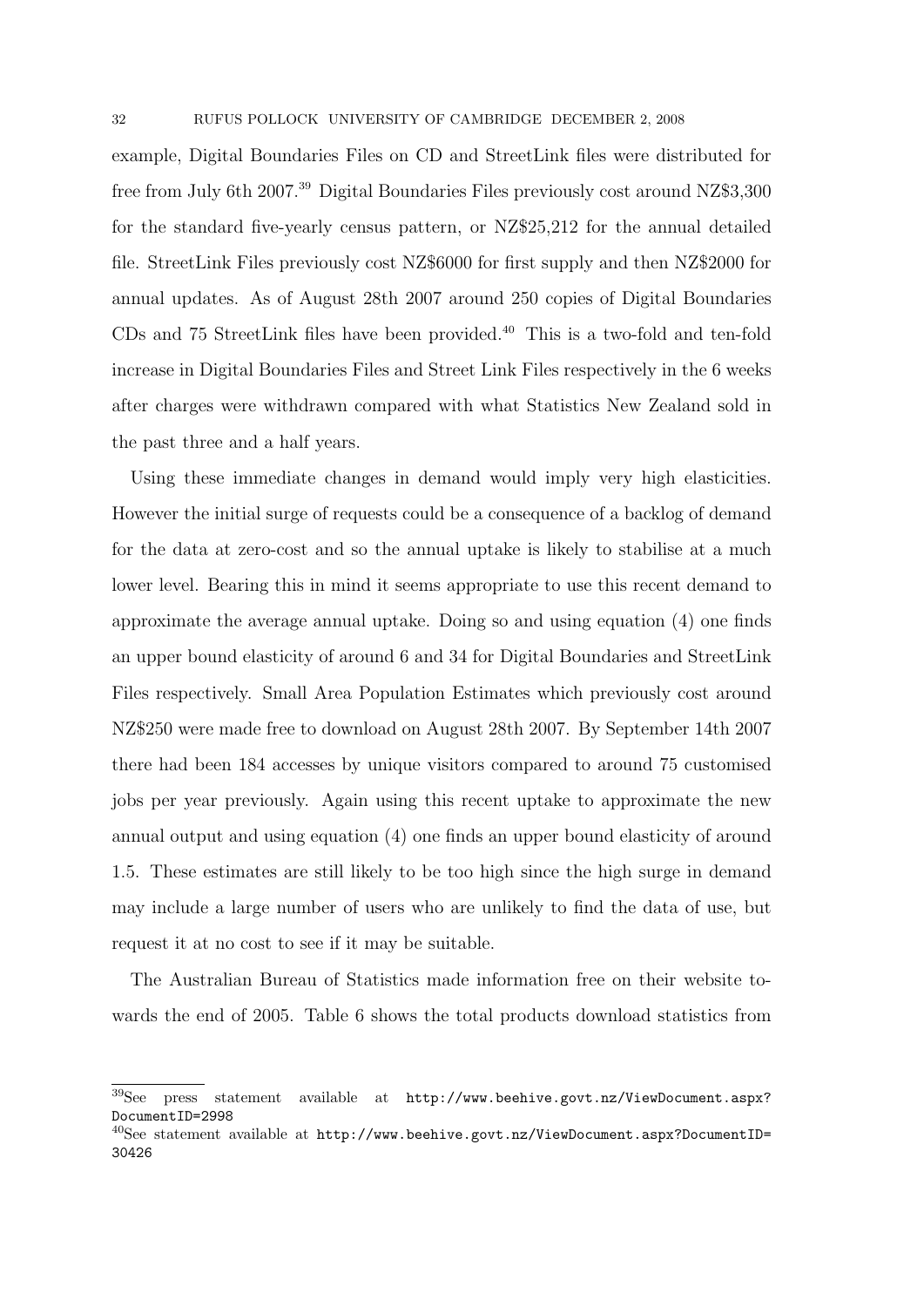

Figure 2. Australian Bureau of Statistics 'Dissemination of Statistics'.

|                         |  | $2003 - 04   2004 - 05   2005 - 06   2006 - 07  $ |
|-------------------------|--|---------------------------------------------------|
| <b>Reported</b> 948,956 |  | $962,872$ 1,868,280 4,501,530                     |

|  |  |  | TABLE 6. Product Downloads from ABS website |  |  |
|--|--|--|---------------------------------------------|--|--|
|--|--|--|---------------------------------------------|--|--|

2003-2007.<sup>41</sup> Figure 2 graphs usage of ABS statistics over this time period.<sup>42</sup> It is clear that there is a significant increase in the usage of data once it was made freely available. Comparing the average dissemination of 2003-2005 with 2005-07 estimates (crudely) gives an elasticity of 2.33.<sup>43</sup>

The Office of Spatial Data Management in Australia conducted a wider programme to make available fundamental spatial data across a range of agencies for

<sup>41</sup>This data is available in Table 13.3 in the ABS Annual Report at http: //www.abs.gov.au/AUSSTATS/abs@.nsf/39433889d406eeb9ca2570610019e9a5/ FBF88ADA798ABCA1CA257371001411C3?opendocument

 $^{42}$ Available at http://www.epsiplus.net/content/download/7380/88070/file/3\\_3\ \_ePSIplus\\_TM2\\_Pricing2\\_QUT\\_11107.pdf

<sup>43</sup>Using the 2007 values rather than an average 2006-2007 would give an even higher elasticity of around 3.5. Thus the long-run elasticity might well be even higher – though of course one would need to then make efforts to detrend for the effect of technical advance and general growth in demand.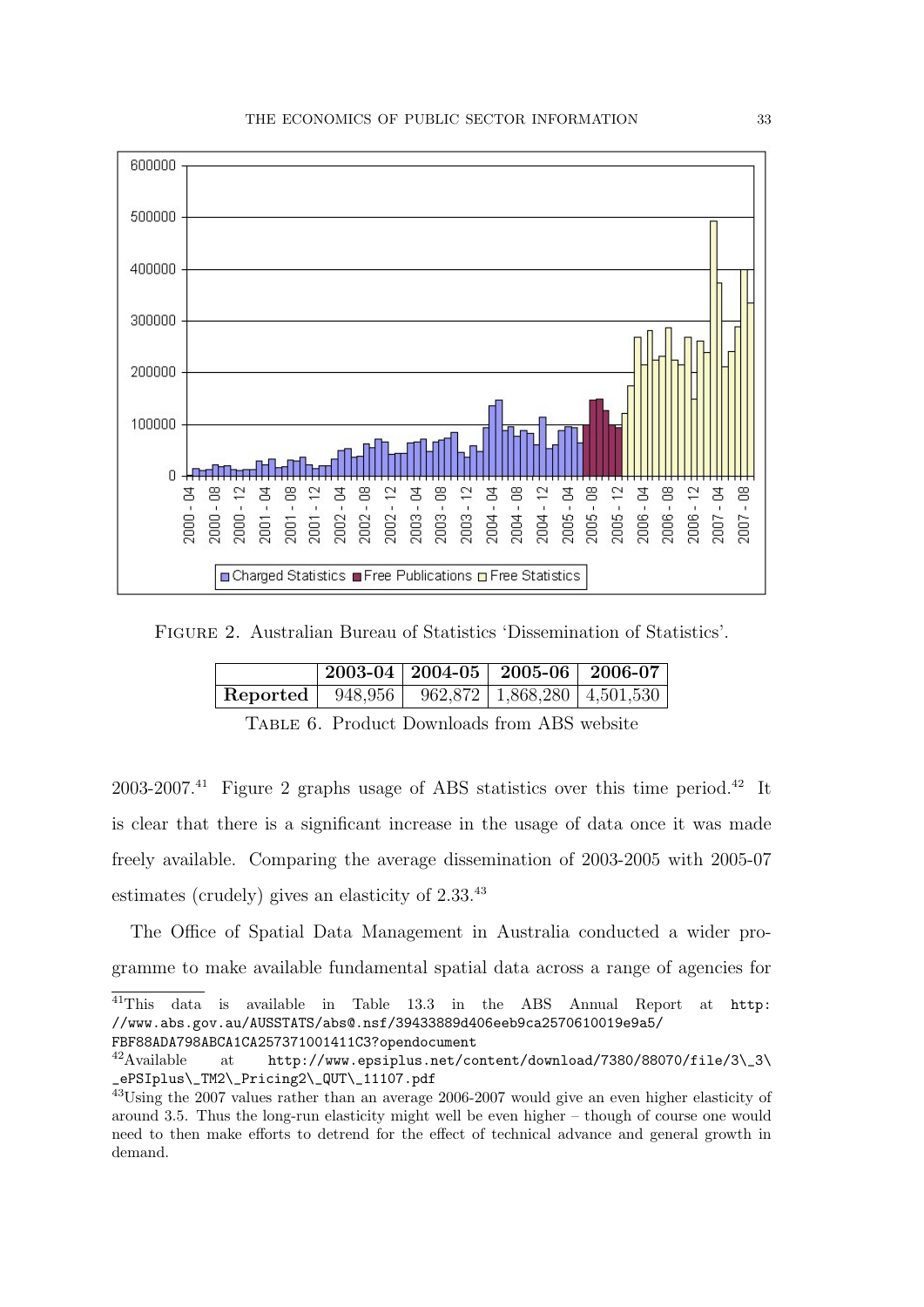| $\operatorname{Year}$ | Scheduled Dataset Units Delivered | Trend 1 |
|-----------------------|-----------------------------------|---------|
| 2000-01               | (75,310)                          |         |
| 2001-02               | 75,310                            | 75,310  |
| 2002-03               | 83,049                            | 108,597 |
| 2003-04               | 52,565                            | 156,597 |
| 2004-05               | 219,821                           | 225,813 |
| 2005-06               | 862,530                           | 325,622 |

Table 7. Office of Spatial Data Management Scheduled (free) Datasets Delivered. The figures in brackets are estimates. Trend 1 uses a growth rate of 44.2%.

free or at marginal cost.<sup>44</sup> The policy was announced in September 2001 and implemented over a 6 month period so that by February 2002 agencies were providing data for free online, or at marginal cost in CD format. Table 7 details the delivery figures for scheduled datasets (i.e. those that fell under the new policy).<sup>45</sup> Unfortunately no data was available for the period before the pricing policy was announced. However, if one makes the conservative estimate that data delivered in 2000-01 was no more than in 2001-02 and compares this to uptake in 2005-06 gives an elasticity of upper bound elasticity of 10.45. Of course this does not take into account any general increase in demand due to other factors. One approach would be to detrend using the ABS figures since their data did not become freely available until 2005. Using the ABS data a reasonably generous estimate for the growth rate 2001-2005 (for non-free data) would be around 44.2%. The effects of applying this growth rate is shown in Table 7 as Trend 1. Comparing the 2005-06 value in Trend 1 with the reported value suggests an elasticity of 1.65.

<sup>44</sup>This list of fundamental spatial datasets is listed on the Data Schedule available at http://www. osdm.gov.au/schedule/schedule\ search.jsp

 $^{45}$ Figures from 2001-02 are quoted by OSDM as from the fundamental dataset. This is understood to be all data listed on the Data Schedule as 'This Policy is premised on the view that all fundamental spatial data should be freely available at no more than marginal cost of transfer in order to maximise the net economic and social benefits arising from its use' (http://www.osdm. gov.au/fund\\_pricing.html). OSDM also state that the 'Australian government spatial datasets that are available under the terms of the Policy on Spatial Data Access and Pricing ('the Policy') are listed on the Schedule.' (http://www.osdm.gov.au/schedule/schedule\search.jsp). This policy states that ' Fundamental spatial data will be provided ... at no more than the marginal cost of transfer...' (http://www.osdm.gov.au/policy/accessPricing.html)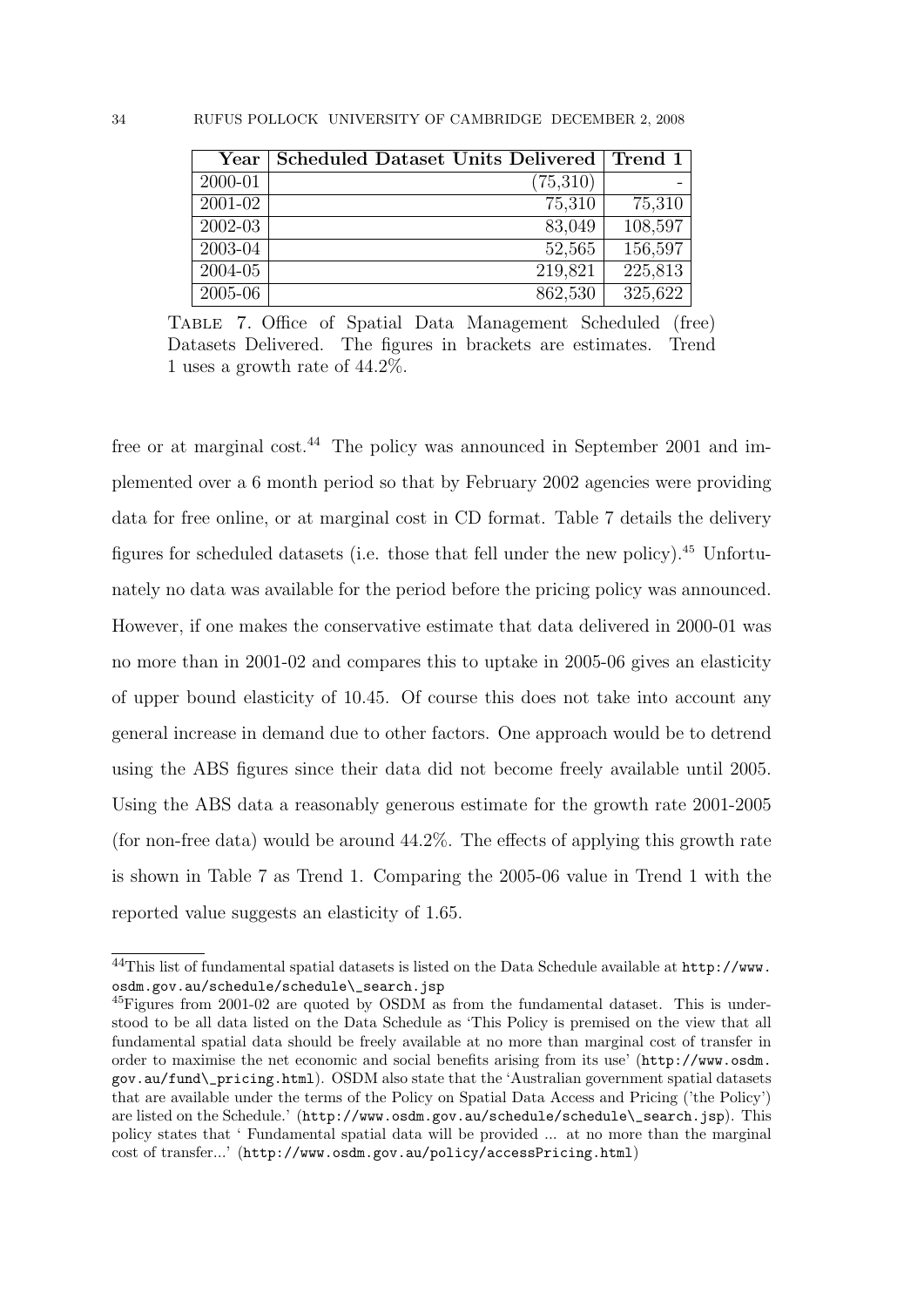In order to supplement this direct evidence we also look at estimates coming from the area of telecommunications. Many analogies can be drawn between the information and telecommunications sectors making them suitable for comparison. Both are related to innovation and new technology. Both serve as inputs into other activities and both display spillover (multiplier) effects. Telecommunications is also a route through which information can be distributed and hence they are intrinsically related. The internet for example offers access to a wide range of information. Part of the demand for access to the internet will therefore reflect the demand for this information, and so the elasticities in each sector can be compared.

Hausman et al. (1997) finds a price elasticity of 1.61 and 0.51 for the introduction voice messaging and mobile phones respectively in the united states. Goolsbee (2006) finds an average price elasticity of demand for broadband of 2.75 at an average price of \$40 per month for a range of metropolitan areas in the US. Goolsbee and Klenow (2006) takes into account the opportunity cost of ones time to deduce the value of using the internet and so estimates a price elasticity of 1.6. Kridel et al. (2002) find a price elasticity of broadband of about 1.8 at \$49.95 a month. Hackl and Westlund (1996) finds a range of price elasticities of demand for international telecommunications in Sweden from 0.09 to 1.25.

To sum up, as we have just seen direct evidence on the price elasticity of information is relatively limited. Estimates often are based on large changes in prices which result in a large range of elasticities. Furthermore, the elasticity will vary depending upon the product under consideration. Thus we offer three basic ranges for the elasticity of demand for PSI which can then used as a basic for classification and discussion. The ranges are:  $46$ 

Low: 0-0.5 (midpoint: 0.25) Medium: 0.5-1.5 (midpoint 1.0) High: 1.5-2.5 (midpoint 2.0)

<sup>46</sup>These ranges should be interpreted as reasonably short-run elasticities. Over the long term elasticities are likely to be higher as new uses and applications for data are found.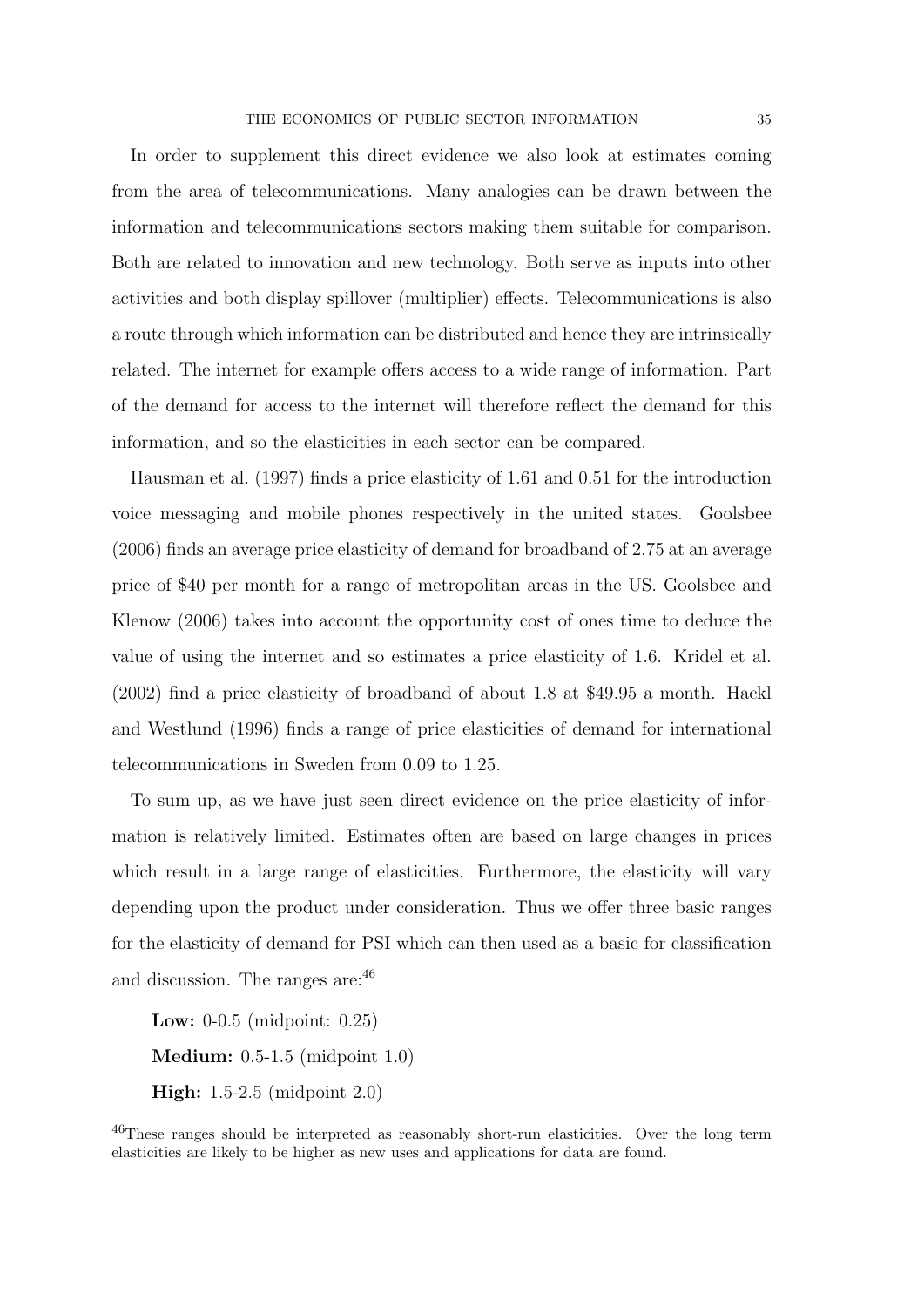While true that the evidence is currently limited and often displays quite a range it is it is noteworthy that the elasticities from the direct and indirect evidence discussed above are generally quite high (i.e. greater than 1). Thus, at least with our present state of knowledge, it would appear that the medium or high range would be the most appropriate for the majority of PSI products.

3.3.3. The Multiplier. The theoretical analysis in Section 3 provided some reasonable a priori grounds for believing that the 'multiplier' could be significant. However, it would obviously be important to have empirical evidence for the significance and magnitude of the 'multiplier'. Unfortunately, there is, at present, very little such evidence available. This is perhaps not surprising given the difficulties to be faced and the general lack of the detailed time-series firm-level data which would be required. However there are some suggestive individual items as well as a body of more 'anecdotal' evidence that can be drawn upon.<sup>47</sup>

Weiss (2004) argues that marginal cost access to weather data in the US was a large factor in the development of the multi-billion dollar weather derivatives industry (and that its limited availability has retarded developments in the EU). An analogous argument for general weather services is made in a recent paper by Richard Pettifer, general secretary of PRIMET<sup>48</sup> It argues, that particularly by comparison with the US, the EU weather marketplace is seriously underdeveloped. It goes on to argue that much of the potential, but unrealized value, lies in the 'small unit value sector of the market place which is extremely price sensitive.' Furthermore, and of more relevance to this subsection, realizing the potential value of those markets would involve the development of new products and services based on cheaper access to the data collected by national meteorological services.<sup>49</sup>

<sup>&</sup>lt;sup>47</sup>There is, of course a significant literature on spillovers in R&D, particularly from public to private R&D. For example Jaffe (1989) and Mansfield (1995) both provide evidence of large spillover effects in this area.

<sup>48</sup>Towards a Stronger European Market in Applied Meteorology. PRIMET is the association of Private Meteorological Services. Obviously, their particular interest in this area should be taken into account when considering the arguments made in the document.

 $^{49}$ Specifically, according to the document: "[T]his potential market [the small unit value, high potential demand] is not reached by the large government owned players because their high fixed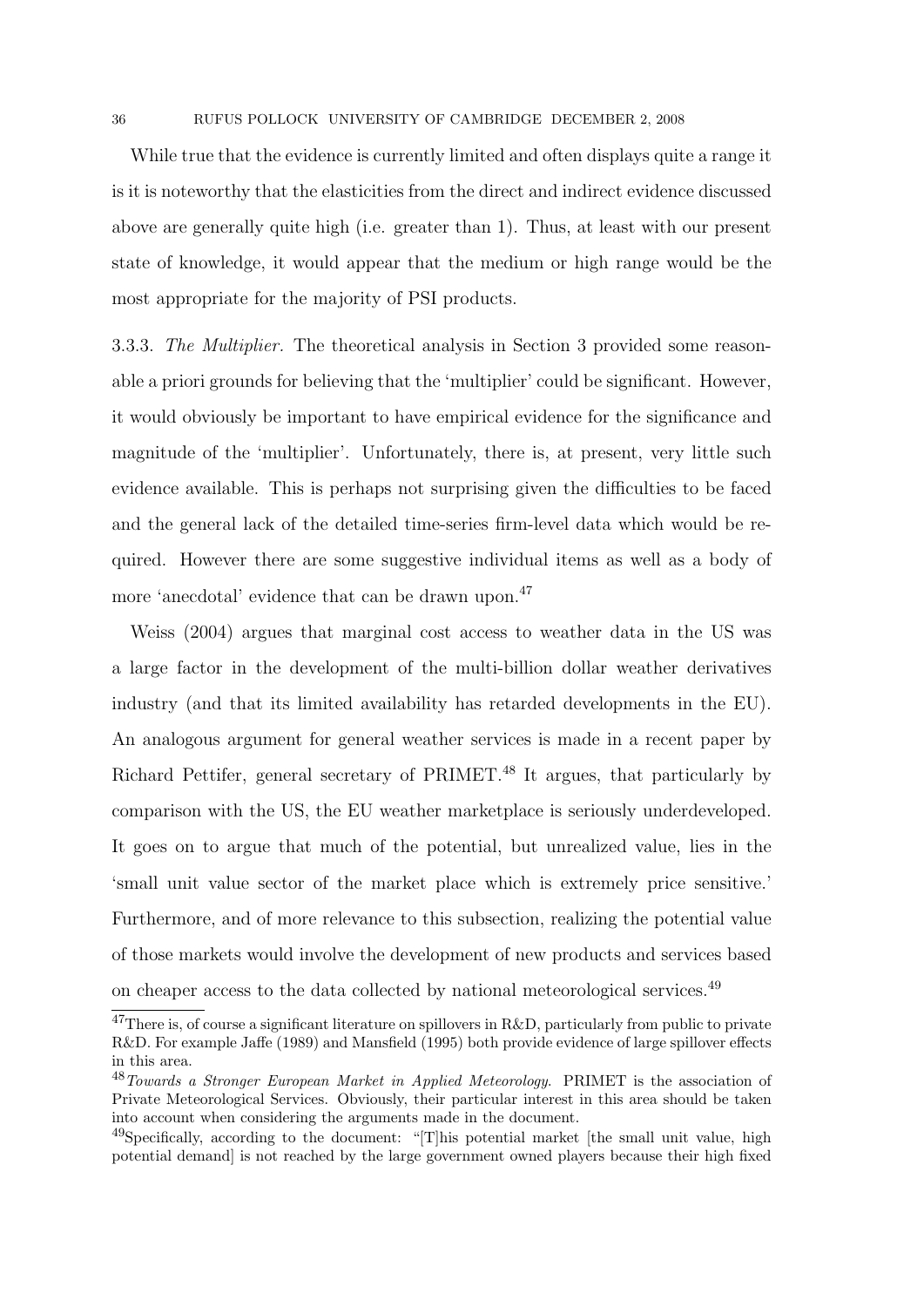Turning to geographic data, again hard data is sparse. Returning to Australia, the Spatial Information Industry Action Agenda (2001) presents evidence that reducing the price of access to geographic information had a significant impact on use and, more importantly, reuse: 'The most important impact has been the dramatic increase in the volume of data sold. In Victoria, the number of licences or "seats" has increased from around ten before the price reductions to about 600. In Queensland, over 75 licences to distribute and value-add to the data have been issued, whereas under the previous arrangements no whole-of-state sales were made at the then commercial rate.' Meanwhile, Bedrijvenplatform (2000), looking at the Netherlands suggested that a substantial portion of the benefits from cheaper geodata would arise from the development of new products and services. In the UK, the Ordnance Survey themselves commissioned Oxera in 1999 to estimate the value of the economic infrastructure 'built on' OS data.<sup>50</sup> The resulting report gave an estimate that around £79-136 Billion of Gross Value Added came from activities for which the Ordnance Survey's geographic information was a primary input. Of course this figure does not tell one much directly about the multiplier since the fact that many businesses use (or even depend) on OS data does not itself indicate how large the spillovers are or how much innovation is occurring. Nevertheless the report is indicative of the fact that geographic information is widely used, particularly as an input into intermediate products and services, which in turn suggests the multiplier could be quite significant.<sup>51</sup>

costs and politically sponsored operating constraints prevent them from delivering the end user price and flexibility this market demands. It is not fully penetrated by the small, private sector companies largely because the exploitation of the monopoly supply position of the government owned players in respect of the raw material necessary to permit the development of suitable products at appropriate market prices. The data are subject to wholesale pricing that is too high and in some cases there is a failure to supply the data in a timely fashion (or at all), while re-use license terms can render it impossible fully to exploit the non rival nature of the data."

 $50$ See http://www.ordnancesurvey.co.uk/oswebsite/aboutus/reports/oxera/index.html

<sup>&</sup>lt;sup>51</sup>The argument that there are large potential gains from increased access to and reuse of PSI can be found in the PIRA report prepare for the European Commission back in 2000 (PIRA, 2000) – with a similar set of points made in OECD, Working Party on the Information Economy (Directorate for Science Technology and Industry) (2006). As with most material the contentions are based more upon analogy with the United States, and a general consideration of the market, than any 'hard' data – not surprising given how difficult 'hard' data would be to obtain.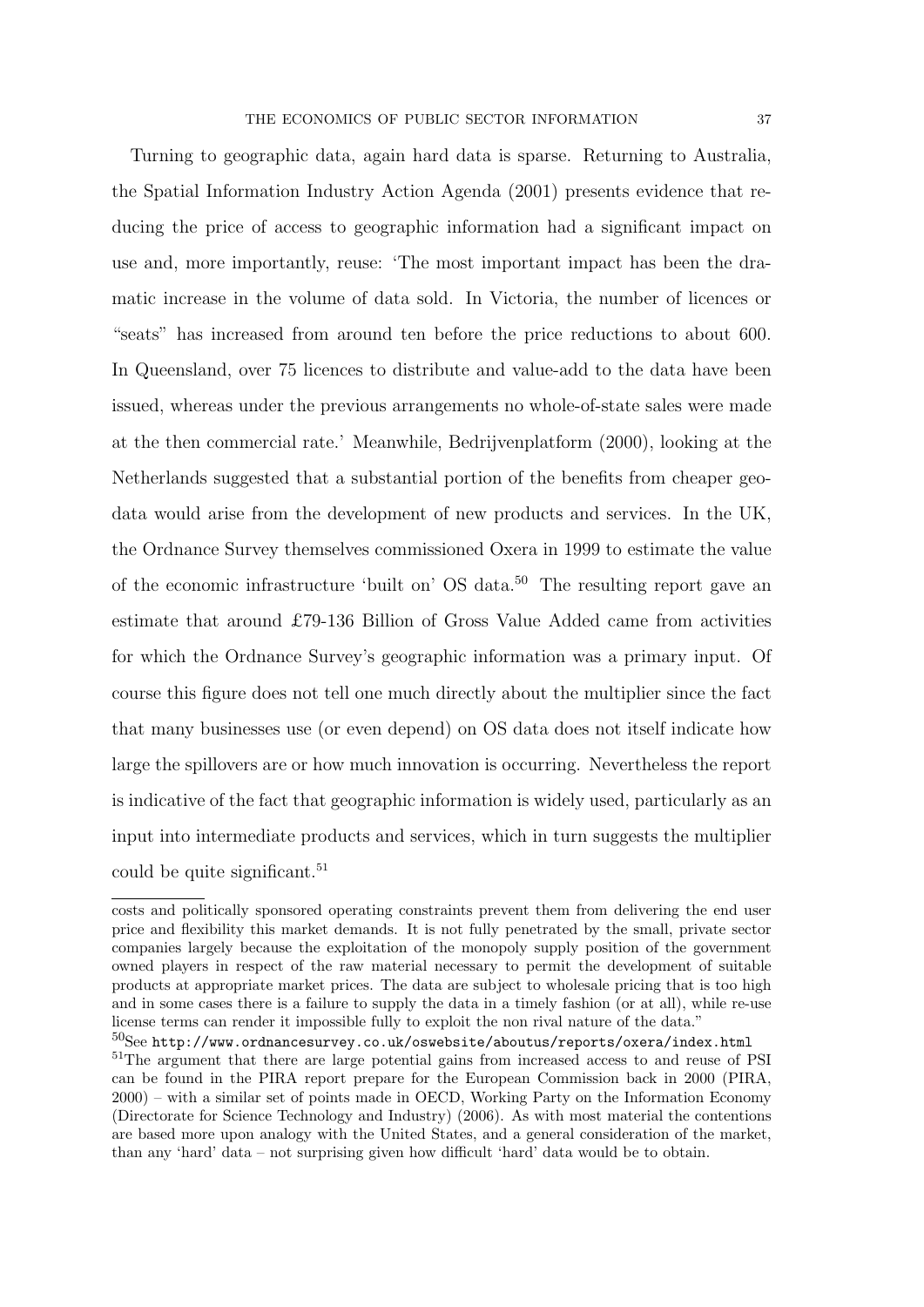Finally, analogies can also be drawn with the spill-overs in other sectors. The Power of Information review (Mayo and Steinberg, 2007) itself provided several examples. For example, in medical studies such as Rodgers and Chen (2005) and Ziebland (2004) on breast cancer and Hellinger (2002) on HIV, it was found that access to medical information on the internet allowed users to cope better with a resulting reduction, in some cases, in treatment costs. On a different tack, Hampton (2007) finds that members of 'wired' neighbourhoods are more likely to know each other and Lomax (2005) finds that providing clear information with medication can improve patient adherence to medical advice by 16-33%. One could argue that similar spill-over would be present for some of the products considered below. For example, easier access to DVLA data could enable more and better HPI checks, leading to a greater return of stolen vehicles and a reduction in theft. Similarly, the Land Registry's data on property boundaries where better access could make it easier for planners of construction projects to contact those owning neighbouring land.<sup>52</sup>

Turning this diverse, and predominantly anecdotal evidence into an exact estimate for the 'multiplier' is clearly impossible. Furthermore, the multiplier will vary across products (just as the elasticity will). Thus, as with the elasticity, we proceed by using 3 basic ranges. Recalling that the multiplier has a lower bound of 1 corresponding to no multiplier effect on welfare, a suitable set would be:

Low (No Effect): 1 Medium: 1-3 (midpoint: 2.0) High: 3-9 (midpoint: 6.0)

<sup>&</sup>lt;sup>52</sup>One could multiply these examples of 'potential' applications almost indefinitely. Easier access to current and historical weather data might help those researching climate change. Better access to geographic information would enable greater citizen understanding and participation in the planning at the local, regional and national level. Increased freedom of reuse would greatly multiply the potential for specific groups, whether those with disabilities such as the blind or with particular interests such as walkers, to add value to basic geographic data whether via annotation or integration with other sources of data.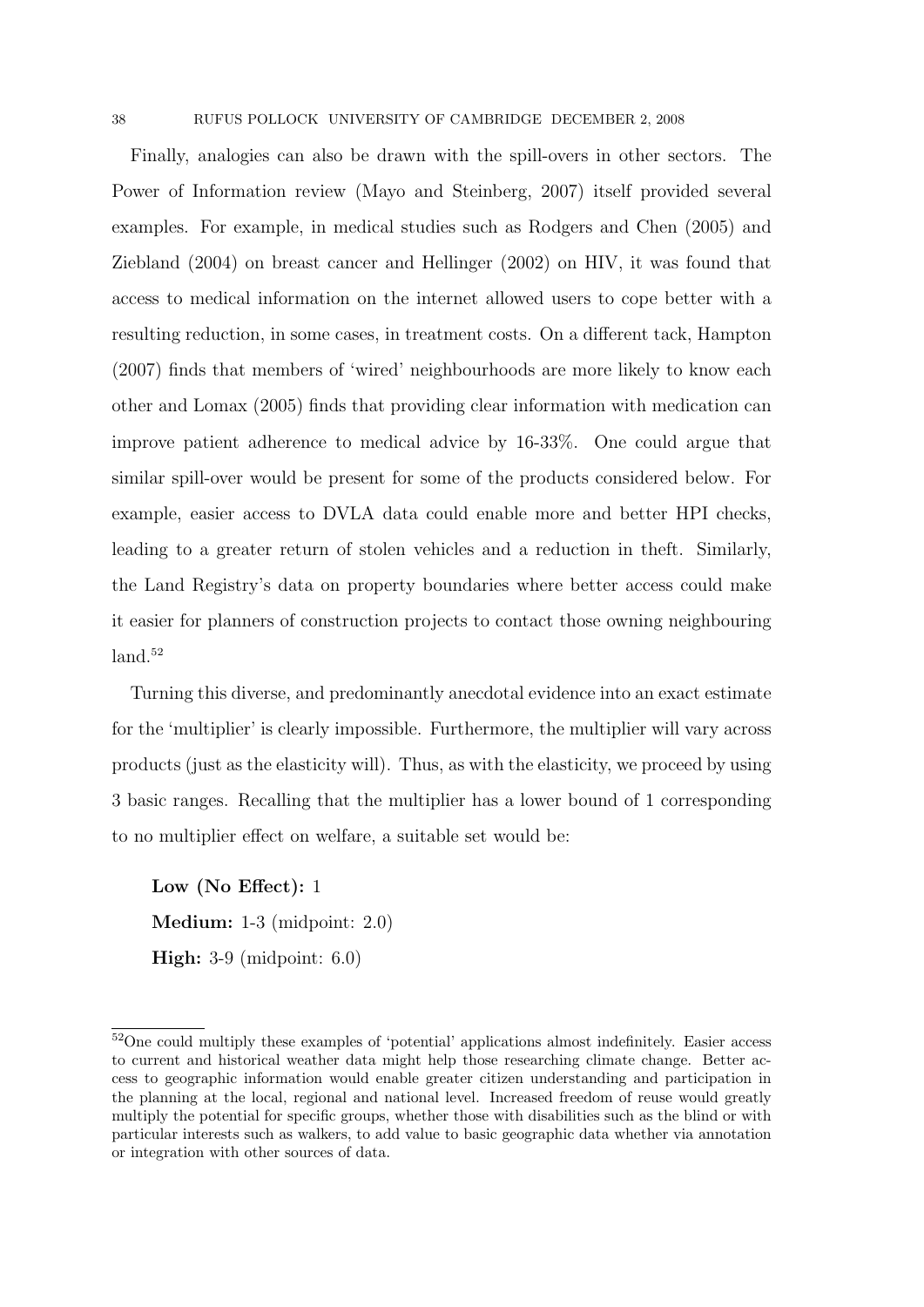Given the great uncertainty about the exact value for the multiplier any assignment for a particular product will necessarily be substantially speculative. Thus, when performing welfare calculations, it will be important for robustness to check all results using a multiplier of one (i.e. no effect). This way, while the multiplier is incorporated into the analysis one can also be sure that it is not 'driving the results'.

3.4. Summary and Conclusion. As should be clear from the preceding discussion, while our estimate for the distributional weight  $\theta$  is fairly good, our estimates of the other major parameters are highly uncertain. However, recall from equation (1), that a MC pricing regime is equal to or superior to AC if and only if:

$$
\frac{\lambda \epsilon}{2} \ge \frac{1-\theta}{\theta}(1-g)
$$

Substituting  $\theta = 0.802$  and multiplying both sides by 2 gives:

$$
\lambda\epsilon\geq \frac{1-g}{2}
$$

Assuming the proportion of government usage is  $\approx 0$  (the most pessimistic scenario for the marginal cost regime) then gives that MC pricing is superior to AC pricing if:

$$
\lambda\epsilon\geq\frac{1}{2}
$$

3.4.1. Charging for Use. Thus, deciding on the charging regime for a given piece of PSI reduces to deciding whether the product of the multiplier and the elasticity is greater than a half. Since the multiplier,  $\lambda$ , is always greater than or equal to 1, an elasticity above a half is sufficient to imply that marginal cost pricing is preferable to average cost pricing.<sup>53</sup> The full sets of outcomes as a function of the 3 categories (low, medium, high) for the multiplier and the elasticity are shown in Table 8.

<sup>53</sup>Though, as discussed previously, we are likely to be dealing with large changes in price and demand. In this case we might want to be cautious, particularly given the underlying linearity assumption, and require a somewhat higher elasticity and/or multiplier before being certain that marginal cost were preferable.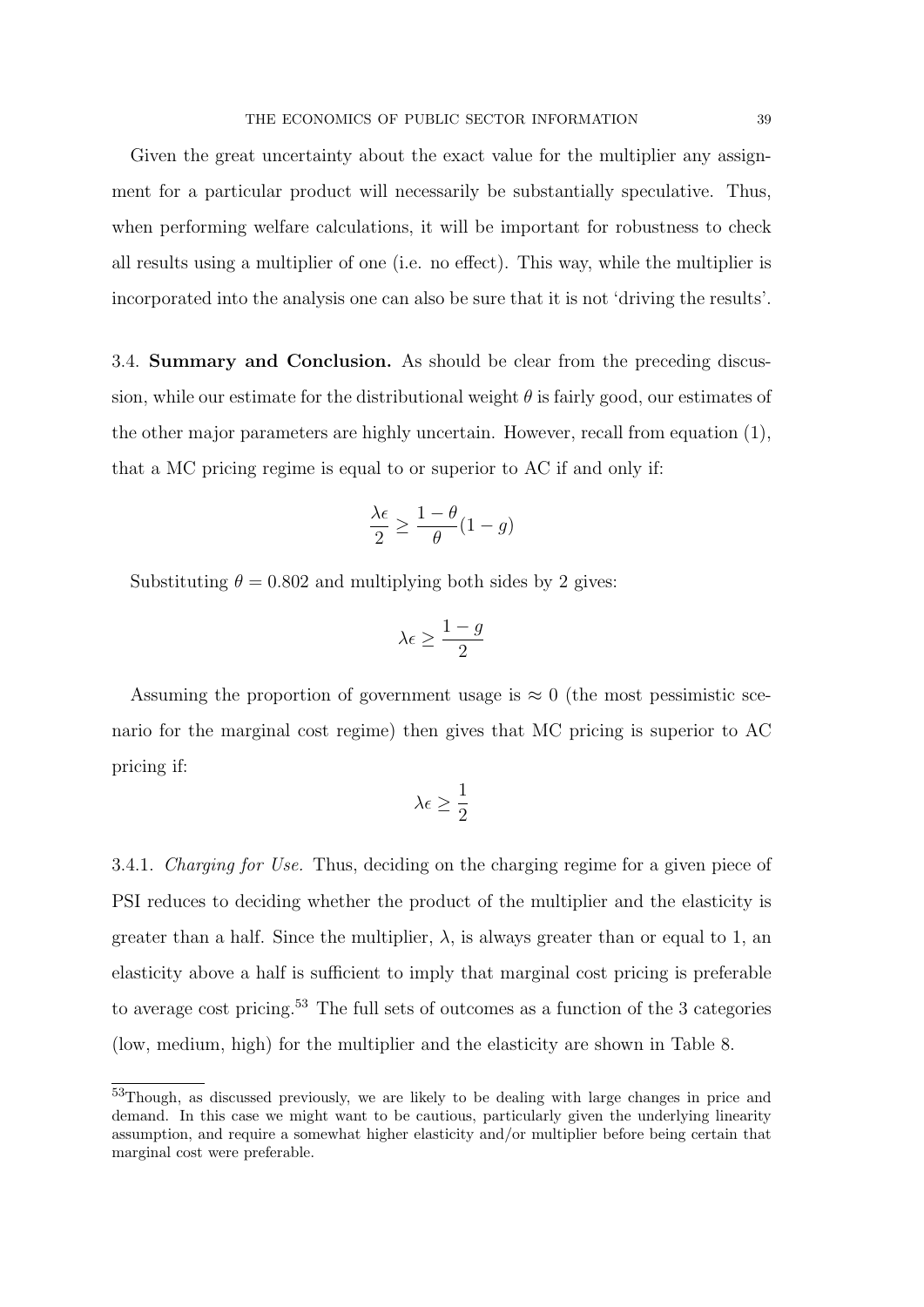|                                              |  | $1 - 3$                                  | $3-9$ |
|----------------------------------------------|--|------------------------------------------|-------|
|                                              |  | $0.0-0.5$   AC   AC/MC (AC)   AC/MC (MC) |       |
| $\epsilon$   0.5-1.5   MC $\sqrt{\text{MC}}$ |  |                                          | MC    |
| $1.5-2.5$   MC   MC                          |  |                                          | MC    |

Table 8. Preferred user charging regimes for different parameter values. AC (MC) indicates that average cost (marginal cost) pricing is preferable throughout the range. AC/MC indicates that average cost and marginal cost pricing is preferable, but in different parts of the range (the figure in brackets indicates what is preferable at the midpoints of both ranges).

The evidence presented previously suggest that for most examples of (digital, upstream) public sector information the medium or high range for the elasticity would be the most appropriate. Thus, for these kinds of public sector information marginal cost pricing for users is the preferable option.

3.4.2. Charging for Updates. So far in our discussion of funding policies we have large ignored the possibility of 'updater' or 'write' funding, that is charging those who make updates to the information set. Though in some cases there are no 'updaters' to charge in other cases, perhaps the majority, there clearly are – in fact some PSIH's primary function is 'registration'.<sup>54</sup>

Importantly all of our theoretical analysis developed for normal information 'users' can also be applied to the case of 'updates'. That is, just as for 'users', we can compare charging 'updaters' a price equal to the marginal cost of their activities or a price equal to average cost (that is sufficient to cover fixed costs as well). Since the analysis is essentially identical all we need to do is replace the elasticity of

<sup>54</sup>For example, PSIHs dealing with property, vehicle and company ownership. Non-registration examples are perhaps more interesting here because less obvious. One important example relates to geospatial datasets. Today, many of the changes which occur to such datasets are likely to be anthropogenic, arising from activities such as construction, road-building etc. As such, it would be possible to levy charges upon those carrying out the activities leading to changes in a geospatial dataset (and such changes are often already being logged via some form of planning process).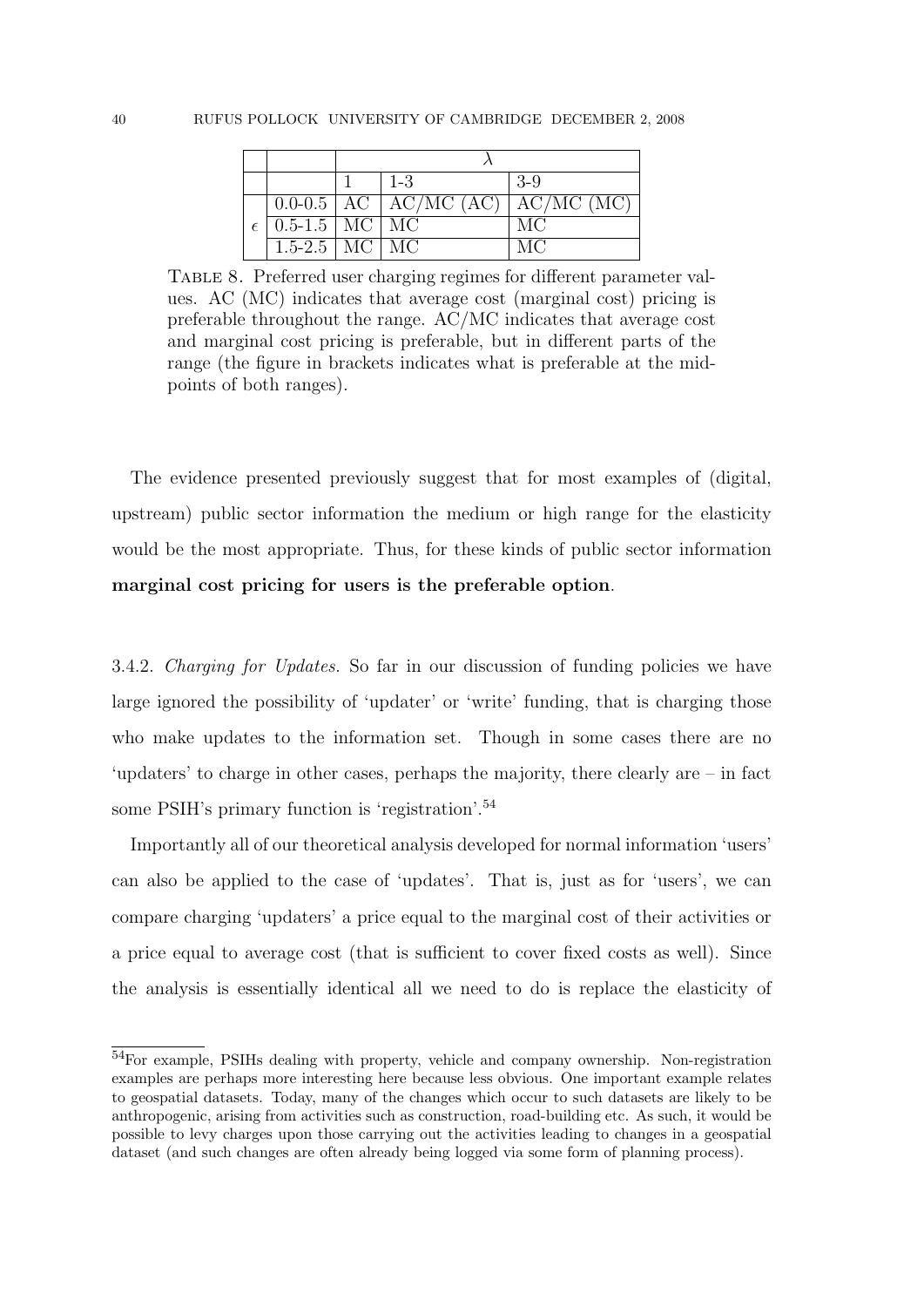demand with the elasticity of registration/updates and the multiplier for use with a 'multiplier' for updates.<sup>55</sup>

This is instructive because the parameters for 'updates' are likely to differ substantially from those for 'use'. In particular, for 'updates' there are no systematic distortions of the willingness-to-pay. As such multiplier effect are likely to negligible  $(\lambda = 1)$ . Furthermore, the elasticity of 'demand' for updates is likely to be (very) low: most such updates occur as a very small, but legally required part, of some larger activity – such as buying a house, creating and running a limited company, etc. Thus, contrary to the situation on the 'user' side, charges for 'updates' above marginal cost may well be an attractive option, and preferable to funding a PSIH's fixed costs out of general government revenues.

### 4. Conclusion

This paper has provided an overview of the economics of public sector information with particular attention to the regulatory structure and funding model under which public sector information should be collected, maintained and provided. The focus was on public sector information that was *digital*, non-personal and upstream.

Funding for public sector information can come from three basic sources: government, 'updaters' (those who update or register information) and 'users' (those who want to access and use it). Policy-makers control the funding model by setting charges to external groups ('updaters' or 'users') and committing to make up any shortfall (or receive any surplus) that results. Much of the debate focuses on whether 'users' should pay charges sufficient to cover most costs (average cost pricing) or whether they should be given marginal cost access – which equates to free

<sup>55</sup>In fact we need to a little bit more: for 'updates' we cannot take marginal cost as zero and hence the formula would become:  $\lambda \epsilon \geq \frac{\Delta p}{2p}$  where  $\Delta p$  is the reduction in price when going from average cost pricing  $(p)$  to marginal cost pricing. We might also want to perform a more complete two-sided analysis. This would involve taking account of the impact of each side on the other – i.e. the impact of more 'updates' on the demand of 'users' and of an increase in 'users' on the demand for 'updates'. However, for most public sector information it is reasonable to assume these effects are fairly negligible ('updaters' especially care little about 'users' – though an important exception is provided by the case of harbours which often need to be properly charted to be usable by marine vessels).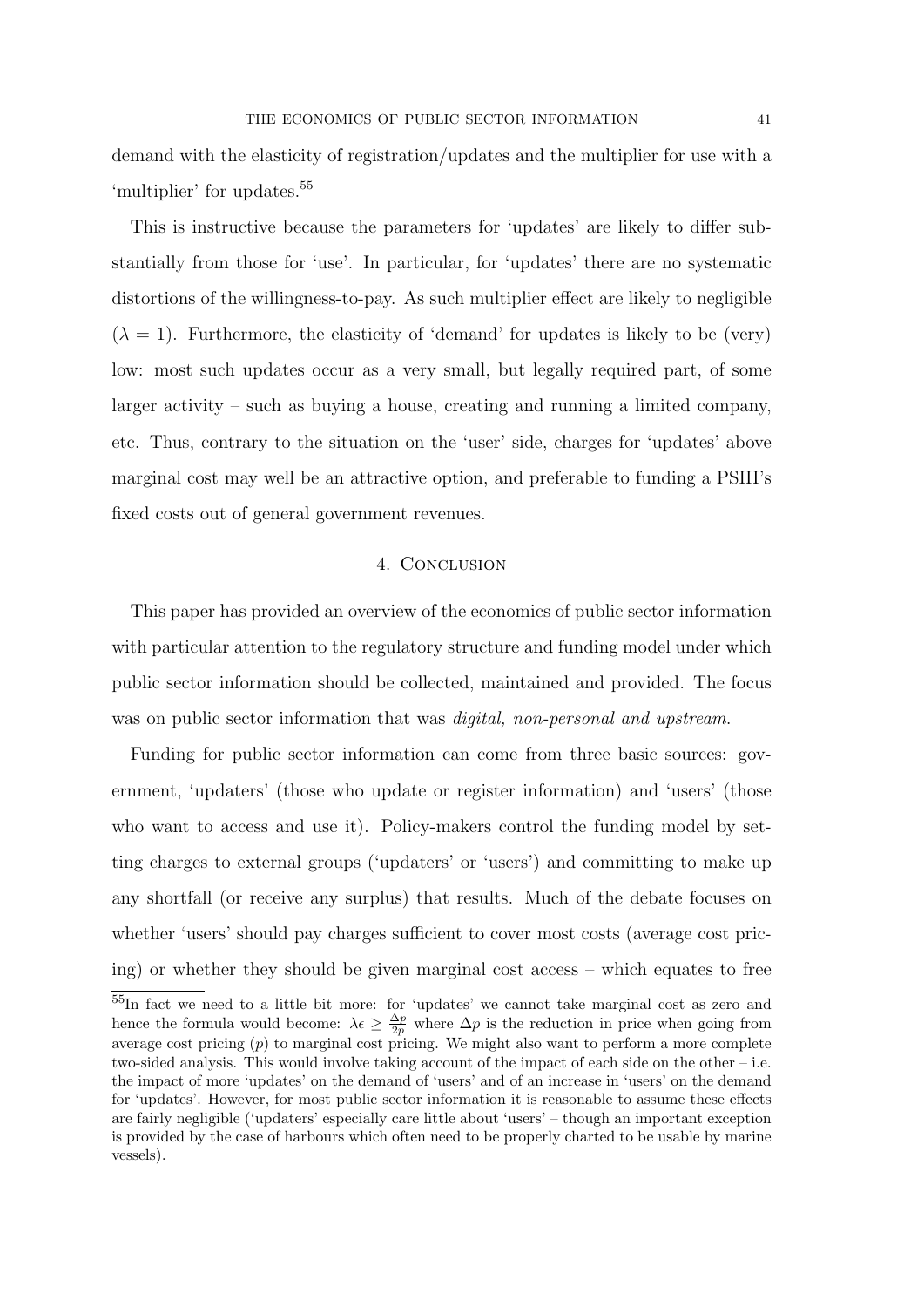when the information is digital. However, this should not lead us to neglect the third source of funding via charges for 'updates'.

Policy-makers must also to concern themselves with the regulatory structure in which public sector information holders operate. The need to provide government funding can raise major commitment questions while the fact that many public sector information holders are the sole source of the information they supply raise serious competition and efficiency issues.

Having an adequate structure in place is essential for a public sector information holder's performance – be that in terms of efficiency, information quality etc. Furthermore, such a structure is important under all funding options – and this structure should (and can) be chosen independently of that funding option. Thus, getting this right should be one of the first items on the agenda of any policy-maker concerned with the provision of public sector information.

Regulation should be transparent, independent and empowered. For every public sector information holder there should be a single, clear, source of regulatory authority and responsibility, and this 'regulator' should be largely independent of government. Policy-makers around the world have had substantial experience in recent years with designing these kinds of regulatory systems and this is, therefore, not an issue that should be especially difficult to address.

Turning to the question of funding, there is a general proposition that public sector goods and services should be offered at efficient prices, unless there are compelling reasons to depart from efficiency. In the absence of beneficial (or harmful) spillovers, the efficient price is marginal cost (with supply adapted such that the short and long-run marginal costs are equal). One reason for departing from efficient pricing is that the marginal cost is below the average cost, and that the benefits of a hard budget constraint outweigh the distortionary costs of raising the revenue to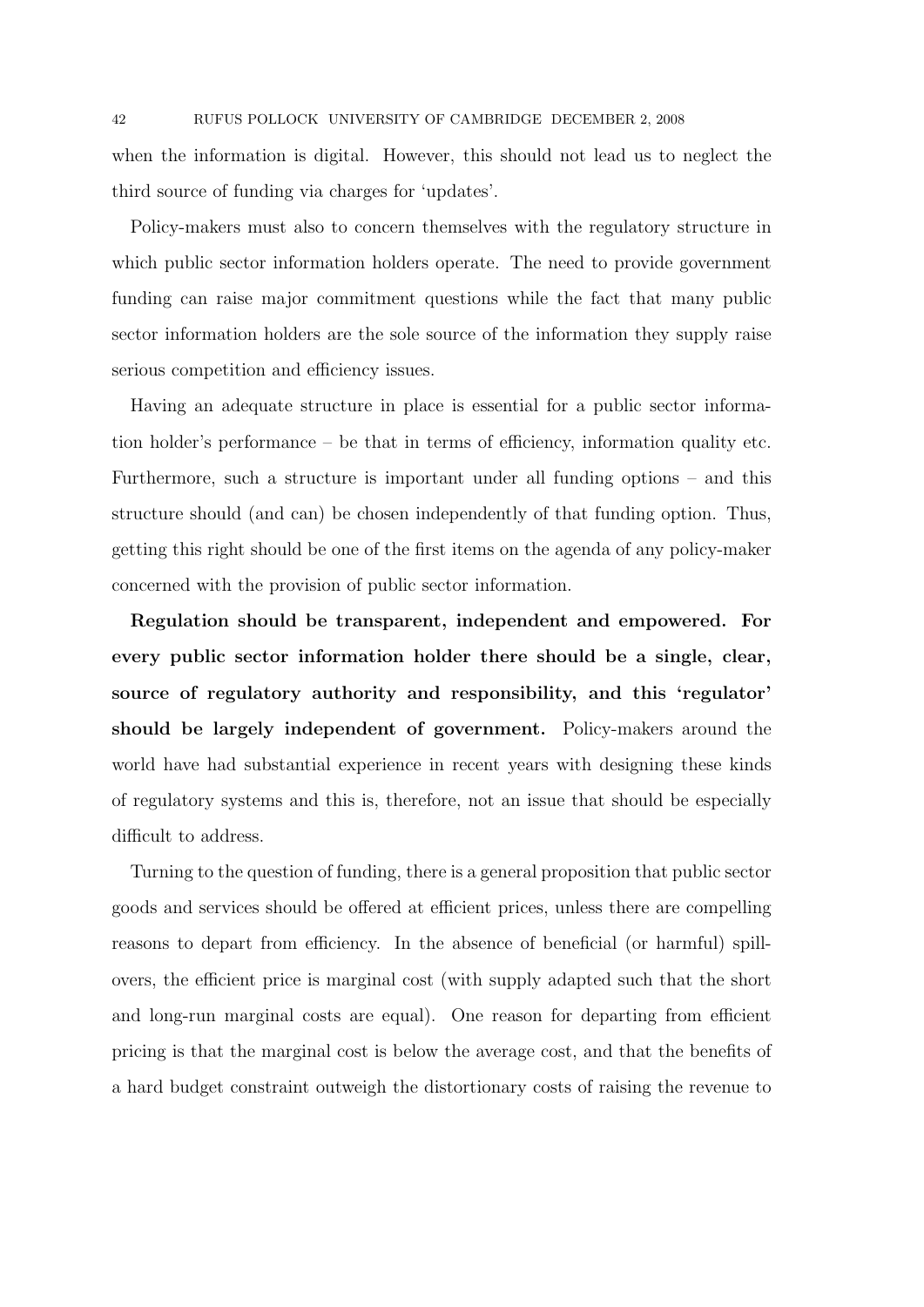make up the short-fall, not from general taxation, but from raising the price of the products supplied.

When it comes to charging 'users' of public sector information the case for pricing at marginal cost or below is very strong for a number of complementary reasons (note that, for most digital data, marginal cost will be approximately zero). First, the distortionary costs of average rather than marginal cost pricing are likely to be high because: a) the mark-up to cover fixed costs is high, as marginal costs are such a low fraction of average costs b) the demand for digital data as with other information services is likely to be high and growing c) there are likely to be large beneficial spill-overs in inducing users to create new products and services based on the information. Second, the case for hard budget constraints to ensure efficient provision and induce innovative product development is weak for public enterprises not subject to regulation and providing monopoly services without fear of competition. It would be far better to address issues of incentives, regulation and commitment explicitly rather than indirectly through budget constraints. Finally, for several services, the government is already providing effectively a large contribution to fixed costs, without allowing the public to enjoy the benefits of efficient pricing.

By contrast, it may well be good policy to charge 'updaters' of public sector information prices above marginal costs, using the funds thereby obtained to cover (some portion) of the fixed costs of maintenance and collection. This is in accordance with good Ramsey pricing principles that if distortionary mark-ups are necessary to cover or contribute to fixed costs, they should be higher for inelastically demanded goods and lower for elastically demanded ones (in simple cases, the mark-up divided by the price should be inversely proportional to the elasticity of demand).

To conclude: most upstream, digital public sector information is best funded out of a combination of 'updater' fees and direct government contributions with users permitted free and open access. Appropriately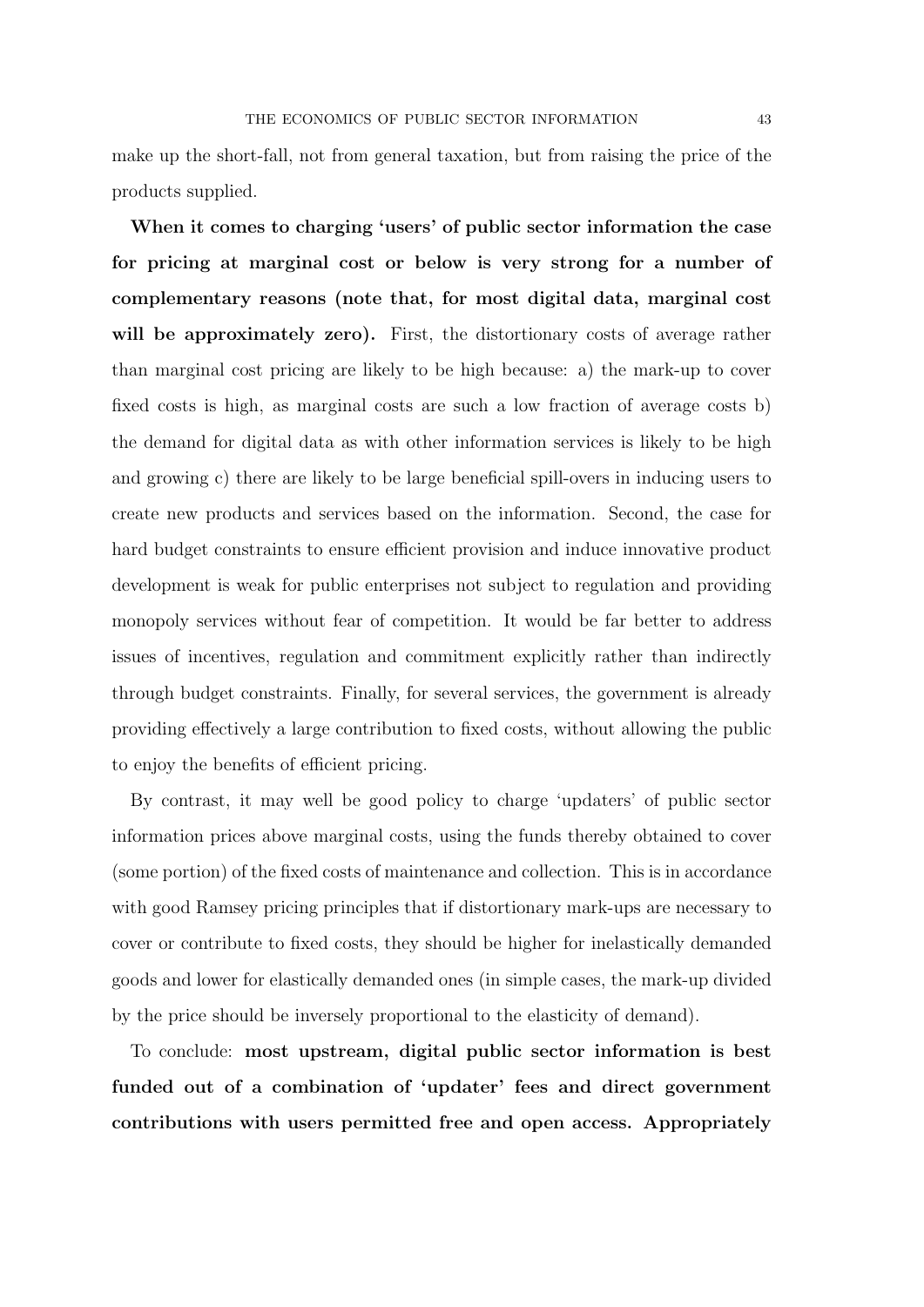managed and regulated this model offers major societal benefits from increased provision and access to information-based services while imposing a very limited funding burden upon government.

# Appendix A. The Demand Curve and Social Welfare

A.1. Intermediate Firms. Consider, as an example, the case where a PSIH sells to a downstream firm which is a monopolist in its own market. In that case, with royalty-based pricing, one would have a classic case of 'Cournot complements' and attendant double marginalization, and the demand curve seen by the PSIH would under-represent actual demand and welfare changes.<sup>56</sup>

A similar, but different, effect arises if downstream firms have fixed costs as a result of the Dupuit triangle.<sup>57</sup> Imagine there are a large number of downstream firms each demanding one unit of the information but with different fixed costs. The PSIH's demand curve then arises from aggregating across all these downstream firms. Pick a point on the PSIHs demand curve,  $p, q$  say, and consider an increase of  $\delta p$  in the price charged resulting in some reduction  $\delta q$  in purchases.  $^{58}$ 

This reduction in demand corresponds to some downstream firms ceasing to purchase (and hence ceasing production). Consider one of these firms and let initial revenue be R and C their total costs (excluding the payment for data). Then one must have  $R - C \approx p$  (since  $R - C < p + \delta p$  and  $R - C \geq p$ ). What about the surplus generated by this firm? Its producer surplus is zero  $(R - C - p = 0)$  but consumer surplus, denoted CS, is almost certainly not zero. Thus, from the point of view of society current total surplus produced by this firm is  $p+CS$ . However using

 $^{56}\rm{Note}$  that this effect still occurs if the downstream market is an oligopoly rather than a monopoly though the degree of double-marginalization will decrease as the level of competition increases.

 $57$ This effect occurs whether the tariff used by a PSIH is a royalty or a fixed fee – unlike the case of 'Cournot complements'.

<sup>58</sup>Since only one unit of the product is demanded here this is necessarily a fixed fee. However this argument can easily be extended to the more general case where demand is variable and the PSIH sets a nonlinear tariff.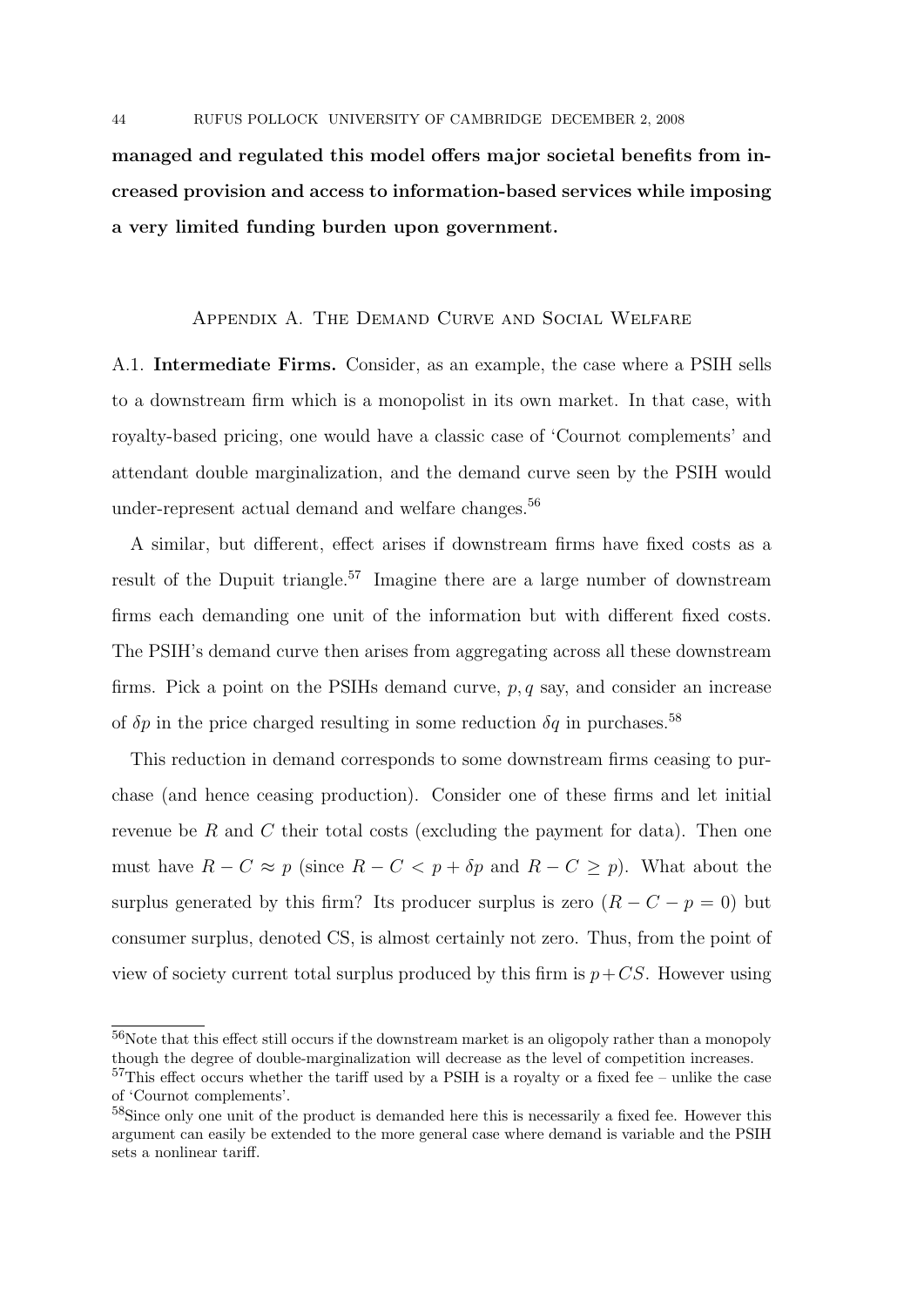the demand curve of the PSIH all that would be recorded is the  $p$  coming from the payment for data.<sup>59</sup>

A.2. Dynamics and Innovation. Lower prices for information today, by increasing access and usage, are likely to stimulate the rate of innovation both downstream and in related (esp. complementary) markets. For example, cheaper geodata may lead to more rapid improvement in the quality of the software and hardware components of Geographical Information Systems (GIS). Or, as Weiss (2004) argued, marginal cost access to weather data in the US was a large factor in the development of the multi-billion dollar weather derivatives industry.

It is quite possible for such effects on welfare to be large, much larger in fact than those arising from purely static considerations related to the underlying product's demand curve.<sup>60</sup> Furthermore this may be true even if the current costs of access are relatively low – at least relative to the potential benefits. This is somewhat surprising since normally one would imagine that the cost of a particular piece of information should place a (rough) upper limit on the value of the innovations which it enables.<sup>61</sup>

However, there are a variety reasons why this basic logic fails. The simplest example is to consider a chain of cumulative innovations in which an innovator at each stage can only extract some fraction r of the total surplus generated by the subsequent innovator. In this case for a chain of length N the initial innovator only receives  $r^N$  of the actual surplus generated (and so conversely an innovator with

<sup>59</sup>This, of course is in the extreme case where the firms who no longer purchase simply cease operation. However the basic point still holds in the more realistic case where a rise in the price of the PSIH's product causes them to substitute it with another (necessarily inferior) input.

 $60$  course, in doing such a calculation, one would need to be cautious about how one allocated these 'spillover' benefits. Just because the data provided by a PSIH is used in (or is even central to) the activities of a particular firm does not mean one can allocate all the surplus generated to the availability of that data.

 ${}^{61}$ To give a concrete illustration, suppose a particular set of geodata costs £1000 and there is a potential innovator who has an idea for a new product based on that geodata worth  $\pounds X$ . If  $X > 1000$  then the innovator should be willing to pay for access to the geodata. This suggests that only innovations worth less than £1000 are lost when the price is at this level.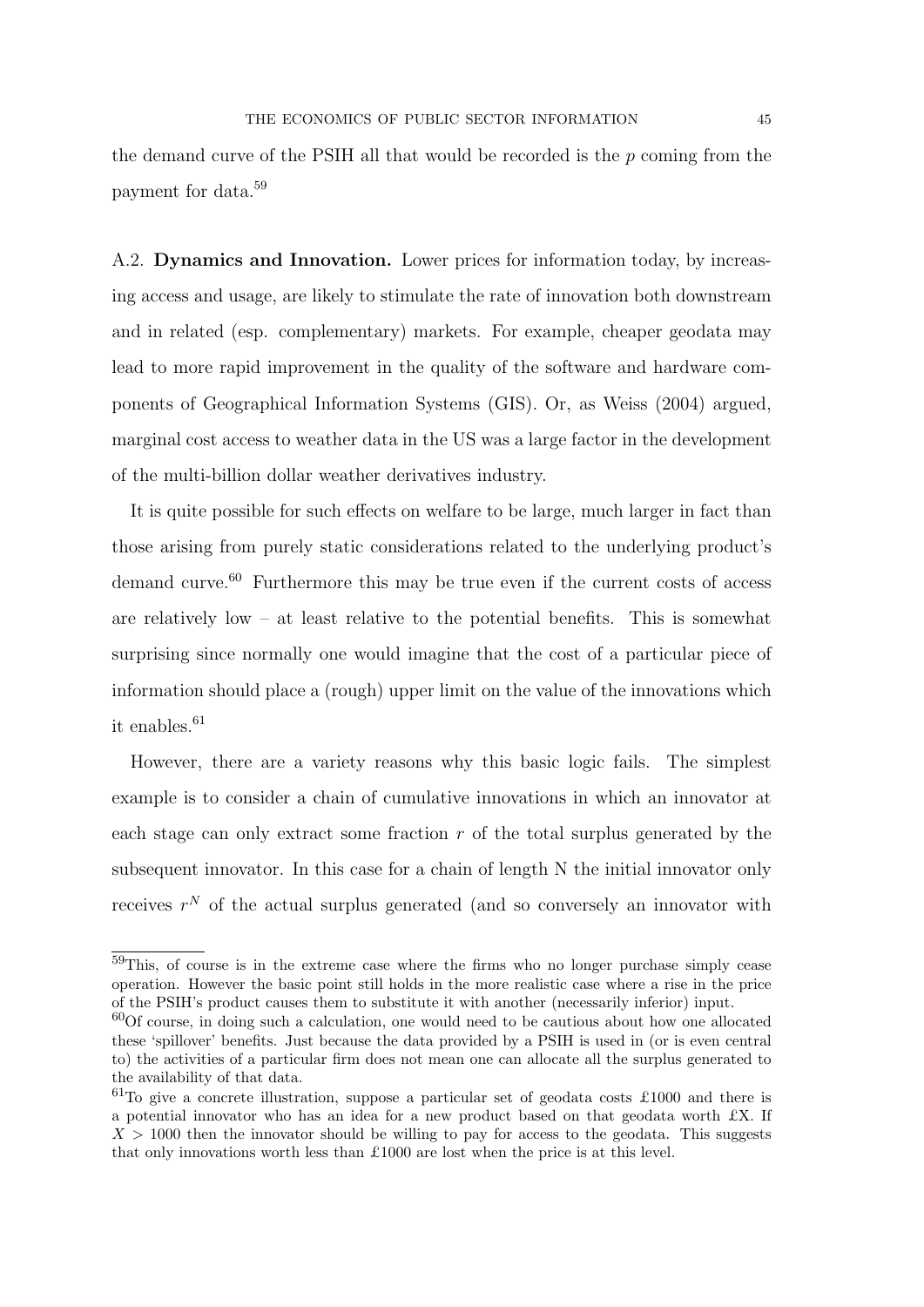a willingness to pay of only X for a piece of data may be generating a surplus of  $X/r^N$ ).

Another possibility is that the innovation effort is distributed across many different firms or individuals ('componentized' innovation – as an explicit example one could think of an open-source project working to produce GIS software). In this case if each agent needs access to the underlying data supplied by the PSIH in order to contribute to the project the total costs may become so high as to be prohibitive.<sup>62</sup> Other more complex examples can be found in the cumulative innovation literature – see e.g. Bessen and Hunt  $(2007)$ ; Pollock  $(2008)$ .

### APPENDIX B. DERIVING THE ELASTICITY OF DEMAND

The formal definition of price elasticity of demand is given in the expression below where p is the price of data, q is output and where  $\delta$  represents an infinitesimal increase in the variables: $63$ 

$$
\epsilon = -\frac{(\delta q/q)}{(\delta p/p)}
$$

Intuitively one can think of the price elasticity of demand as the percentage increase in demand for PSIH data for a one percentage point decrease in price. Similarly, a change from average cost to marginal cost pricing (or vice-versa) allows one to elicit the elasticity of demand. However as the price changes can be quite substantial, the elasticity will depend upon whether one uses the old price and output pair,  $p_0, q_0$ , or the new price and output pair,  $p_1, q_1$ . This is best illustrated with an example, say where a price rise results in revenues increasing by 40 percent and output decreasing by 40 percent. Let  $R_0$  and  $R_1$  be old and new revenues respectively. The relation between old and new revenues and old and new prices can be

 $62$ Suppose the innovation is worth V and the cost of data is X and there are N participants. If these N participants were all in a single firm which could obtain a single development license the cost is X, willingness to pay is V and the project is undertaken if  $V \geq X$ . However if the participants are distributed and must all buy their own license then the willingness to pay of any individual would is only  $V/N$  and the project is only undertaken if  $NX \leq V$ .

 $63$ Note that usually there would be no negative sign at the front here. However, for convenience, and to match with the definition used in the theory subsection above, the elasticity of demand has been defined so as to (normally) be positive rather than negative.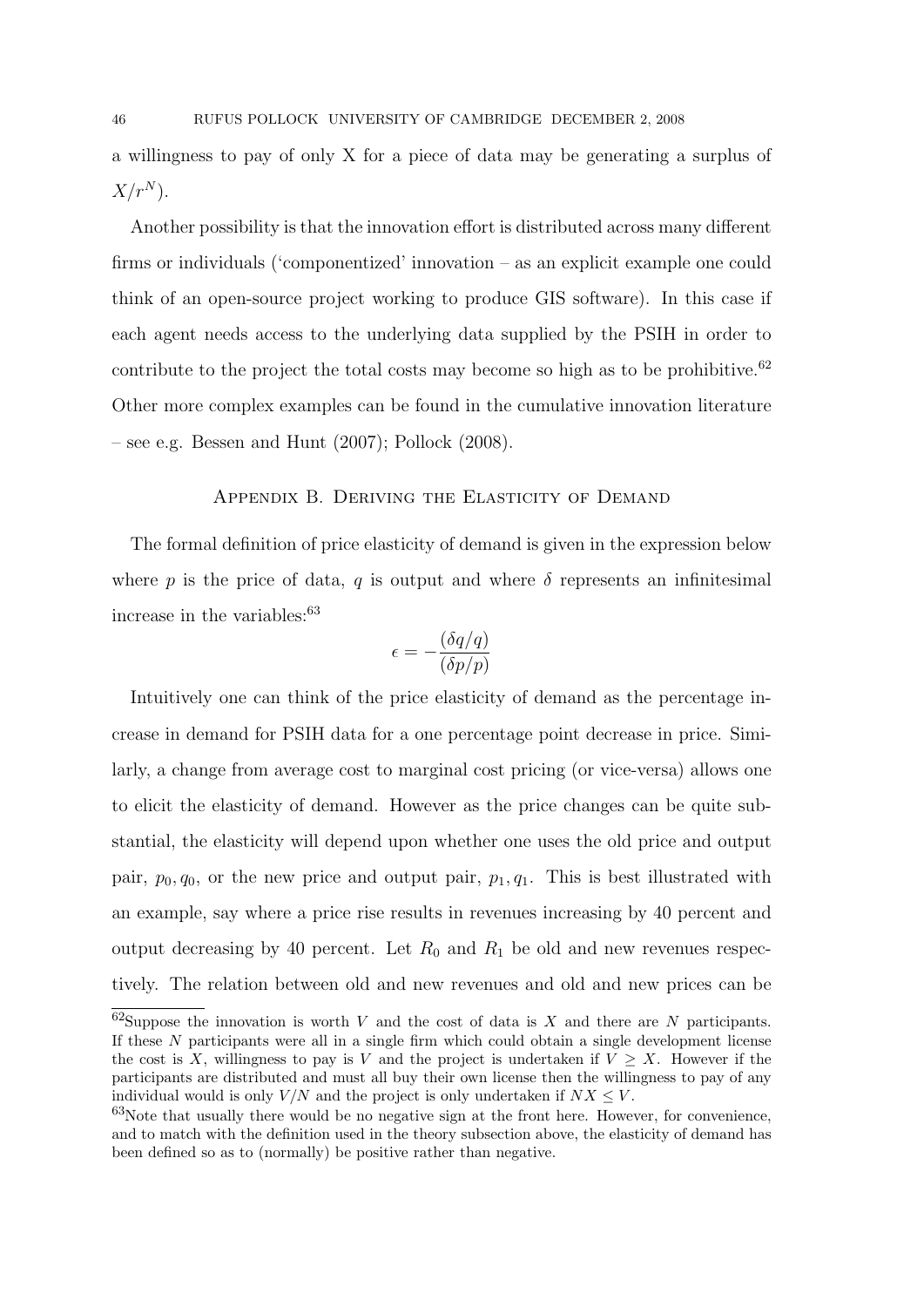expressed as:

$$
R_1 = \frac{7}{5}R_0
$$
 (2)

$$
q_1 = \frac{3}{5}q_0 \tag{3}
$$

Now assume that the demand curve is linear. If one defines the elasticity using the old price output pair then:

$$
\epsilon_0 = -\frac{(q_1 - q_0/q_0)}{(p_1 - p_0/p_0)}\tag{4}
$$

$$
R_1 = p_1 q_1 = \frac{7}{5} p_1 q_1 = R_0 \tag{5}
$$

Substituting (3) into the (5) gives:

$$
p_1 = \frac{7}{3}p_0 \tag{6}
$$

Similarly substituting (6) into (4) one finds that  $\epsilon_0 = - -3/10 = 0.3$ . However if one defines the elasticity using the new price output pair then:

$$
\epsilon_1 = -\frac{(q_1 - q_0/q_1)}{(p_1 - p_0/p_1)}\tag{7}
$$

Substituting (6) into (7) one finds that  $\epsilon_1 = -7/6 = 1.17$ .

For a linear demand curve the high price, low output pair generates a significantly higher elasticity. Note also that the demand curve may not be linear. Demand may be more inelastic at higher prices, where there are a few large businesses who simply have to have the data and so are willing to pay a very high price. However the demand may also be particularly elastic lower down the demand curve, where a substantial amount of experimentation with the data may take place. Both these effects would reduce the effect on elasticity estimates with different price, output pairs. Nonetheless, wherever there are substantial price changes, there will also be a significant range in elasticity estimates using the same underlying data. In such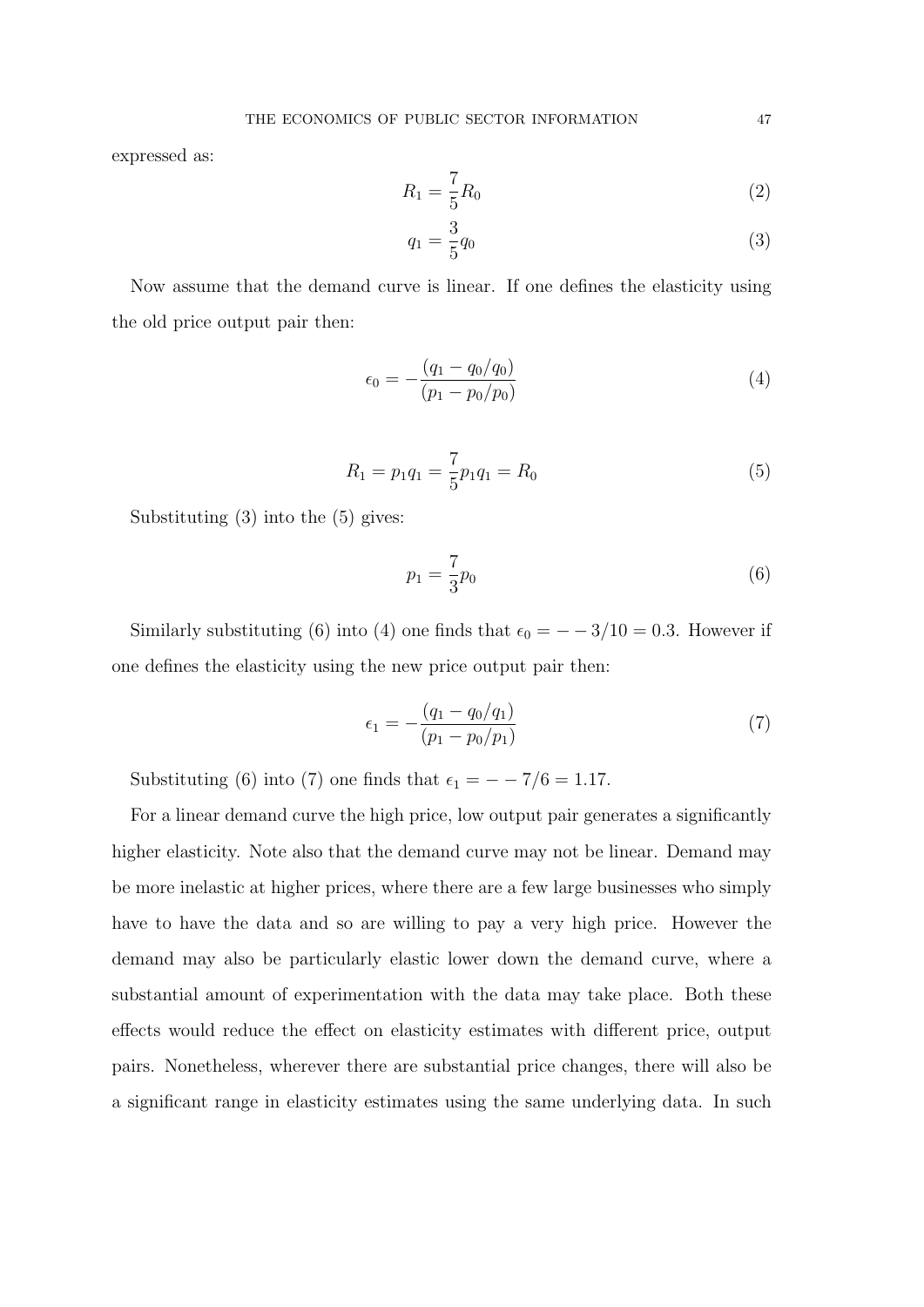cases it may be more appropriate to use the mid-point as opposed to either the upper or lower bounds.

### **REFERENCES**

- Bedrijvenplatform, R. (2000). Economische effecten van laagdrempelige beschikbaarstelling van overheidsinformatie. Private sector members of the Dutch Geographic Data Committee.
- Bessen, J. and Hunt, R. M. (2007). An Empirical Look at Software Patents. Journal of Economics & Management Strategy,  $16(1):157-189$ .
- Davies, J. B. and Slivinski, A. (2005). The Public Role in Provision of Scientific Information: An Economic Approach. University of Western Ontario, RBC Financial Group Economic Policy Research Institute Working Papers 20051, University of Western Ontario, RBC Financial Group Economic Policy Research Institute.
- Farrell, J. (2003). Integration and Independent Innovation on a Network. AER Papers and Proceedings, pages 420–424.
- Goolsbee, A. (2006). The Value of Broadband and the Deadweight Loss of Taxing New Technology. Contributions to Economic Analysis  $\mathcal B$  Policy, 5(1):1505–1505.
- Goolsbee, A. and Klenow, P. J. (2006). Valuing Consumer Products by the Time Spent Using Them: An Application to the Internet. American Economic Review, 96(2):108–113.
- Hackl, P. and Westlund, A. H. (1996). Demand for international telecommunication time-varying price elasticity. Journal of Econometrics, 70(1):243–260.
- Hampton, K. N. (2007). Neighborhoods in the Network Society: the e-Neighbors Study. In Information, Communication and Society.
- Hausman, J. A. (1981). Exact Consumer's Surplus and Deadweight Loss. The American Economic Review, 71:662–676.
- Hausman, J. A., Pakes, A., and Rosston, G. L. (1997). Valuing the Effect of Regulation on New Services in Telecommunications. Brookings Papers on Economic Activity. Microeconomics, 1997:1–54.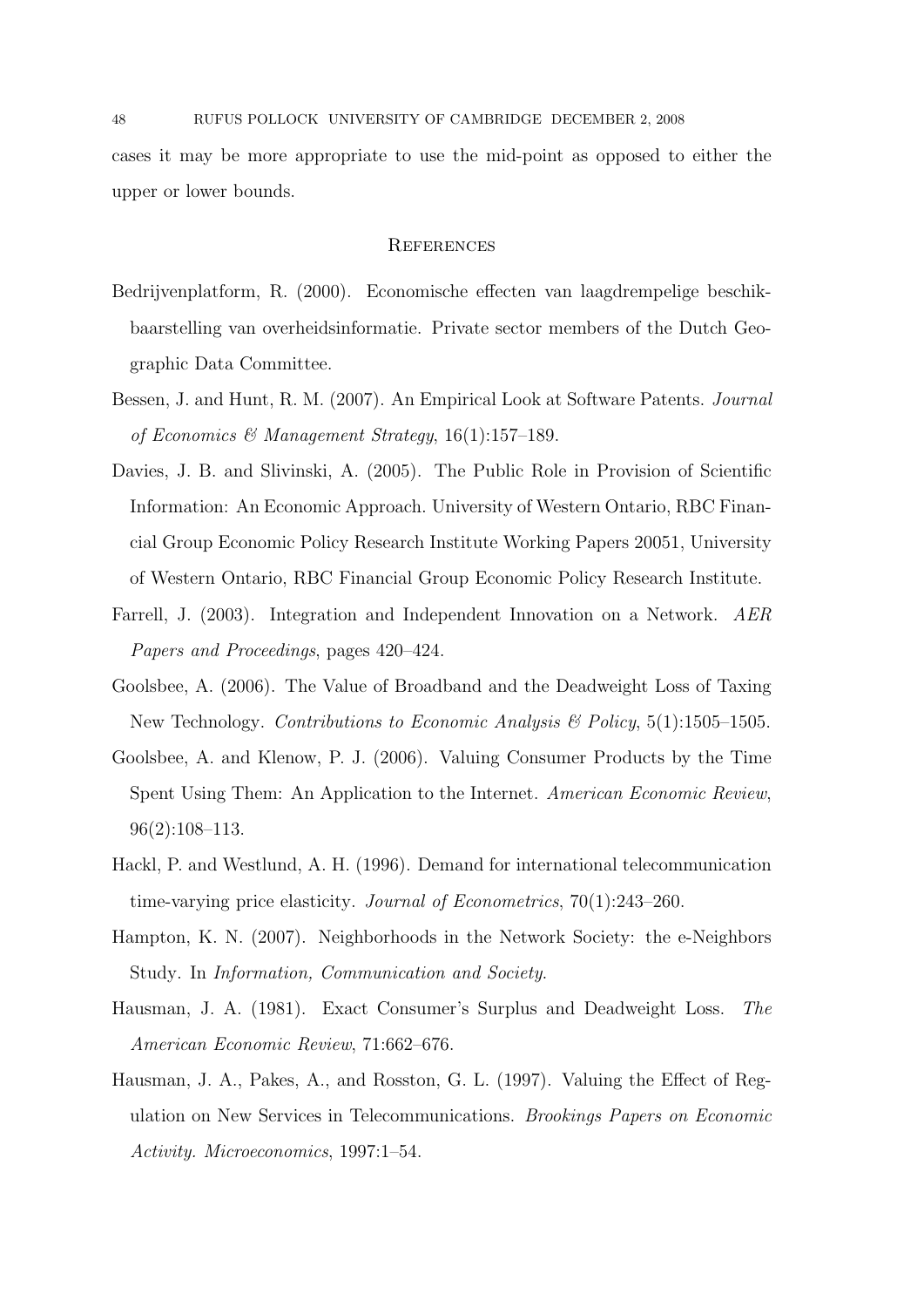- Hellinger, F. J. (2002). Focus on Research: HIV Disease. Technical report, Agency for Healthcare Research and Quality, United States Department of Health and Human Services.
- Jaffe, A. (1989). Real Effects of Academic Research. American Economic Review, 79:957–970.
- Kridel, D., Rappoport, P., and Taylor, L. (2002). The Demand for High-Speed Access to the Internet: The Case of Cable Modems. In Loomis, D. and L.D. Taylor, K., editors, Forecasting the Internet: Understanding the Explosive Growth of Data Communications. Academic Publishers, Dordrecht.
- Lazo, J. K. and Chestnut, L. G. (2002). Economic Value of Current and Improved Weather Forecasts in the US Household Sector. In Report prepared for the National Oceanic and Atmospheric Administration by Stratus Consulting Inc. Boulder, Colorado.
- Lomax, D. G. (2005). Presentation to Patient Compliance, Adherence and Persistence Conference.
- Longhorn, R. and Blakemore, M. (2004). Re-visiting the Valuing and Pricing of Digital Geographic Information. *Journal of Digital Information*,  $4(2)$ .
- Mansfield, E. (1995). Academic Research Underlying Industrial Innovations: Sources, Characteristics and Financing. Review of Economics and Statistics, 77:55–65.
- Mayo, E. and Steinberg, T. (2007). The Power of Information.
- OECD, Working Party on the Information Economy (Directorate for Science Technology and Industry) (2006). Digital Broadband Content: Public Sector Information and Content. Technical report.
- Office of Fair Trading (2006). The Commercial Use of Public Information.
- OFT (2006). Commercial Use of Public Information; Annexe G: Economic value and detriment analysis.